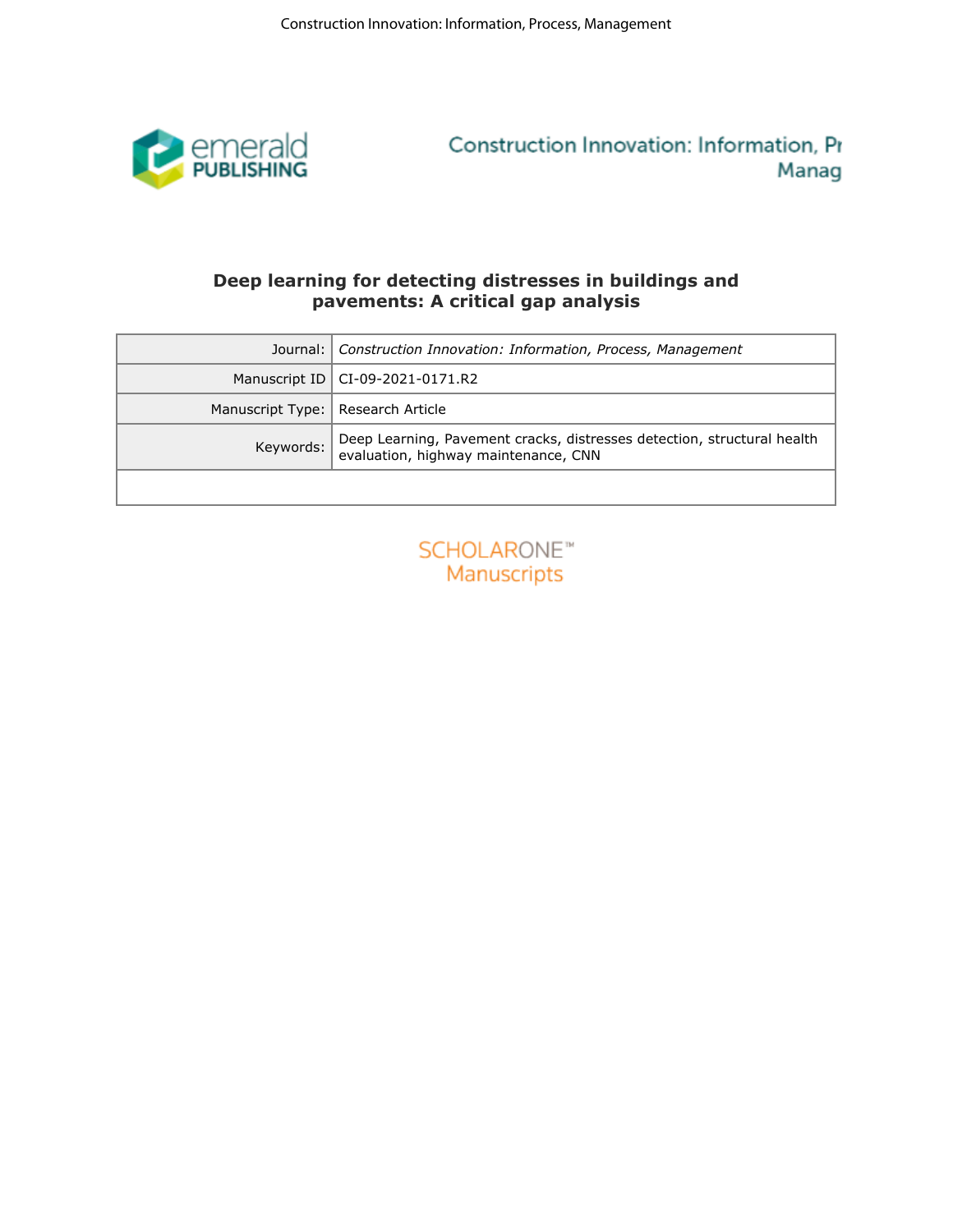# **Deep learning for detecting distresses in buildings and pavements: A critical gap analysis**

# **Abstract**

Construction Innovation: Information, Process, Management **Purpose:** The massive number of pavements and buildings coupled with the limited inspection resources, both monetary and human, to detect distresses and recommend maintenance actions lead to rapid deterioration, decreased service life, lower level of service and increased community disruption. Therefore, this paper aims at providing (1) a state-of-the-art review of the literature with respect to deep learning techniques for detecting distress in both pavements and buildings; (2) research advancements per asset/structure type; and (3) future recommendations in deep learning applications for distress detection.

**Design/methodology/approach:** A critical analysis was conducted on 181 papers of deep learning-based cracks detection. A structured analysis was adopted so that major articles were analyzed according to their focus of study, employed methods, findings and limitations.

**Findings:** The utilization of deep learning to detect pavement cracks is advanced compared to assess and evaluate the structural health of buildings. There is a need for studies that compare different convolutional neural network (CNN) models to foster the development of an integrated solution that considers the data collection method. Further research is required to examine the setup, implementation, and running costs, frequency of capturing data, and deep learning tool. In conclusion, the future of applying deep learning algorithms in lieu of manual inspection for detecting distresses has shown promising results.

**Practical implications:** The availability of previous research and the required improvements in the proposed computational tools and models (e.g., artificial intelligence, deep learning, etc.) are triggering researchers and practitioners to enhance the distresses' inspection process and make better use of their limited resources.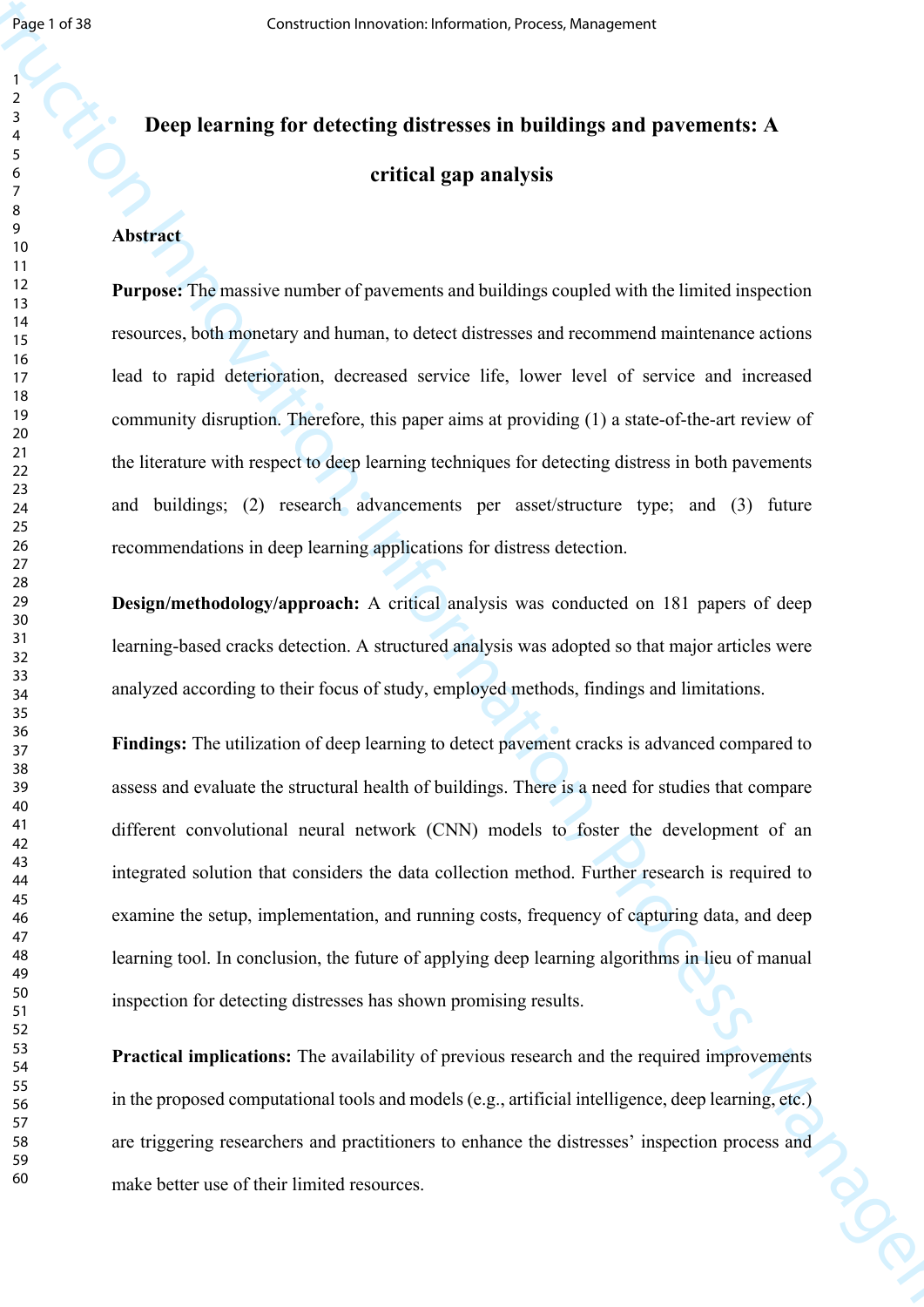**Originality/Value:** A critical and structured analysis of deep learning-based crack detection for pavement and buildings is conducted for the first time to enable novice researchers to highlight the knowledge gap in each article, as well as, building a knowledge base from the findings of other research to support developing future workable solutions.

# **Keywords**

Deep Learning, CNN, Pavement cracks, distresses detection, structural health evaluation, highway maintenance.

#### **1. Introduction**

The utilization of emerging digital technologies in construction industry is vital to enhance the productivity, as well as, optimizing the utilization of resources (Goulding & Rahimian, 2012; Pour Rahimian et al., 2008; Elghaish and Abrishami, 2020). One of these technologies is the deep learning.

Constrainer constrainers are recent vanishes of the relation of the state of the state of the state of the state of the state of the state of the state of the state of the state of the state of the state of the state of t Traditionally, crack detection is based on manual inspection and dependence on professional's subjectivity. This initiated the need for reliable and efficient crack detection methods to improve the quality of the visual inspection results. Several automated or semiautomated computer-aided crack detection methods have been developed, such as histogram transforms (Patricio et al., 2005), threshold segmentation (Zhu et al., 2007), edge detection (Attoh-Okine & Ayenu-Prah, 2008; Zhao et al., 2010), region growing (Li et al., 2011; Zhou et al., 2016) etc.

Deep learning, as an extension of and subset to machine learning, has become a new research front in the field of crack detection due to its superior performance in object detection and semantic segmentation (J. Liu et al., 2020a; Abdelkader, 2021). With the evolution of computer-based techniques, the application of deep learning in detecting issues such as cracking where many studies were conducted to demonstrate crack detection using deep learning. To enhance the performance of crack detection, Zhang et al. (2019a) used residual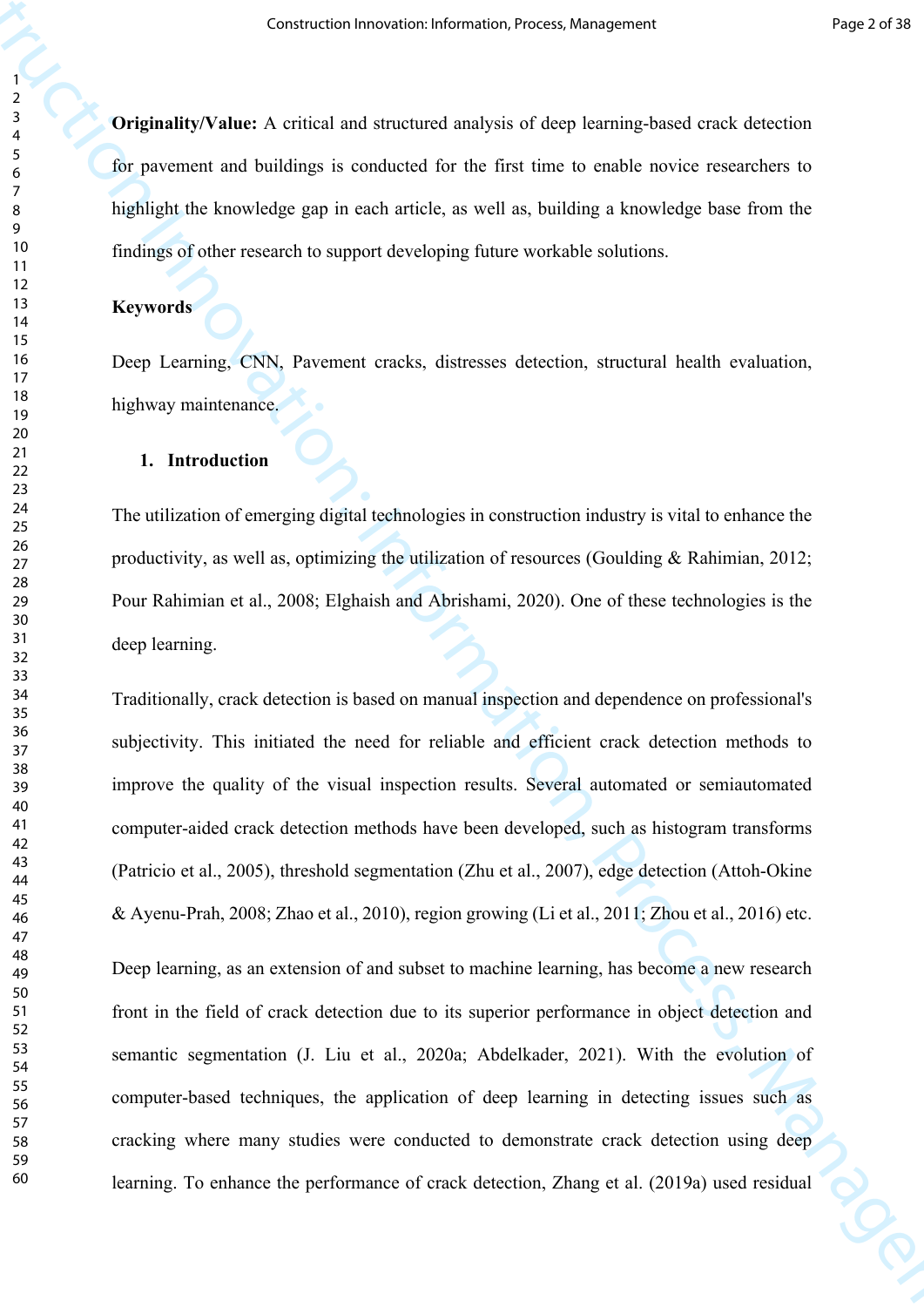network to develop a dilated convolution and multi-branch fusion strategies with different dilation rates. Another application of the deep convolutional neural network (CNN) and laserscanned range images was developed by Zhou & Song (2020) to realize the pixel-level classification of cracks. Chen & Jahanshahi (2018) used CNN and Naïve Bayes to analyze individual video frames for crack detection.

From the state of the state of the state of the state of the state of the filterin  $\frac{3}{2}$ <br>
Construction Innovation: In different construction in the state construction in the state of CONS and later-<br>
Construction Inno Recently, deep learning has greatly endorsed computer vision development, which offers a feasible method for automated crack detection (Ogunseiju et al., 2021). Deep learning allows computers to learn from experience by using artificial neural networks and other machine learning algorithms (Xiong & Tang, 2021). This technique is 'deep' as it contains many layers that are used for feature extraction, transformation, and pattern analysis using supervised or unsupervised learning (Ongsulee, 2018). The key benefit of deep learning is that it supports a computational model composed of multiple processing layers to learn data representations with multiple levels of abstraction and trains the model on how to update internal parameters through backpropagation, without manual involvement in the design of feature engineering (Goodfellow et al., 2016). Generally, deep learning models contain three types of layers: input later, hidden layer, and output layer. The output of one layer is used as an input into the next one.

There are several architectures that can be implemented when it comes to deep learning (Saadi & Belhadef, 2019; Mansuri & Patel, 2021). Each of these architectures has its uses and compatibilities with certain applications. However, it should be noted that convolutional networks (CNNs/ConvNets) are the most common architecture for automated feature learning and supervised classification. CNNs with their capabilities related to the partial connections, sharing weights and pooling layers, can automatically capture the grid-like topology of images under fewer computations, and then generate promising detection results (Cha et al., 2017). CNN is used in image recognition by inserting the values from the image pixels to identify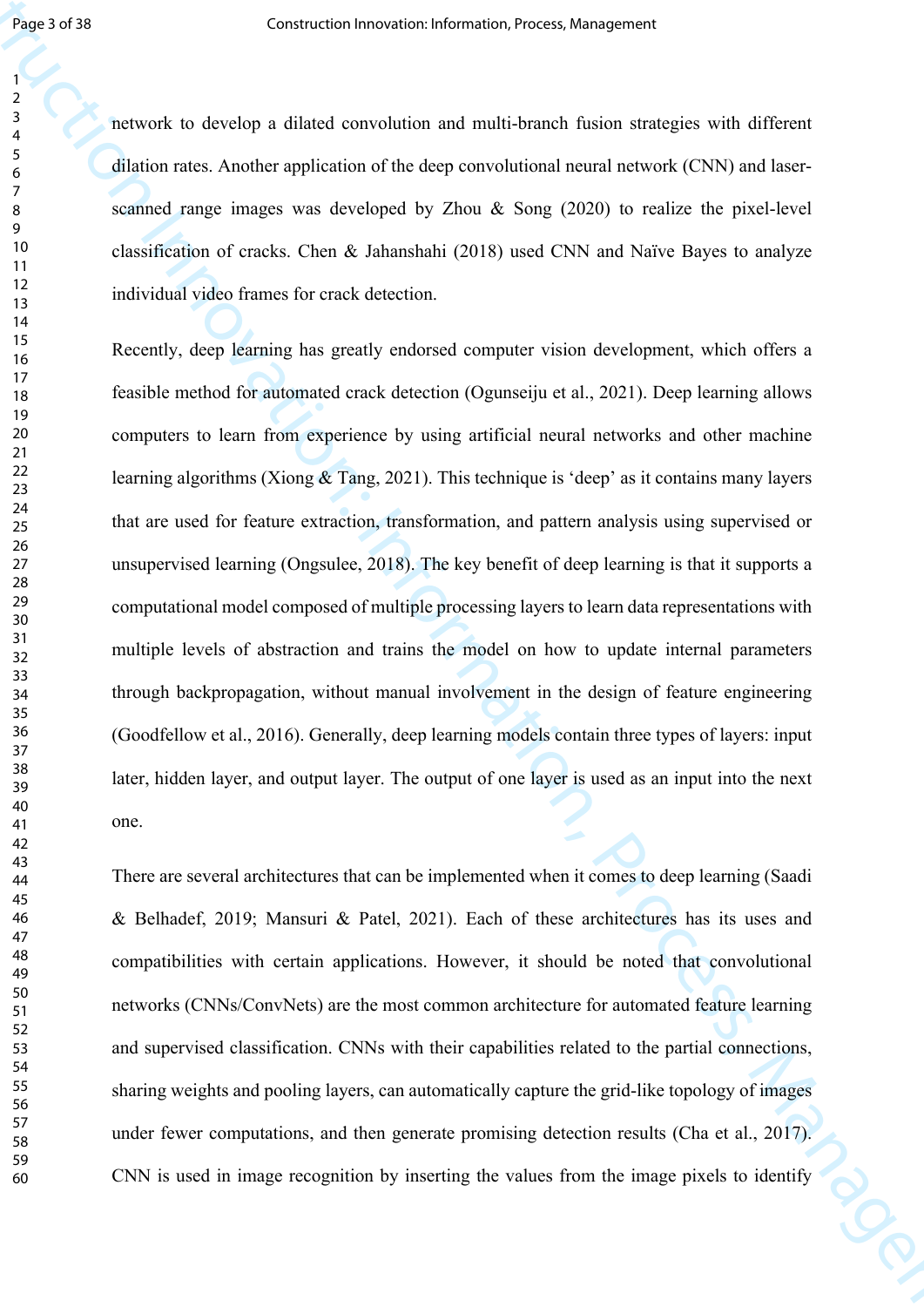features (Jiang & Bai, 2020).

Contraction interdependent internalistics are expected in the second of the second of the second of the second of the second of the second of the second of the second of the second of the second of the second of the secon The key strength of CNN is in feature extraction and representation learning and the main weakness is its need for parameter tuning (Da'u & Salim, 2020). There are variations to the CNN technique such as region-based CNN (or R-CNN), fast R-CNN, and faster R-CNN. Support vector machine (SVM) was used to classify concrete images to crack and non-crack by using the handcrafted manual feature extraction (Na & Tao, 2012). Abdel-Qader et al. (2006) combined SVM with principal component analysis (PCA) to extract the healthy features out of a large set of features. Significant improvement to increase the accuracy of crack identification has been recognized after combining hybrid approaches with SVM such as fuzzy logic, genetic algorithm, artificial neural network (ANN), and k-nearest neighbors (k-NN) (Choudhary & Dey, 2012; Sri Preethaa & Sabari, 2020). However, the complexity of crack images makes the generalization performance of these traditional algorithms unproductive in efficiently managing a huge volume of cracks image features (Li et al., 2017).

There is a huge demand in the housing market and this requires to adopt unprecedent steps to build the required houses (Kolo et al., 2014). Therefore, Artificial Intelligence including deep learning can help in enhancing the productivity and avoiding rework.

Throughout the last two years, two review papers were published to analyze published deep learning publications in the built environment sector, for example, Akinosho et al. (2020) provided a comprehensive review of the general applications of deep learning in the construction industry, however, deep learning-based detection feature was not critically analysed and many articles have been published since the publication of this article. Given, the fact that the majority of deep learning applications in construction industry are associated with detecting objects including distresses of pavements and concrete and, as far as the authors are aware, there has not been a dedicated study that discusses and analyzes those application to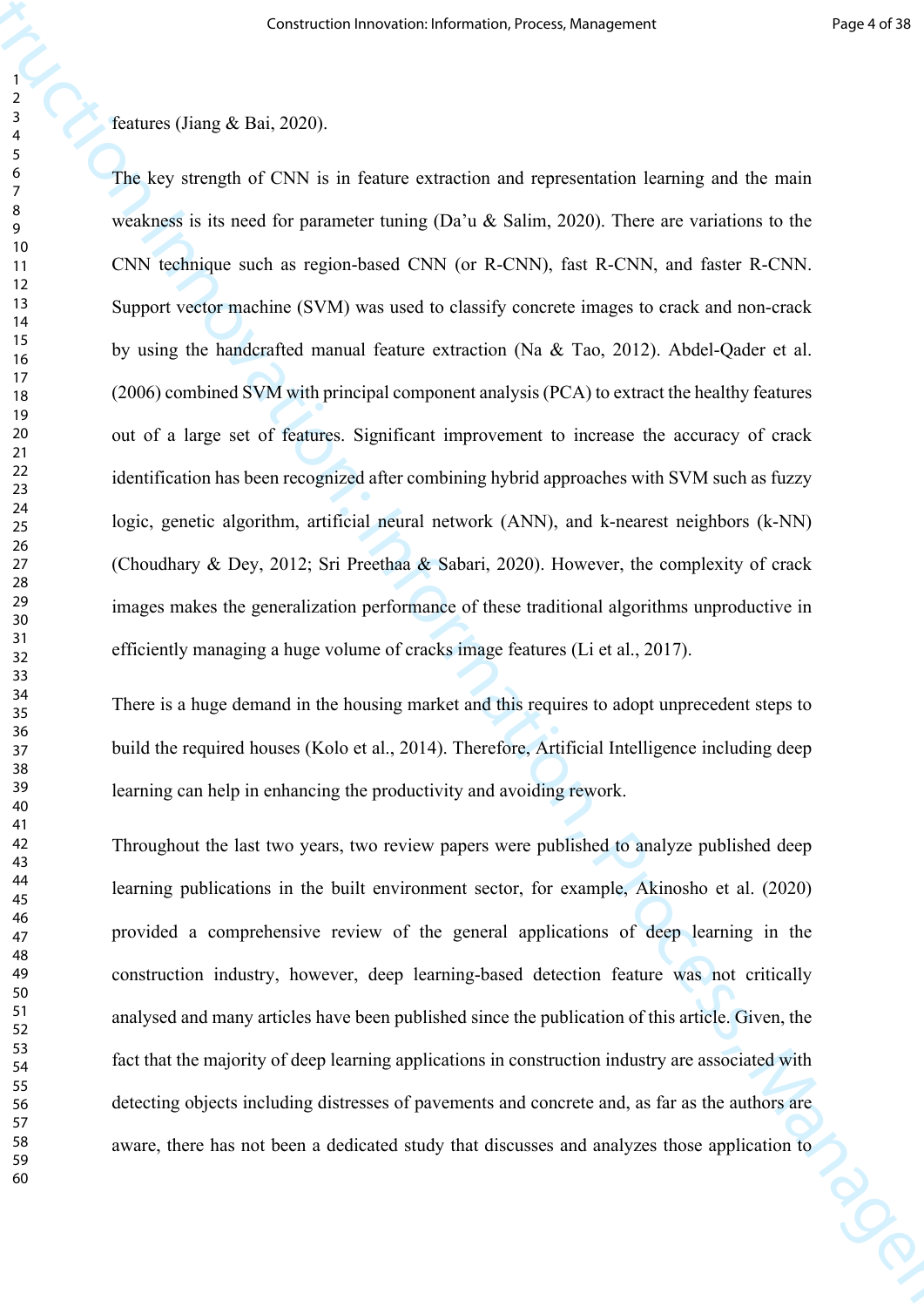enable researchers to enhance the existing solutions.

In lights of all those issues, this paper provides a deep analysis of major published articles of employing deep learning to detect and classify cracks for pavements and buildings. Given, most of published articles focused on utilizing deep learning to detect and classify a wide range of distresses in pavement and buildings, therefore, the objective of this research is to critically analyze published articles by highlighting the focus of each study, employed methods and limitations. As such, novice researchers can start developing workable solutions based on the recommendations of this research.

Constraint the constraint of the same of the same of the same of the same of the same of the same of the same of the same of the same of the same of the same of the same of the same of the same of the same of the same of In accordance with the introductory information provided above, section 2, the methodology and logic of research is presented, followed by deep learning-based crack detection: a conceptual background is presented in section 3. Convolutional Neural Networks (CNN) for crack detection is described in section 4. Sections 5, 6, 7 and 8 present the critical analysis of deep learning-based crack detection for pavement and buildings, namely, relevant studies for deep learning-based pavement crack detection, deep learning-based concrete cracks detection, deep learning-based health structure evaluation, deep learning and Ground Penetrating Radar (GPR) to detect cracks. Thenceforth, discussion and significance are presented in section 9. Finally, the conclusion is presented in section 10.

#### **2. Methodology and logic**

 stated that the mixed methods systematic review is the most effective method when the objective of the research is to define gaps in the body of knowledge and identify future research trends. Employing mixed methods systematic review enables researchers to form an objective presentation of the field. Mixed methods systematic review studies are superior to monomethod manual review studies in which researchers might be biased and their judgment and interpretation are subjective (He et al., 2017). Besides, relying on mixed methods systematic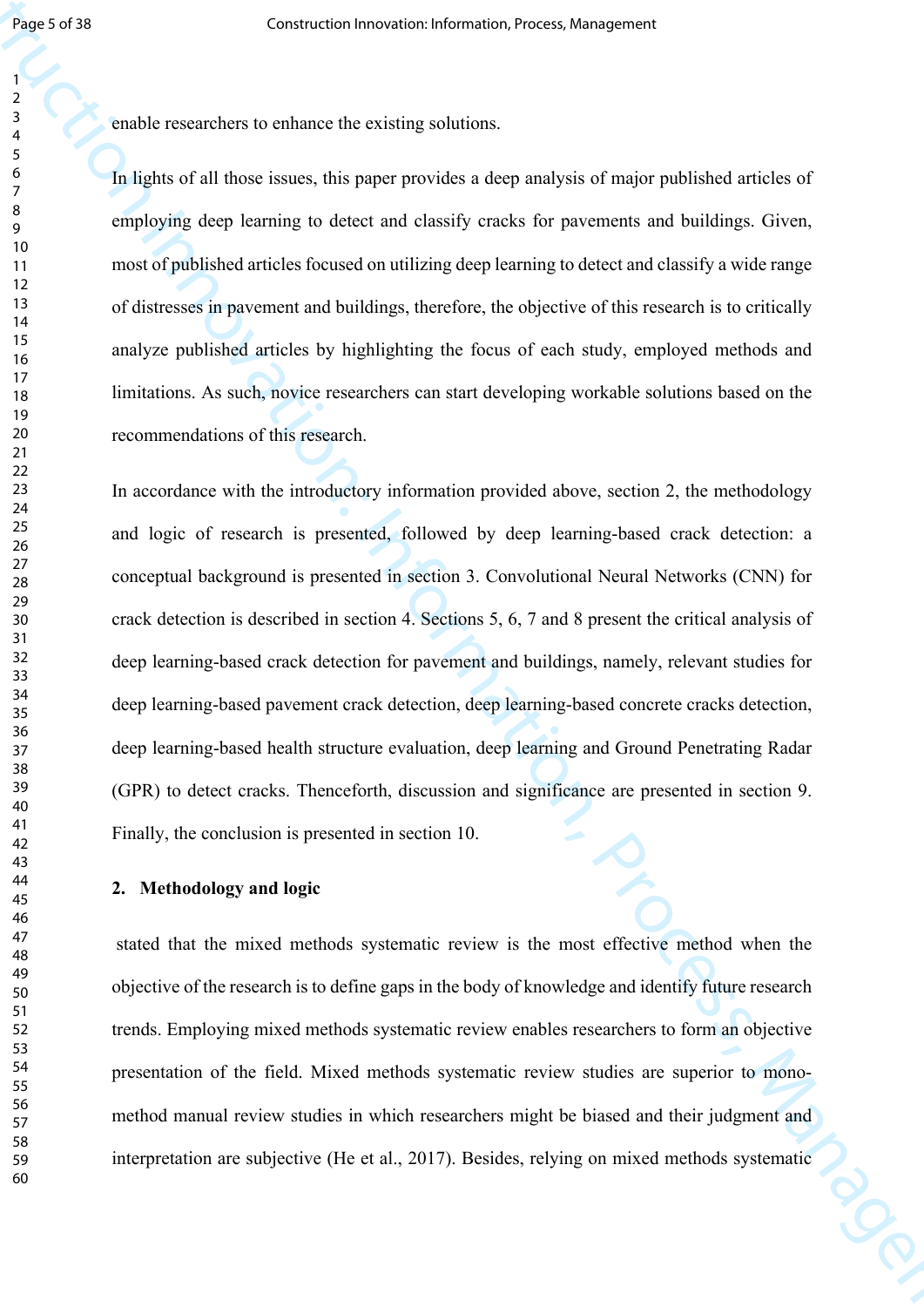review enhances the depth and breadth of literature review studies (Heyvaert, 2017).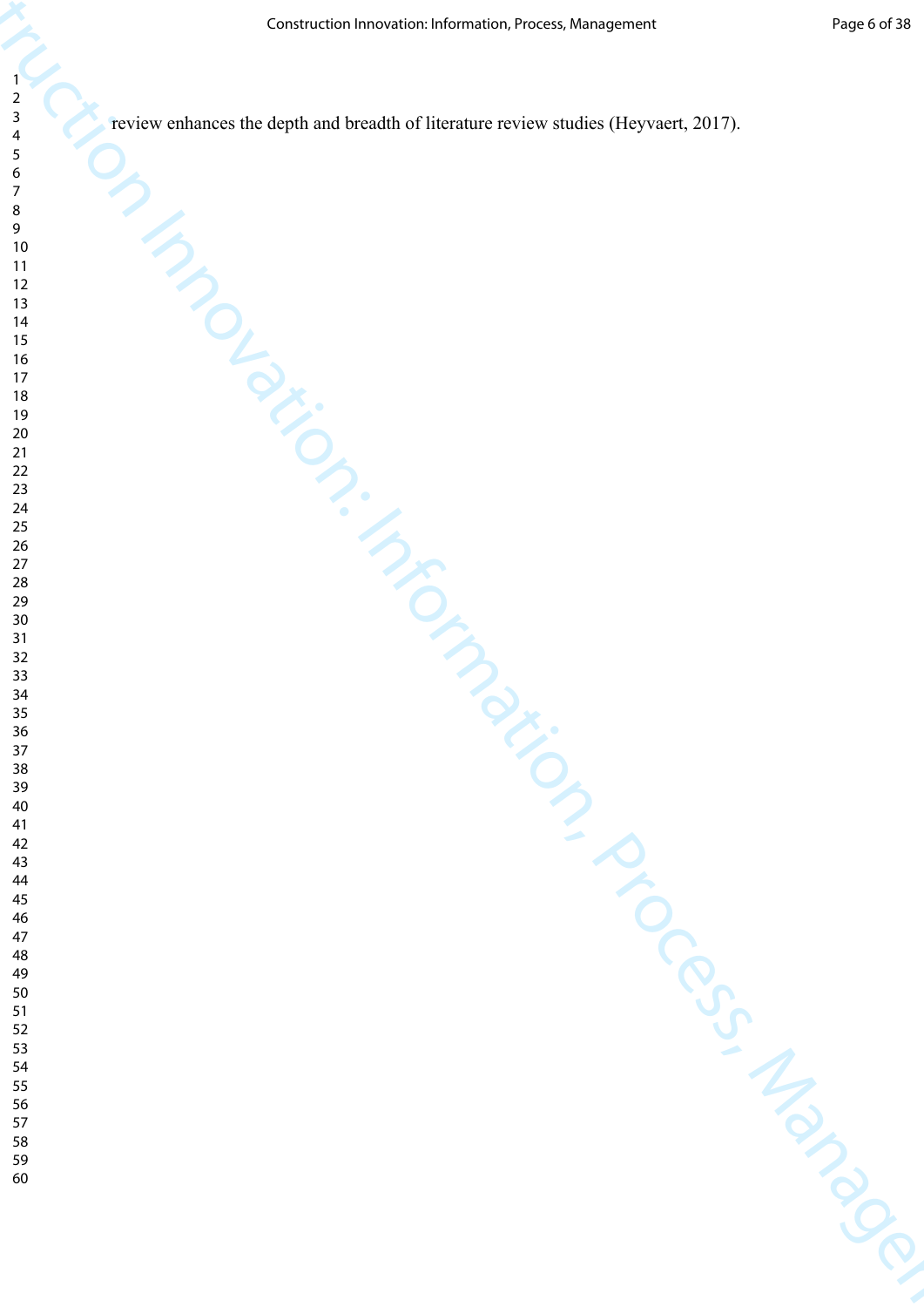Figure 1 shows the research design and flow of the data collection and analysis. This paper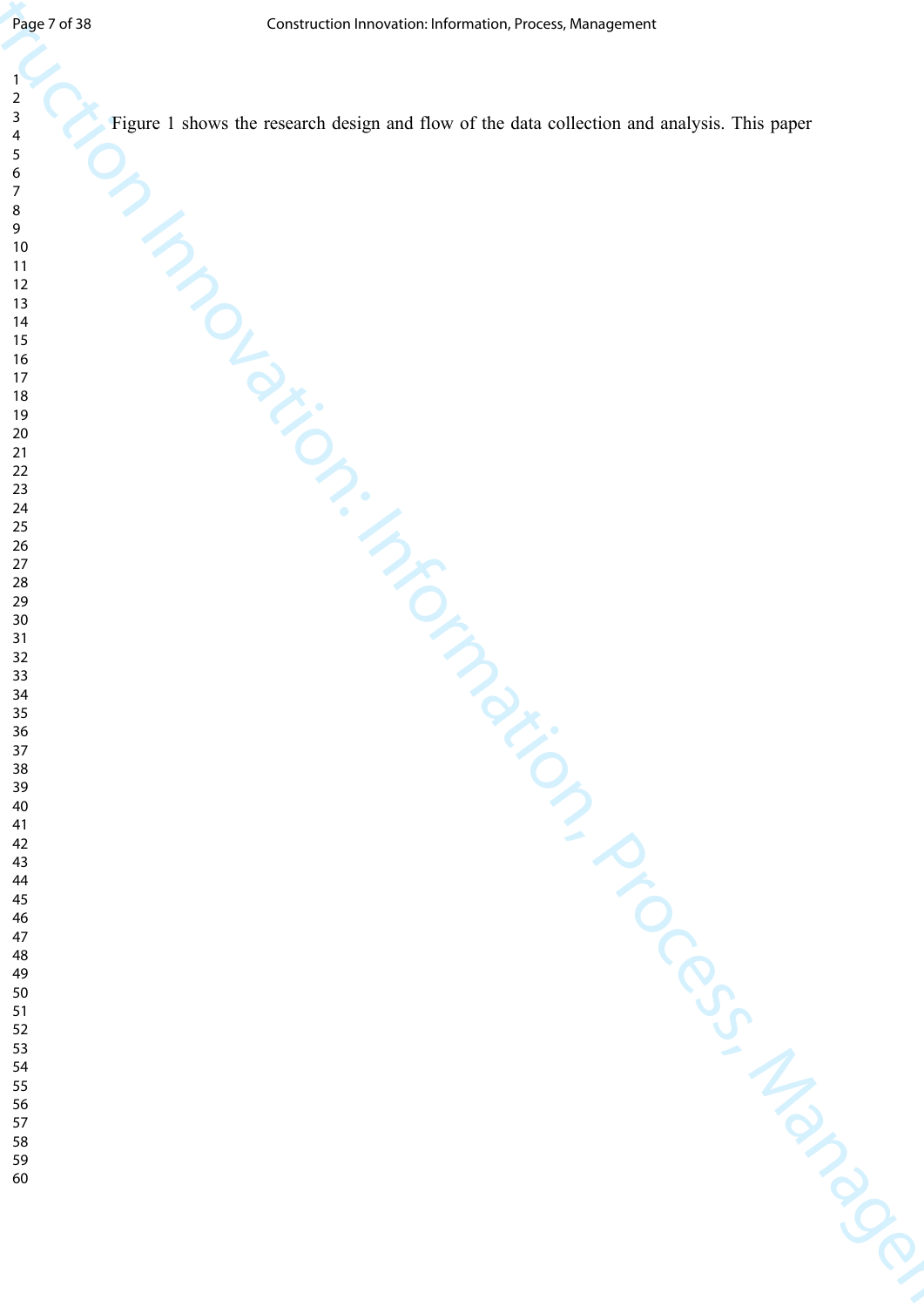focuses on the utilisation of deep learning to detect cracks/distresses for pavements and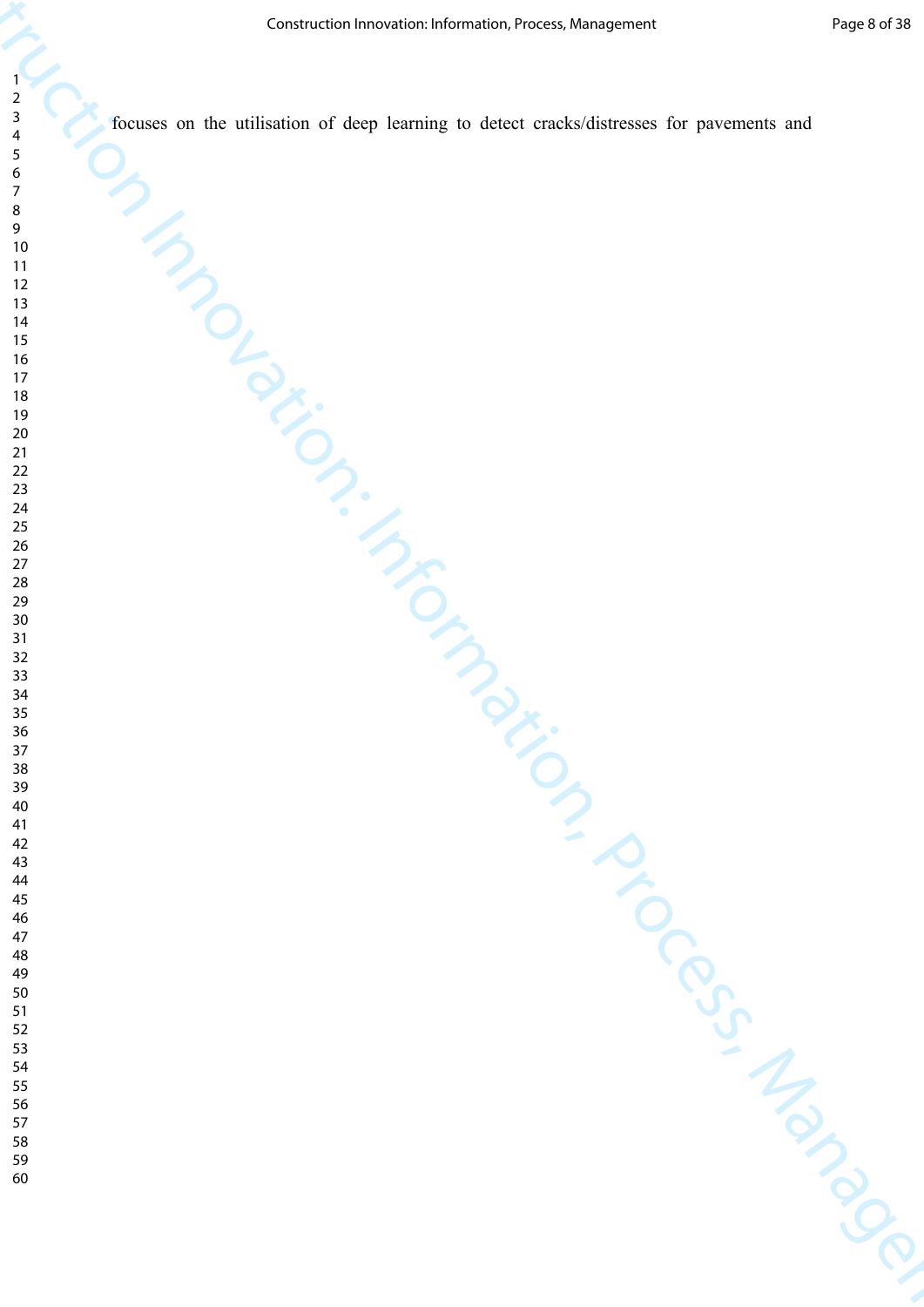building structures. Therefore, the keywords that are used are specific such as ( deep AND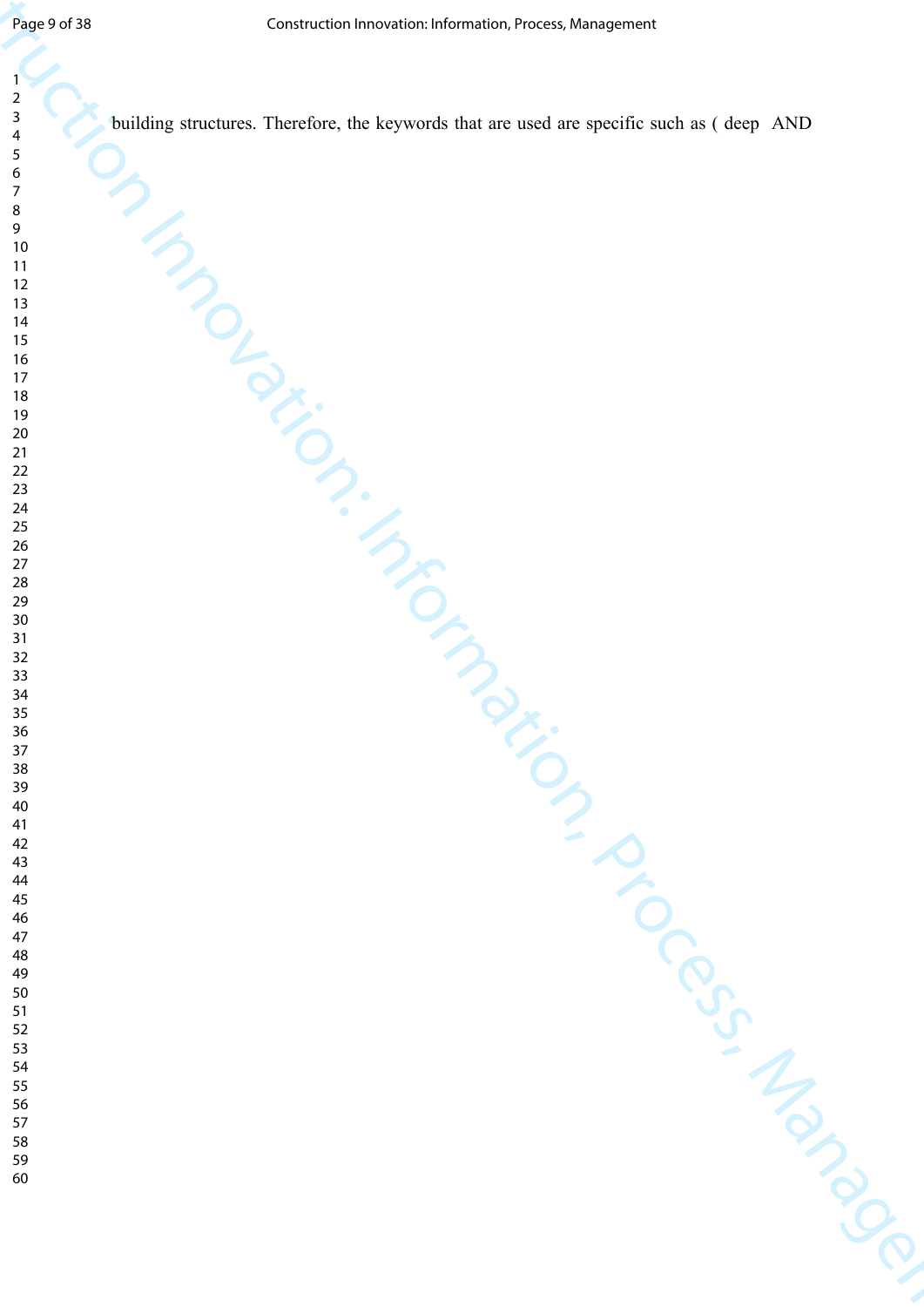Constrainers (MD) through Abdullar (MD) direction Innovation Interaction Innovational Memoir (AD)<br>
And (The FITTD (SURVEGENT) AND (TANCENTYWORD , "Conventional Neural<br>
Tensor Density") OR TANT-TO (EXACTIKITYWORD , "Conven learning AND for AND crack AND detection ) AND (LIMIT-TO (DOCTYPE, "ar")) AND ( LIMIT-TO ( SUBJAREA , "ENGI" ) ) AND ( LIMIT-TO ( EXACTKEYWORD , "Crack Detection" ) OR LIMIT-TO ( EXACTKEYWORD , "Convolutional Neural Networks" ) OR LIMIT-TO ( EXACTKEYWORD , "Damage Detection" ) OR LIMIT-TO ( EXACTKEYWORD , "Neural Networks" ) ) AND ( LIMIT-TO ( SRCTYPE , "j" ) ) AND ( LIMIT-TO ( EXACTSRCTITLE , "Automation In Construction" ) OR LIMIT-TO ( EXACTSRCTITLE , "Computer Aided Civil And Infrastructure Engineering" ).. The results were refined to include Q1 and Q2 Scopus journals to ensure the quality of sources. Given, Scan and skim techniques are recommended to find main themes of articles, as well as, finding relevant articles Machi & McEvoy (2008), therefore, the results were analysed and classified into two main themes such as 'Deep learning for pavement distresses' and 'Deep learning to



detect distresses in buildings structure'. Hereafter, sub-themes are developed from these two main themes. Most of articles were analysed in specific way, namely, focus of study, employed methods, findings, and the mentioned limitations in each article by authors. To avoid the cognitive bias, the mentioned systematic approach to find and list relevant studies, as well as consistent way of analysing articles were adopted. Moreover, using mentioned limitation(s) by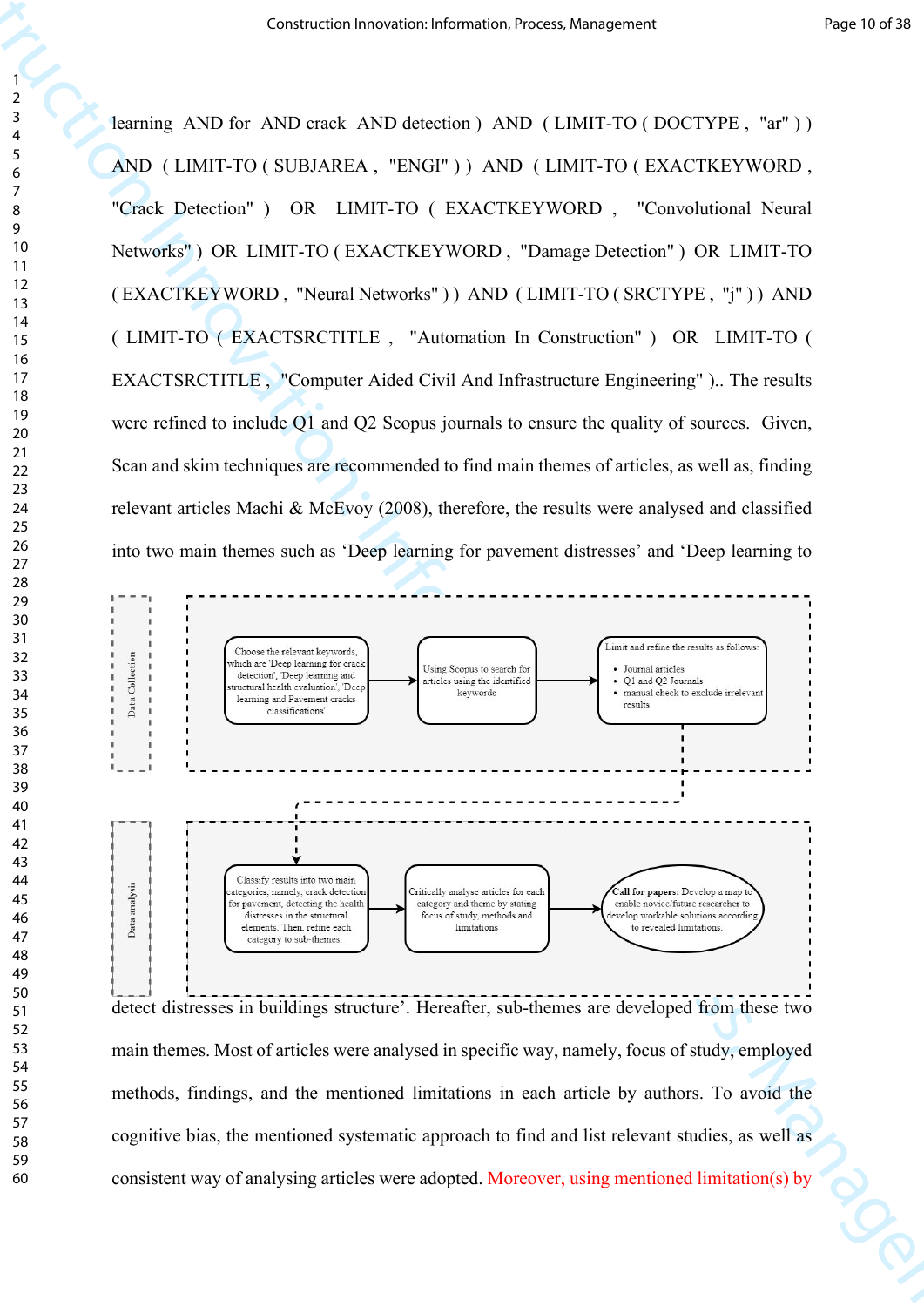articles' authors without judgements.

**Figure 1.** Research methods and logic

# 2.1. Deep learning-based crack detection publications per year

Figure 2 shows the number of publications per year. As shown in Figure 2, 181 papers have been published since 2017 and this reflects the high attention the application of deep learning to detect cracks for pavements and buildings has recently received over the past 4 years.



**Figure 2**. Deep learning-based crack detection publications per year

# 2.2. Progress of deep learning- based crack detection research per countries

Figure 3 depicts the allocation of 181 papers per countries. Around 45% of papers come from China, followed by United States that produced around 23% of total papers. Other 32% of papers were written in Canada, Australia, Singapore, UK, France, Honk Kong and India. The analysis of geographical allocation of publications works as an indication for future researcher<br>to know the progress of research in this area over the world. to know the progress of research in this area over the world.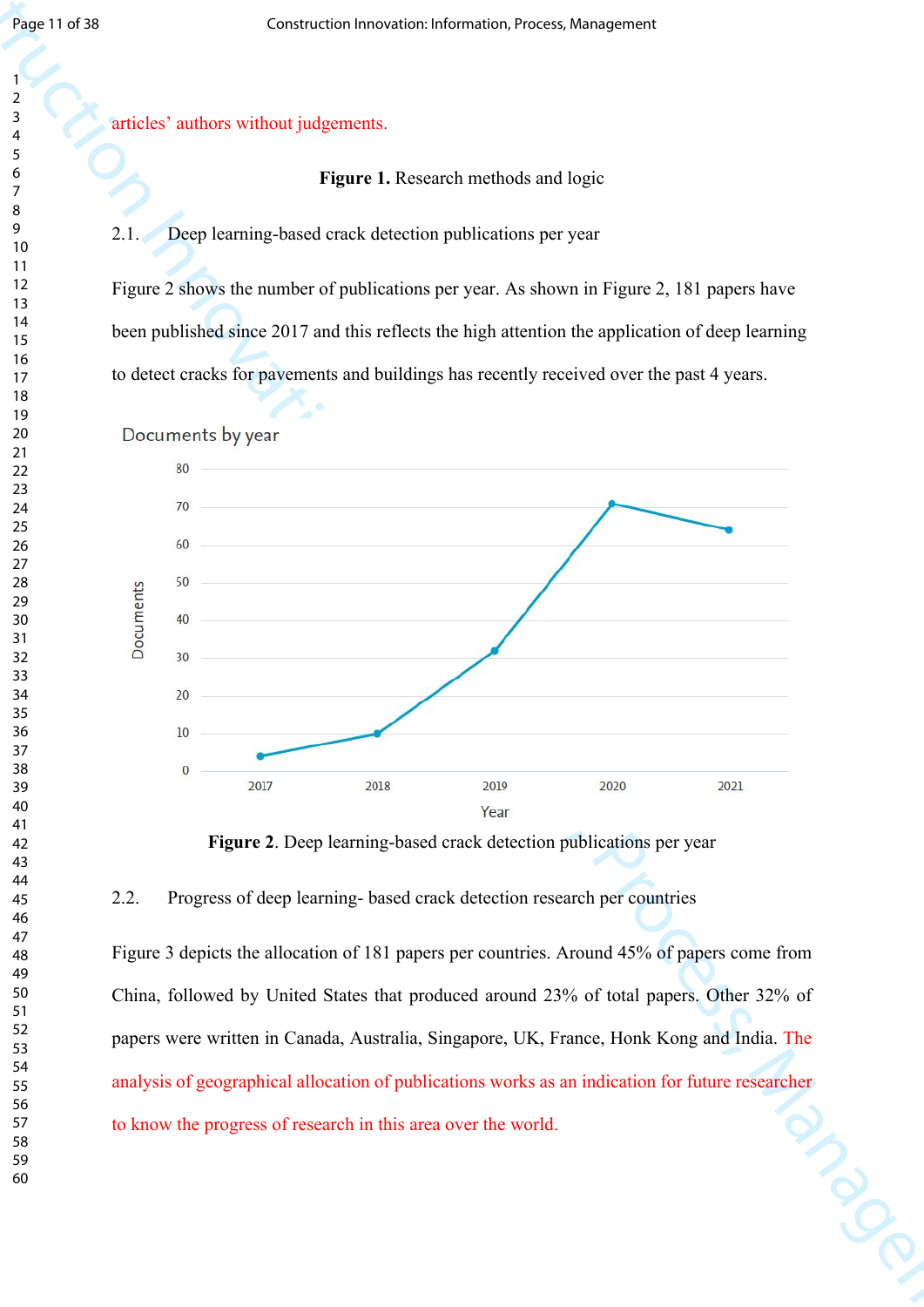



**Figure 3**. The geographical allocation of publications

# 3. **Crack detection-based deep learning: A conceptual background**

Construction Internal process (and the process)<br>
Construction Innovation Institute in the construction Internal process (and the construction Internal process)<br>
Construction Internal process (and the construction Internal Deep learning region-based detection methods depend on window-sliding or region-proposal; in which continuous attempts of finding a bounding box for each possible object in an image is the essence of the process. R-CNN (region-based convolutional neural networks) uses selective search to produce regions, and then classifies these regions using a CNN. Cha et al. (2018) combined CNN with the sliding window technique to classify the crack and non-crack images more accurately. Zhang et al. (2018) used an R-CNN model to remove the noise areas before performing crack and sealed crack detection. However, this method (R-CNN) is impractical due to the huge effort required using the window-sliding-based when processing large number of images. In addition, the traditional region-proposal methods are inefficient in selecting good candidate regions from the noisy images (Uijlings et al., 2013). To improve the computation efficacy of region-based methods, H. Zhang et al. (2017) applied parallel processing, however, the computation and resource costs were expensive.

Fast R-CNN and Faster R-CNN improved the speed and accuracy of prediction by using the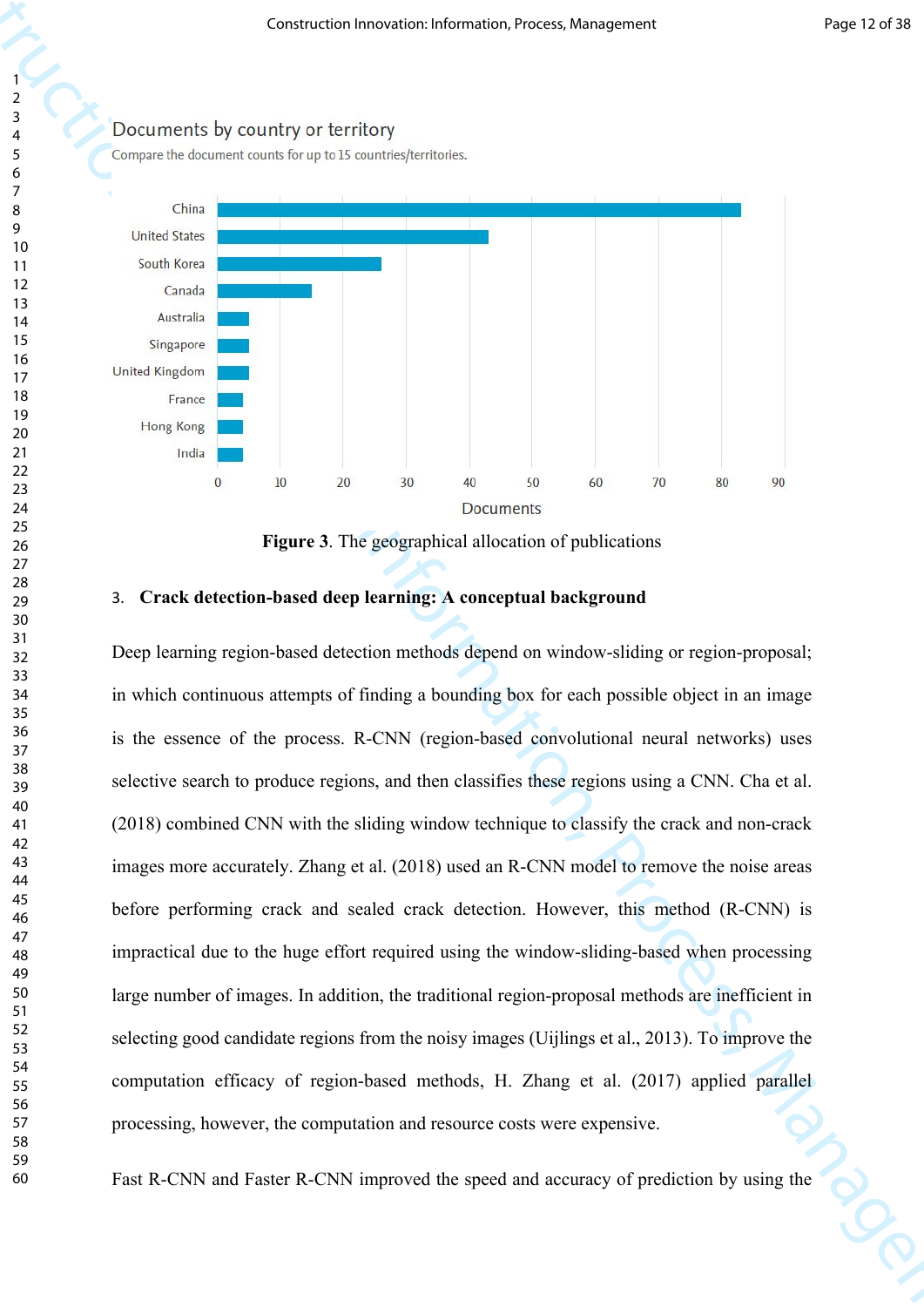Constrainer constrainers are reader to formation in the state of the state of the state of the state of the state of the state of the state of the state of the state of the state of the state of the state of the state of Regional Proposal Network (RPN) to automatically produce the proposal (Ren et al., 2015). To detect cracks of images captured on concrete road surfaces, Hacıefendioğlu & Başağa (2021) developed a method using a pre-trained Faster R-CNN. Kang et al. (2020) developed an integrated method to automate crack location, segmentation and quantification using the integration of a faster region proposal convolutional neural network (Faster R-CNN) algorithm, modified TuFF method, and modified DTM for the crack detection and localization. Gou et al. (2019) used the Faster-R-CNN model for pavement crack detection. Cha et al. (2018) developed a Faster R-CNN to detect multiple types of damage including concrete cracks. Wang et al. (2018) also used Faster R-CNN for concrete damage detection in masonry historic structures.

Many efforts have been made to implement CNN-related methods in crack detection task, such as U-net convolutional neural networks that was proposed by Zhu et al. (2019) by developing a crack detection algorithm for U-net convolutional neural network, using U-net networks as the front end to extract the crack, and then using threshold method and Dijkstra connection to extract the crack accurately. However, this method was still difficult to solve the problem that features resolution degradation caused by continuous pooling. To increase the details of image features and enhance the effect of dense prediction, an Atrous Spatial Pyramid Pooling (ASPP) module was added to the U-net network by Chen et al. (2017) and Qiao et al. (2021).

Another lightweight end-to-end pixel-wise classification architecture called SegNet is employed by several researchers. For instance, Song et al. (2019) used it to train and test the SegNet model with 2068 bridge cracks images. Chen et al. (2020) applied it for inspecting concrete pavement, asphalt pavement, and bridge deck crack. Jun Zhao et al. (2020) employed it to solve the problems of illumination non-uniformity and impurities in asphalt pavement image. Finally, Ren et al. (2020) utilized it for efficient multiscale feature extraction, aggregation, and resolution reconstruction that greatly enhances the overall crack segmentation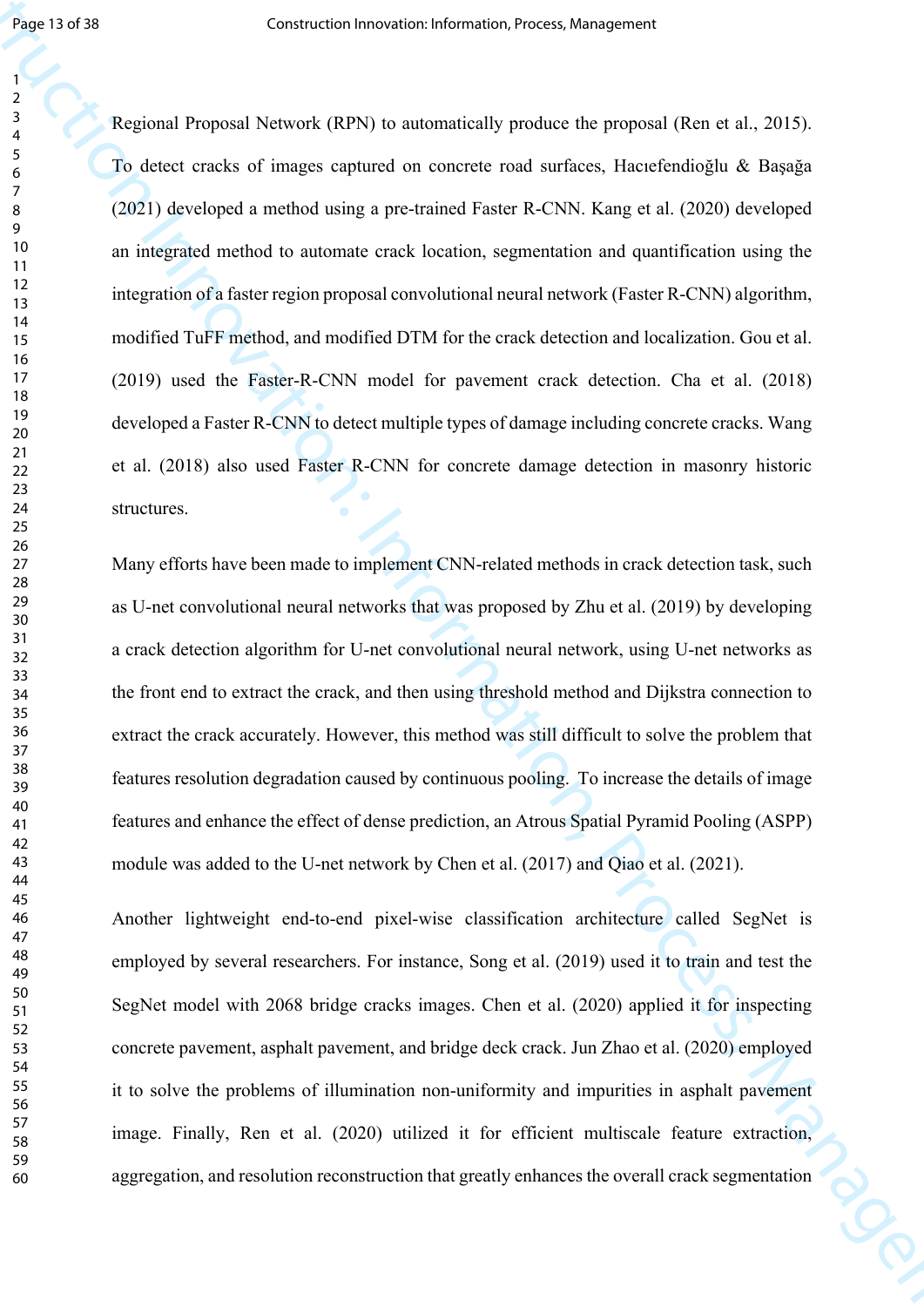ability of the network.

Constrainer constrainers when the mass are expected to the sympatric state of the sympatric state of the sympatric state of the sympatric state of the sympatric state of the sympatric state of the sympatric state of the s CrackNet based on the convolution neural network was presented by A. Zhang et al. (2017) for automatic detection of pavement. CrackNet consists of five layers. The two input data layers are feature maps generated by the feature extractor. The output layer is the set of predicted class scores for all pixels. The two hidden layers are convolutional layers and fully connected layers. CrackNet includes more than one million parameters that are trained in the learning process to improve the accuracy of crack extraction. Inspired by CrackNet, Fei et al. (2020) proposed an automated pixel-level crack detection on 3D asphalt pavement images with deeper architecture and fewer parameters named CrackNet-V. Huyan et al. (2020) developed CrackUnet, which utilises convolution, pooling, transpose convolution, and concatenation operations, forming the "U"-shaped model architecture. Both, CrackNet-V and CrackU-net outperformed CrackNet in term of the calculation accuracy and efficiency.

In this article, a framework for feature selection and classification of cracks images is proposed based on three cascaded phases. The first phase automatically extracts features from the crack images by a CNN model. Then, a proposed feature selection algorithm, using Stochastic Fractal Search (SFS) and Guided Whale Optimization Algorithm (Guided WOA) techniques, is applied to properly select the valuable features. The last phase classifies the selected features by a proposed voting classifier, using Particle Swarm Optimization (PSO) and Guided WOA techniques to improve the ensemble's accuracy.

Huang et al. (2018) developed a two-stream semantic segmentation algorithm to detect crack and leakage in for metro shield tunnel based on deep learning. Feng et al. (2020) proposed a classification-based algorithm to detect cracks of different structures concrete surfaces for crack detection of a concrete dam surface (Cha et al., 2017). A similar method was implemented by Kim & Cho (2018) who collected images of cracks from the internet web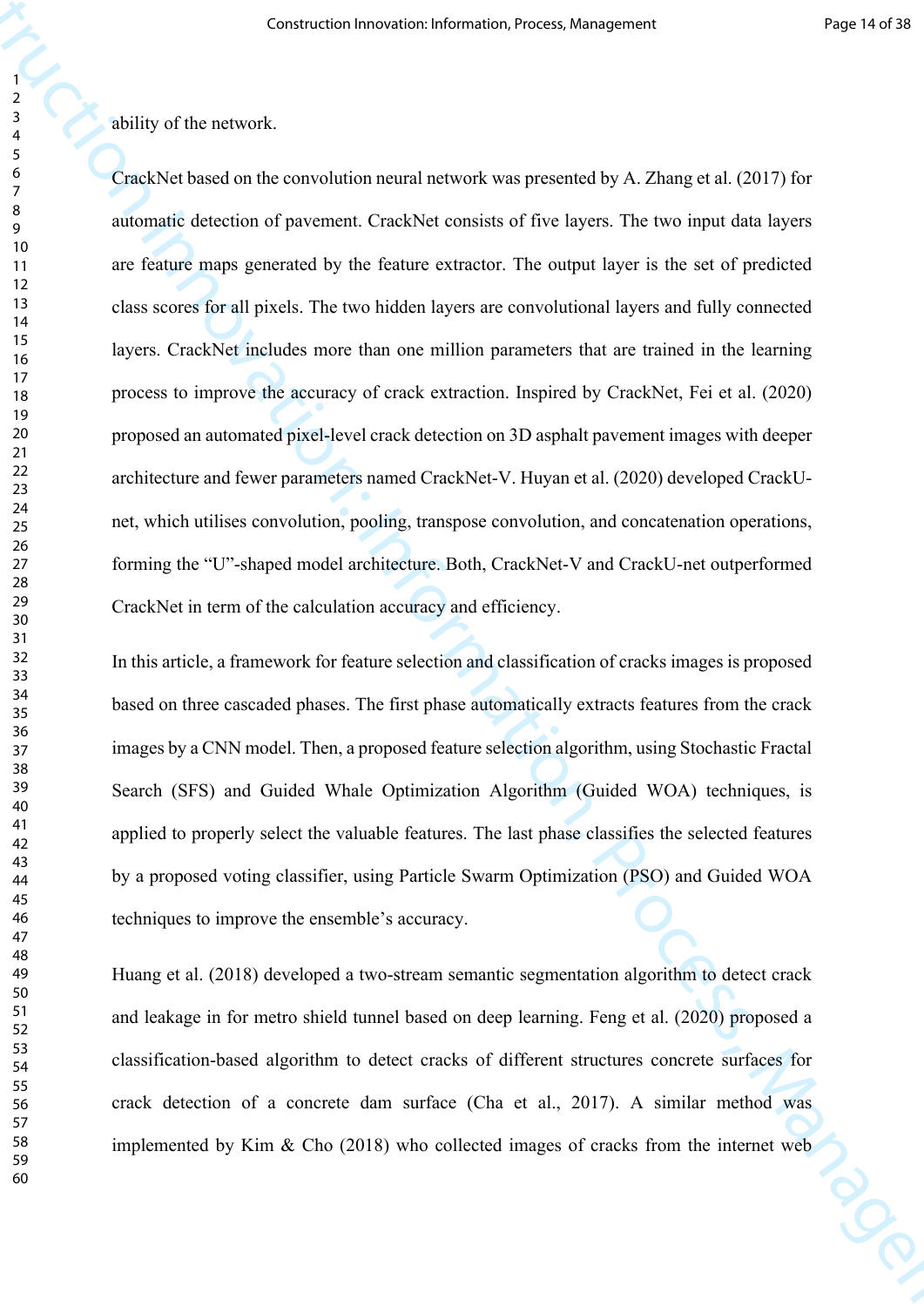search using ScrapeBox and then developed a classification algorithm based on deep neural networks. Other researchers developed a method for crack region segmentation using a mask region-based convolutional neural network (He et al., 2017; Kim & Cho, 2019).

Constraint the method interaction Interaction Innovation Section In the properties of the system of the method of the system of the method of the system of the method of the system of the method of the system of the metho An integration of a fully convolutional network (FCN) with a Gaussian-conditional random field (G-CRF), an uncertainty framework, and probability-based rejection was proposed by Tong et al. (2020) for detecting pavement defects. Lee et al. (2019) proposed a crack image generation algorithm using a 2D Gaussian kernel and the Brownian motion process to overcome the lack of data problem in crack detection. Jenkins et al. (2018) proposed a deep fully convolutional neural network to perform pixel-wise classification of surface cracks on road and pavement images. A more accurate and efficient crack detection process based on a spatial-channel hierarchical network (SCHNet) with a base net Visual Geometry Group 19 (VGG19), was proposed by Pan et al. (2020) for crack detection. Using the VGG19, Yang et al. (2018) developed a deep learning technique named fully convolutional network (FCN) to improve the efficiency of crack detection task. C. Zhang et al. (2020) developed an automatic pixel-level crack detection network based on instance segmentation to improve the Mask R-CNN network, which can output the type, location, and mask of the crack at the same time. A two-step pavement crack detection and segmentation method based on convolutional neural network was proposed by J. Liu et al. (2020b). Ayele et al. (2020) proposed an integrated set of UAV-assisted inspection and automatic damage identification process that comprises three key stages, (i) data collection and model training, (ii) 3D photogrammetry/construction, (iii) crack identification and segmentation, where deep learning-based data analytics and modelling are applied for processing and analysing drone image data and to perform damage assessment. A vision-based crack detection system based on a context-aware deep semantic segmentation network that integrates the pixel-wise prediction results from multiple local overlapping image patches was proposed by Zhang et al. (2019b). A modified architecture of FCNN was proposed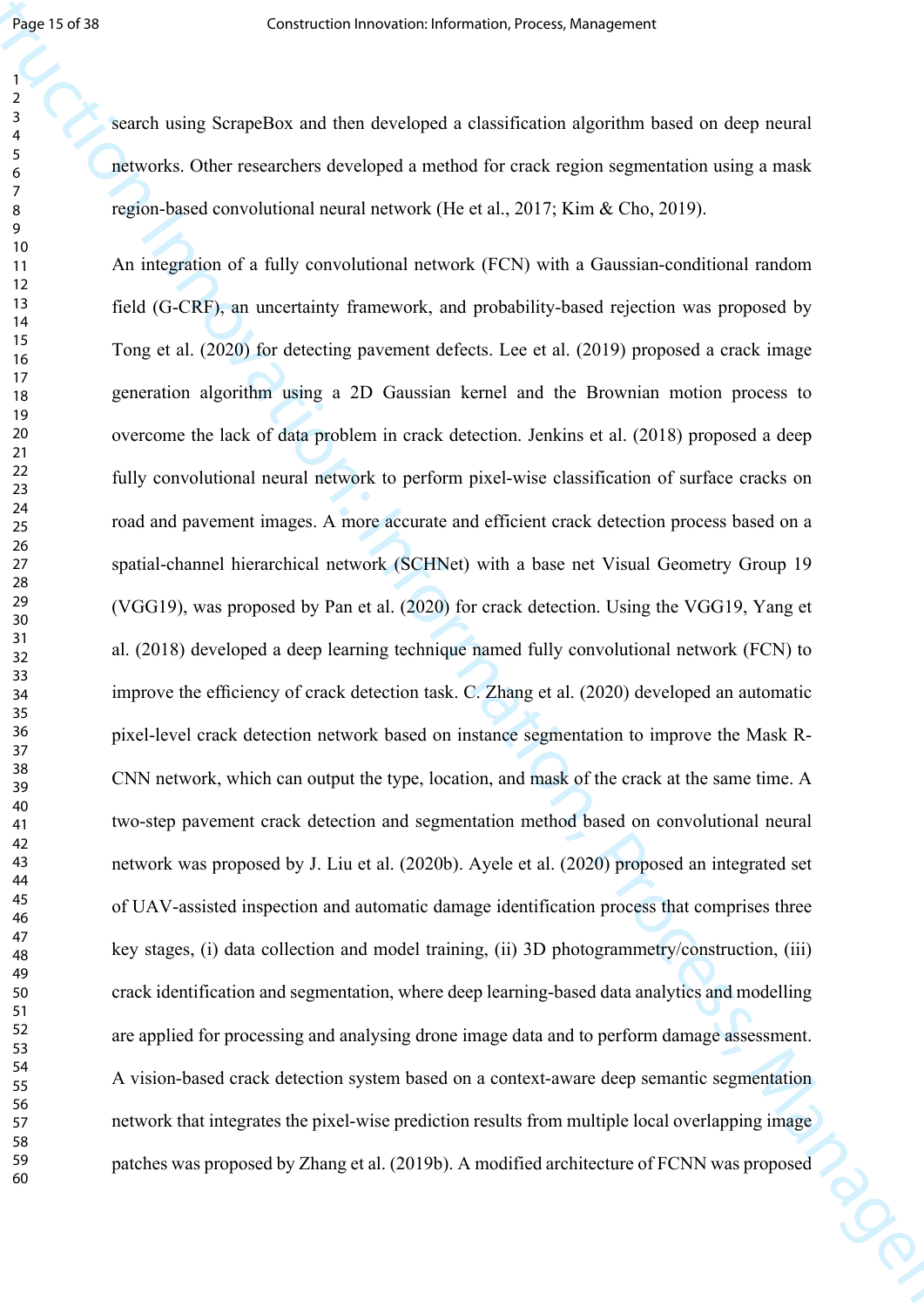and employed by Xu et al. (2019) for crack identification in the steel box girder of bridges containing complicated disturbing background and handwriting. An adversarial learning architecture of Semi-supervised was proposed by Li et al. (2020) and applied for pavement crack detection and by Shim et al. (2020) for Crack Detection in Concrete Structures.

#### **4. Convolutional Neural Networks (CNN) for crack detection**

Amongst many of the reviewed conventional deep learning architectures, Convolutional Neural Network (CNN) is widely known for their capability of capturing critical local-spatial features, hence producing promising results in crack detection (Cha et al., 2018).

Constrainers and the matching of the matching of the same of the same of the same of the same of the same of the same of the same of the same of the same of the same of the same of the same of the same of the same of the Kumar & Ghosh (2020) developed a vision‐ based method using a deep architecture of convolutional neural networks (CNNs) for detecting concrete cracks without calculating the defect features. The designed CNN is trained on 40K images of  $256 \times 256$ -pixel resolutions to detect cracks by classifying each region separately. Chuang et al. (2019) pre-processed the image by Naive Bayes classifier and then identified cracks with the CNN. Hoang et al. (2018) compared a CNN model with metaheuristic optimized edge detection algorithm. The results of this study showed that the performance of CNN was significantly better than edge detector. A later study by Ye et al. (2019) put forward a structural crack detection method based on CNN, which divides the image and processes it with deep NN and random forest. However, the region-based methods can only provide information on the existence of cracks and rough shape and location depending on the size of regions. The value of crack detection decreases if the accurate pattern and location of the cracks cannot be given. Liang (2019) introduced a CNN approach for detecting concrete columns surface cracks or spalls. To overcome this issue, pixellevel crack detection methods are studied. For instance, the investigation conducted by Fan et al. (2019) improved the detection accuracy to 92.08% through the integration between the edge optimization algorithm and the CNN. Ni et al. (2019) proposed a convolutional neural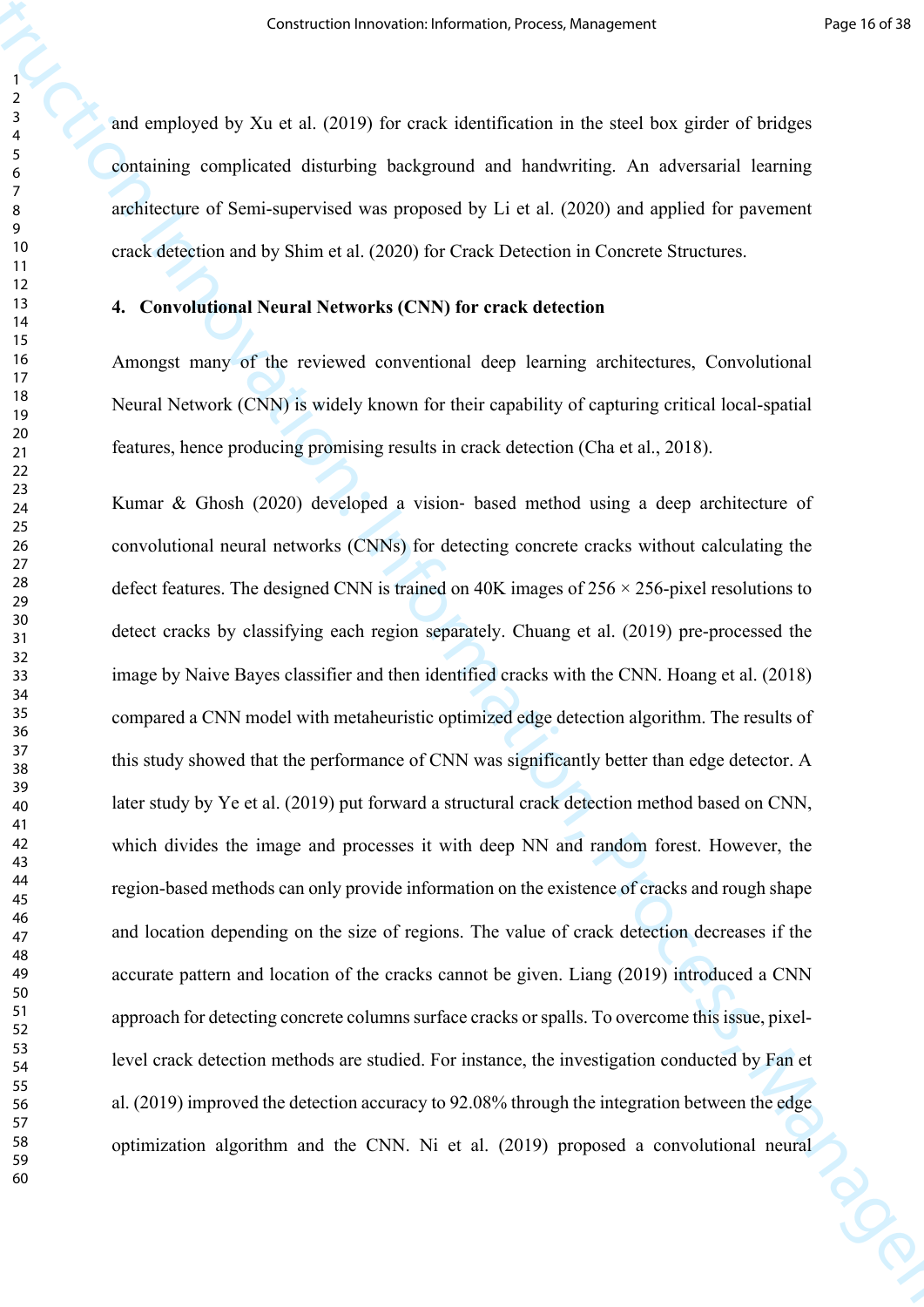Constraints constrained the matrix of the matrix of the matrix of the matrix of the second of the second of the second of the second of the second of the second of the second of the second of the second of the second of t network-based framework to automatically extract cracks and accurately at a pixel level, through convolutional feature fusion and pixel-level classification. Liu & Zhang  $(2020)$ presented a novel context‐aware deep convolutional semantic segmentation network to effectively detect cracks in structural infrastructure under various conditions. The proposed method applies a pixel‐wise deep semantic segmentation network to segment the cracks on images with arbitrary sizes without retraining the prediction network. Meanwhile, a context‐aware fusion algorithm that leverages local cross‐state and cross‐space constraints was proposed by Won et al. (2020) to fuse the predictions of image patches through the adoption of U-Net to detect the concrete cracks. Focal loss function is selected as the evaluation function, and the Adam algorithm is applied for optimization. The trained U-Net is able to identify the crack locations from the input raw images under various conditions such as illumination, messy background, width of cracks, etc. with high effectiveness and robustness. Fan et al. (2020) developed a robust method for crack detection using the concept of transfer learning as an alternative to training an original neural network. Three standard deep learning methods of training a crack classifier are as follows: 1) a shallow convolutional neural network built from scratch, 2) the output features of the VGG16 network architecture previously trained on the general ImageNet dataset, and 3) the fine-tuned top layer of VGG16 is investigated. Data augmentation is used to reduce overfitting caused by the limited and imbalanced training dataset. The image dataset includes both fatigue test photographs and actual inspection photographs captured under uncontrolled distance, lighting, angle, and blurriness conditions. Zhu & Song (2020) developed a weakly supervised network for the segmentation and detection of cracks in asphalt concrete deck. Firstly, the data were differentiated by the autoencoder, and the unlabeled data features were highlighted, so that the original data autonomously generate a weakly supervised start point for convergence. Secondly, the features were classified by kmeans clustering (KMC). Thirdly, the cracks in the bridge deck defects images was subjected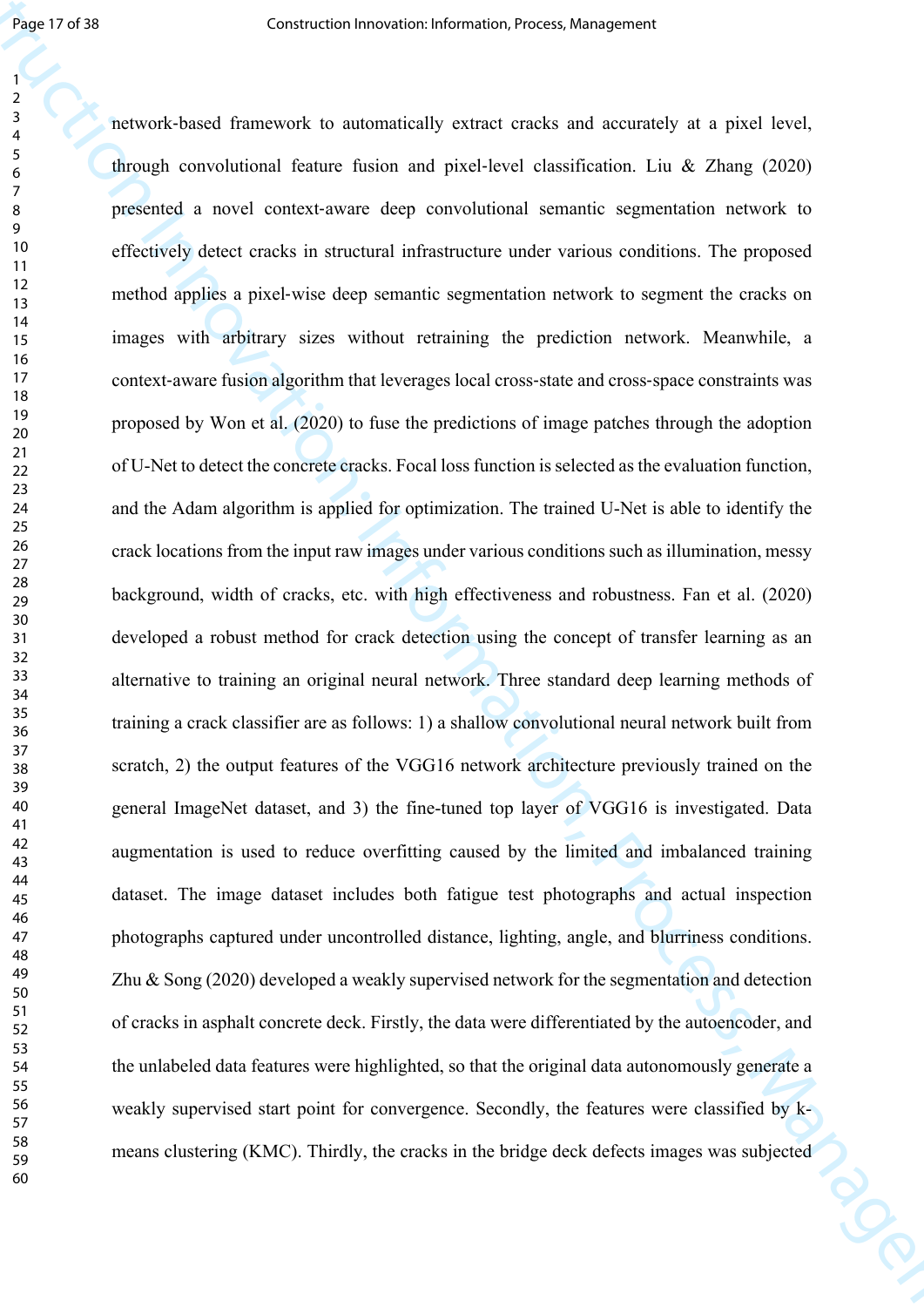to semantic segmentation under weak supervision. A dataset of six types of defects on asphalt concrete bridge deck, which was set up the defects in the dataset, was labelled manually. Recent research utilized cycle consistent generative adversarial learning for crack detection (Nath et al., 2020). In this study, the authors proposed a self-supervised structure learning network that can be trained without using neither paired data nor ground truths (GTs). This is achieved by training an additional reverse network to translate the output back to the input simultaneously.

Contractive trent when the versile surpression of the spherical control of the spherical control of the spherical control of the spherical control of the spherical control of the spherical control of the spherical control In recent years, there has been an increasing interest in Whale Optimization Algorithm (WOA) that was proposed by Mirjalili & Lewis (2016). The concept of the WOA is inspired by the foraging behavior of whales. Bubbles are utilised to catch the prey by pushing them to the surface in a spiral shaped (Mirjalili & Lewis, 2016; Mirjalili et al., 2020). Recently, literature showed that WOA has a significant capacity in resolving complicated engineering optimization problems (Ling et al., 2017). Abdel-Basset et al. (2018) proposed a combination of WOA and a local search strategy to tackle the permutation flow shop scheduling problem. Mafarja & Mirjalili (2017) combined WOA with simulated annealing for feature extraction. Aljarah et al. (2018) proposed WOA-based trainer to train multilayer perceptron (MLP) neural networks. Moreover, there are also research bodies trying to utilise WOA to solve other problems, such as multi-objective optimization (Wang et al., 2017; Aziz et al., 2018; Got et al., 2020), image processing (Hassanien et al., 2017; Mostafa et al., 2017; Aziz et al., 2018), software testing (Harikarthik et al., 2019), and power system applications (Hasanien, 2018; Raj & Bhattacharyya, 2018). To implement this algorithm, three mechanisms should be modeled: (1) shrinking encircling prey, (2) bubble-net attacking method (exploitation phase) and (3) search for prey (exploration phase). The first mechanism is the prey encircling when the WOA initiates the best search agent by considering the current locations as the best location of the prey. The remaining agents accordingly adjust their locations to the best search agent. This can be expressed mathematically as stated by (Mirjalili & Lewis, 2016).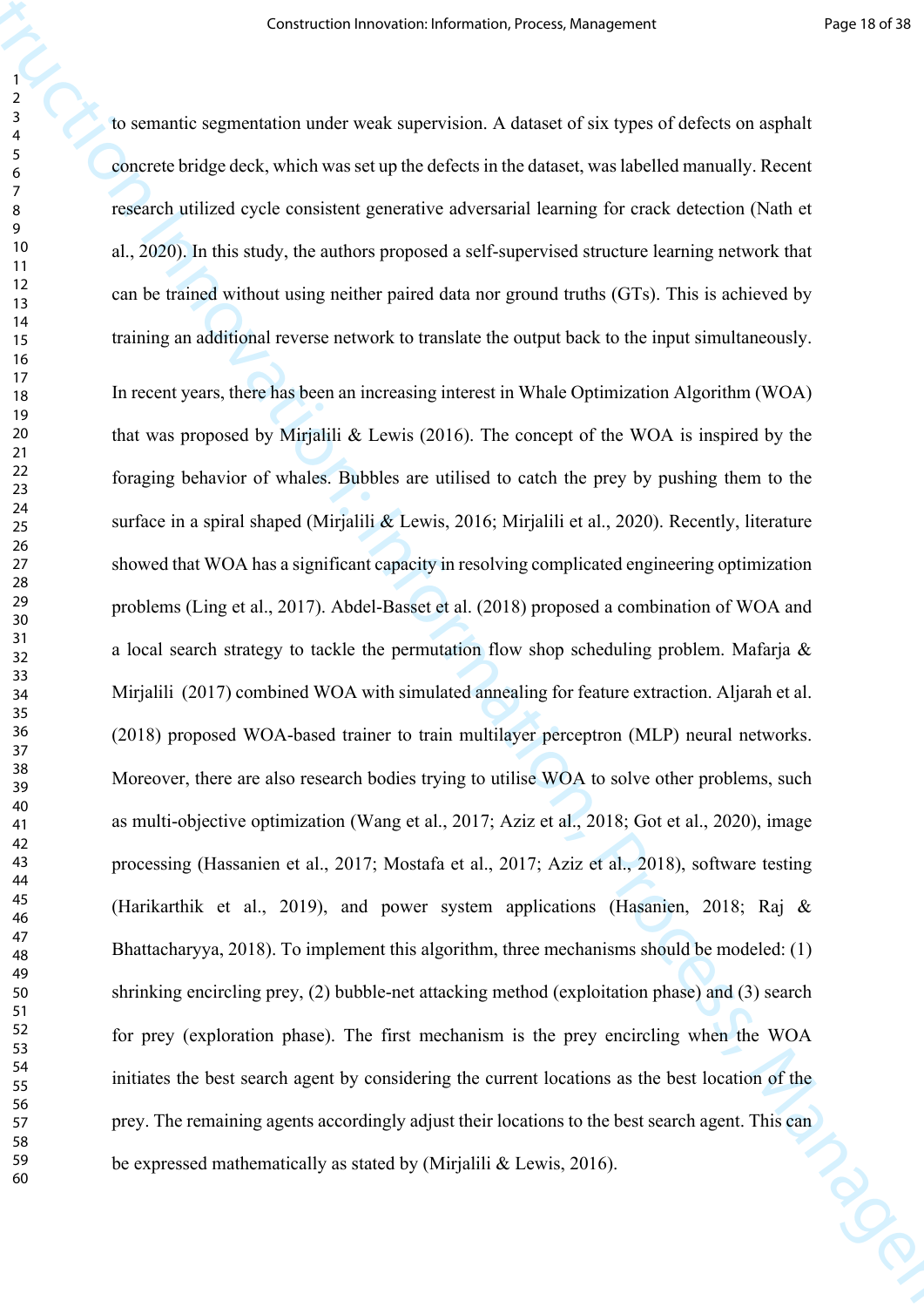#### **5. Relevant studies for deep learning-based pavement crack detection**

Table 1 shows the major published research from 2017 to 2021 that focus on using deep learning to detect and classify cracks for pavement. Each paper was analyzed according to research aim (focus of study), methods, findings, and limitations to enable researchers to develop new solutions to address those limitations.

From the state of the state of the state of the state of the state of the state of the state of the state of the state of the state of the state of the state of the state of the state of the state of the state of the stat **Authors Aim Methodology Findings Limitation(s)** (Ali et al., 2021) Provide a reference for researchers working in the field of crack detection and localization in concrete structures. Applying five deep learning models, including a proposed customized CNN model, Training a customized CNN model with a small amount of data and high performance is the best option for practical crack detection in concrete surfaces. Customized CNN model is not able to analyze various characteristic of cracks, such as crack width, length, and orientation. (Chun et al., 2021) Overcome Weaknesses in Images and GIS Visualization for the detection of cracks in Asphalt pavement. Using a convolutional neural network (CNN). The model developed in this study showed high detection accuracy for pavement images with cracks. Few false positives in pavement images without cracks caused by slender shadows and joints. (Le et al., 2021)) Classify the cracked images efficiently, saving time, and avoiding high computational costs. Image-based CNN recognition model for the detection of cracks on concrete surfaces. The proposed CNN model improves the classification of cracked images. Different types of cracks were not considered in this works. (Yang et al., 2021) Compare the superiority of the training model according to the test set; and then select the most suitable model based on the experimental results Three neural networks, AlexNet, VGGNet13, and ResNet18, to recognize and classify crack images. The tests indicate that the ResNet18 model generates the most satisfactory results. Comparison is limited to three neural networks. (Rao et al., 2021) Detect crack/noncrack conditions of concrete structures from images. Automated detection method based on CNN models and non-overlapping window-based approach. The proposed approach outperforms existing models in terms of accuracy and inference time.  $\overline{N/A}$ (Zhou & Yield better DCNN-based The experimental cases Difficulty in

**Table 1**. Relevant research for deep learning-based pavement crack detection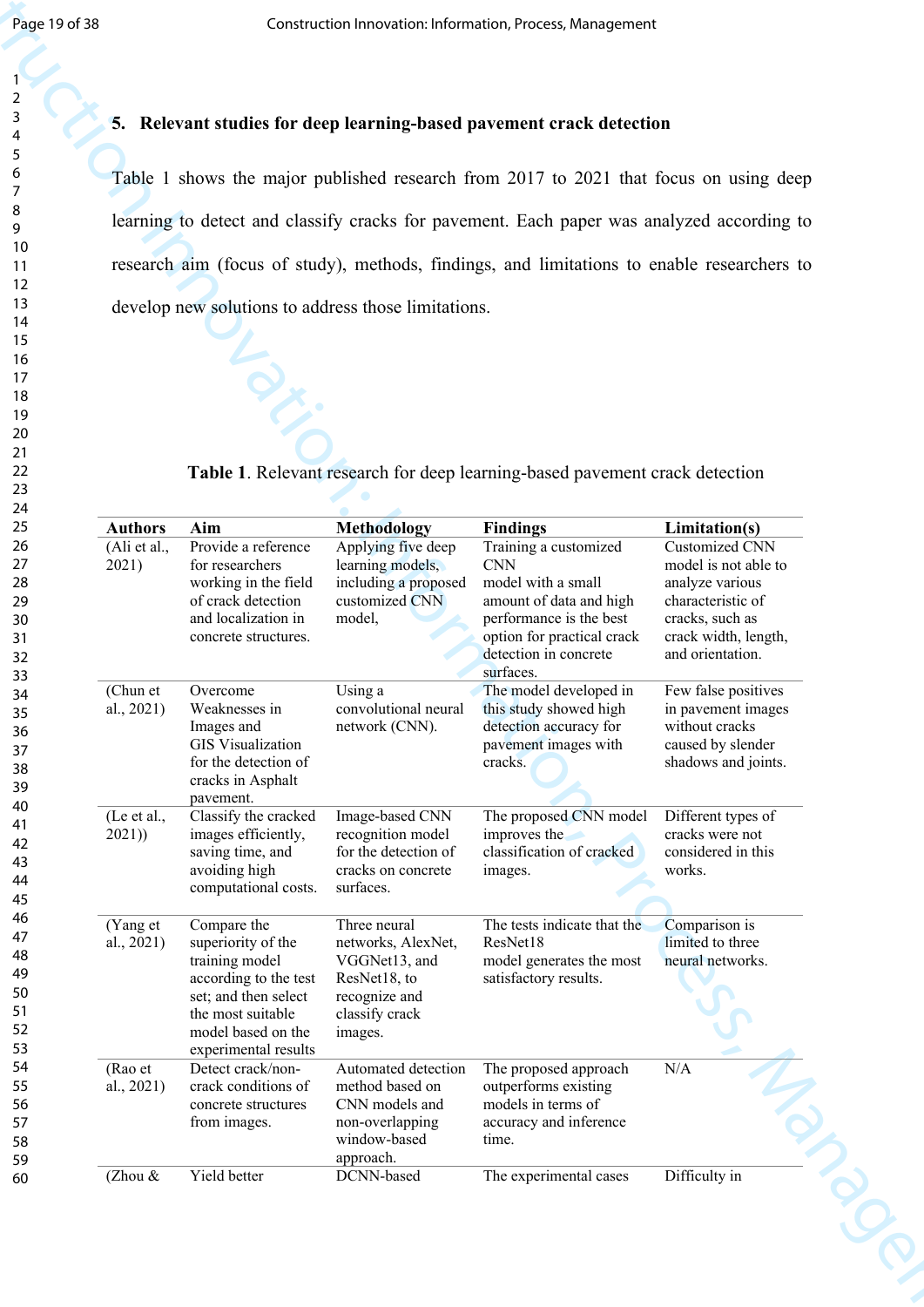| Song,<br>2021)             | classification<br>performance with<br>data fusion.                                                                                    | roadway crack<br>classification<br>methods.                                                                                                                                            | demonstrate that the<br>proposed data fusion<br>approach can reduce false<br>detections and thus<br>improvement in the<br>classification<br>performance.                                                                                            | detecting cracks on<br>surface regions<br>that suffer from both<br>low intensity<br>contrast in the<br>intensity image and<br>shallow depth in the                                                                         |         |
|----------------------------|---------------------------------------------------------------------------------------------------------------------------------------|----------------------------------------------------------------------------------------------------------------------------------------------------------------------------------------|-----------------------------------------------------------------------------------------------------------------------------------------------------------------------------------------------------------------------------------------------------|----------------------------------------------------------------------------------------------------------------------------------------------------------------------------------------------------------------------------|---------|
| (Fang et<br>al., $2020$ )  | Develop a novel<br>framework to<br>address challenging<br>vision problems.                                                            | Combination of<br>Faster R-CNN for<br>crack patch<br>detection, a DCNN<br>for crack orientation<br>recognition, and a<br>Bayesian algorithm<br>for integration.                        | The proposed approach<br>outperforms the state-of-<br>the-art baseline approach<br>on deep CNN classifier.                                                                                                                                          | range image.<br>Risk of missing<br>small cracks.                                                                                                                                                                           |         |
| (Fan et al.,<br>2020)      | Develop an efficient<br>automatic pavement<br>crack detection<br>and measurement<br>model                                             | Using an ensemble<br>of CNN models.                                                                                                                                                    | The algorithm adequately<br>performs crack<br>measurement: the length<br>and the width of different<br>crack types can be<br>measured with<br>satisfactory accuracy.                                                                                | Unable to perform<br>end-to-end crack<br>detection and can<br>only be employed to<br>detect static images.                                                                                                                 |         |
| (Feng et<br>al., 2020)     | Improve crack<br>detection accuracy<br>and generate a better<br>detection box to<br>surround the cracks.                              | Crack identification<br>method based on a<br>deep CNN fusion<br>model.                                                                                                                 | The developed method<br>can provide the category<br>information for pavement<br>cracks as well as the<br>accurate positioning and<br>geometric parameter<br>information, which can be<br>used directly for<br>evaluating the pavement<br>condition. | N/A                                                                                                                                                                                                                        |         |
| (Qu et al.,<br>2020)       | Improve the<br>efficiency<br>of crack detection.                                                                                      | Using convolutional<br>neural network.                                                                                                                                                 | Percolation algorithms<br>based on image<br>processing have better<br>detection results for the<br>background of<br>cleaner linear crack.                                                                                                           | The effect of image<br>with more complex<br>cracks is poor<br>especially with the<br>background of<br>interference<br>Noise.                                                                                               |         |
| $(Li \&$<br>Zhao,<br>2019) | Detect cracks from<br>images of concrete<br>surface contains<br>various types of<br>noise, thin cracks,<br>rough surface,<br>shadows. | Image-based crack<br>detection method<br>using a deep<br>convolutional neural<br>network (CNN).                                                                                        | The proposed method can<br>detect the cracks on real<br>concrete surfaces without<br>being interfered by noises.                                                                                                                                    | More images with<br>more types of<br>concrete damages<br>under various<br>conditions to be<br>provided and added<br>to the existing<br>database to increase<br>the adaptation and<br>robustness of the<br>proposed method. |         |
| (Xu et al.,<br>2019)       | Reduce the number<br>of network<br>parameters in<br>concrete bridge<br>crack detection                                                | Crack detection<br>model for concrete<br>bridge based on the<br>CNN, taking the<br>advantage of Atrous<br>convolution, Atrous<br>Spatial Pyramid<br>Pooling (ASPP)<br>module and depth | The proposed model<br>achieved a detection<br>accuracy of 96.37%<br>without pre-training.                                                                                                                                                           | N/A                                                                                                                                                                                                                        | Nowable |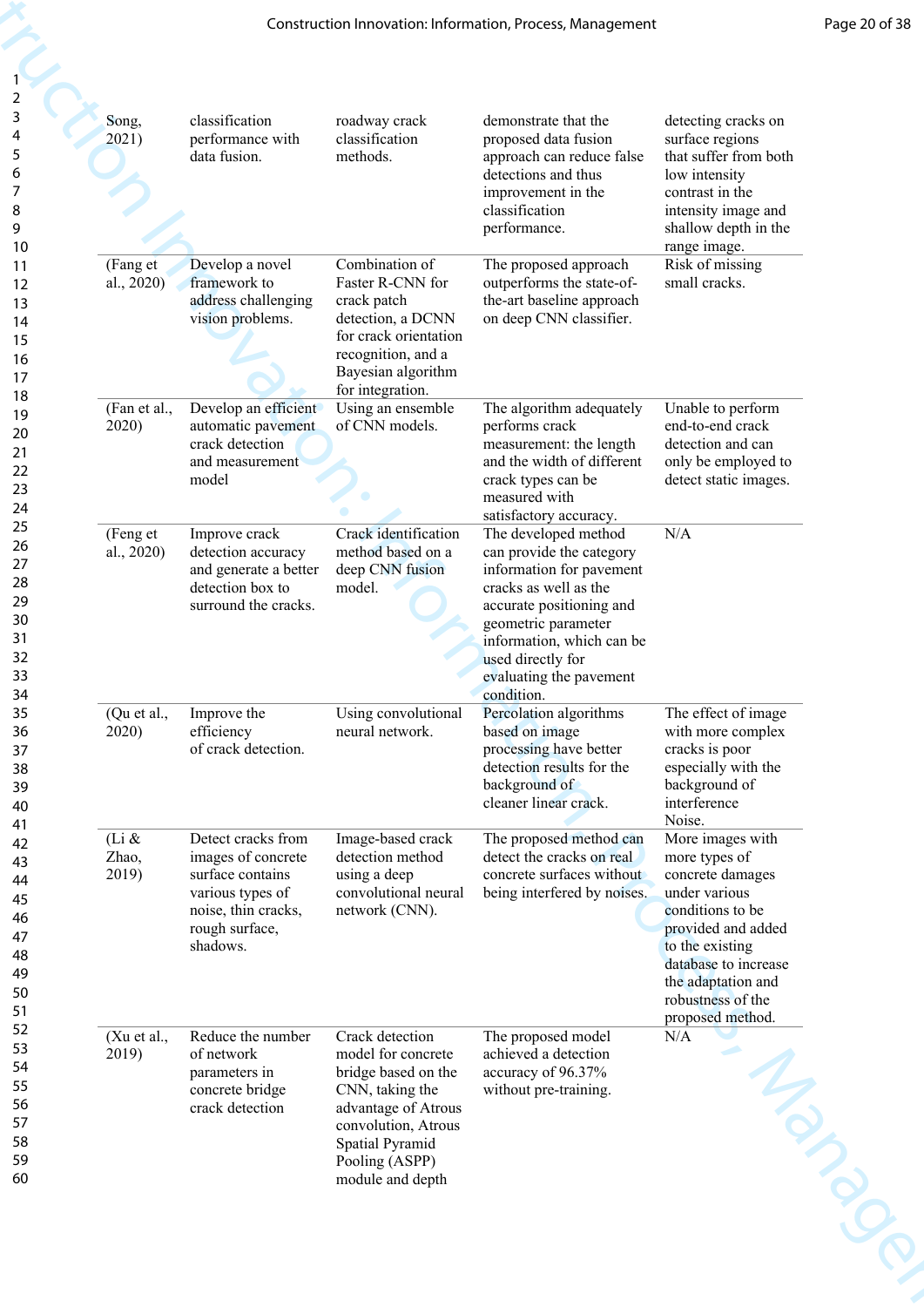|                          |                                                                                                                                                                                                                                         | wise separable<br>convolution.                                                                                                                                                                                                              |                                                                                                                                                                                                                                                      |                                                                                                                                         |
|--------------------------|-----------------------------------------------------------------------------------------------------------------------------------------------------------------------------------------------------------------------------------------|---------------------------------------------------------------------------------------------------------------------------------------------------------------------------------------------------------------------------------------------|------------------------------------------------------------------------------------------------------------------------------------------------------------------------------------------------------------------------------------------------------|-----------------------------------------------------------------------------------------------------------------------------------------|
| (Zhang et<br>al., 2018)  | Develop an<br>ImageNet-based<br>pre-trained model to<br>identify cracks and<br>seal cracks<br>in pavement images.                                                                                                                       | Training a DCNN to<br>pre classify a<br>pavement image,<br>and a block wise<br>thresholding method<br>to segment the<br>crack/sealed crack<br>pixels and tensor<br>voting-based curve<br>detection to extract<br>the crack/sealed<br>crack. | The proposed approach<br>accurately distinguishes<br>cracks from sealed cracks<br>and achieves very good<br>detection performance.                                                                                                                   | N/A                                                                                                                                     |
| (Yang et<br>al., 2018)   | Develop a<br>novel approach for<br>automatic detection<br>and measurement of<br>pixel-level cracked<br>concrete<br>structures.                                                                                                          | Deep learning<br>approach, named<br>fully convolutional<br>network (FCN). The<br>architecture was<br>composed of down<br>sampling<br>(conventional CNN<br>layers) and up<br>sampling<br>(Deconvolutional<br>layer).                         | The results show that<br>FCN is feasible and<br>sufficient for crack<br>identification and<br>measurement.                                                                                                                                           | The accuracy is not<br>as high as CrackNet.                                                                                             |
| (Cha et<br>al., $2017$ ) | Detect concrete<br>cracks without<br>calculating the<br>defect features.                                                                                                                                                                | Vision-based<br>method using a deep<br>architecture of<br>convolutional neural<br>networks (CNNs)<br>with sliding window<br>techniques                                                                                                      | The proposed method<br>shows quite better<br>performances especially<br>in detecting thin cracks<br>under lighting conditions.                                                                                                                       | Implementations of<br>IPTs and CNNs, is<br>incapable of sensing<br>internal features due<br>to the nature of<br>photographic<br>images. |
| (Wang et<br>al., 2017)   | Propose an approach<br>to pavement<br>cracking detection<br>based on the<br>learning from a<br>large and diverse set<br>of example data for<br>a better<br>consideration on<br>the complexity and<br>diversity of<br>pavement surfaces. | <b>CNN</b><br>architecture with<br>three convolutional<br>and two fully<br>connected layers for<br>asphalt pavement<br>crack recognition.                                                                                                   | The proposed CNN is<br>progressively improved,<br>and the generalization is<br>also enhanced. It is<br>demonstrated that the<br>trained CNN can achieve<br>high accuracies 96.32 and<br>94.29% on training data<br>and testing data<br>respectively. | The proposed CNN<br>recognizes cracks in<br>image cells instead<br>of detecting them at<br>pixel level.                                 |
|                          |                                                                                                                                                                                                                                         | 6. Deep learning-based concrete and steel cracks detection                                                                                                                                                                                  |                                                                                                                                                                                                                                                      |                                                                                                                                         |
|                          |                                                                                                                                                                                                                                         |                                                                                                                                                                                                                                             |                                                                                                                                                                                                                                                      |                                                                                                                                         |
|                          |                                                                                                                                                                                                                                         |                                                                                                                                                                                                                                             | Given the fact that this research focuses on analyzing major published articles for deep                                                                                                                                                             |                                                                                                                                         |
|                          |                                                                                                                                                                                                                                         |                                                                                                                                                                                                                                             | learning-based crack detection for both pavement and buildings, Table 2 presents the analysis<br>of key articles that include application of using deep learning to detect cracks for buildings.                                                     |                                                                                                                                         |
|                          |                                                                                                                                                                                                                                         |                                                                                                                                                                                                                                             | Table 2. Key articles for deep learning-based buildings and steel structures cracks detection                                                                                                                                                        |                                                                                                                                         |

### **6. Deep learning-based concrete and steel cracks detection**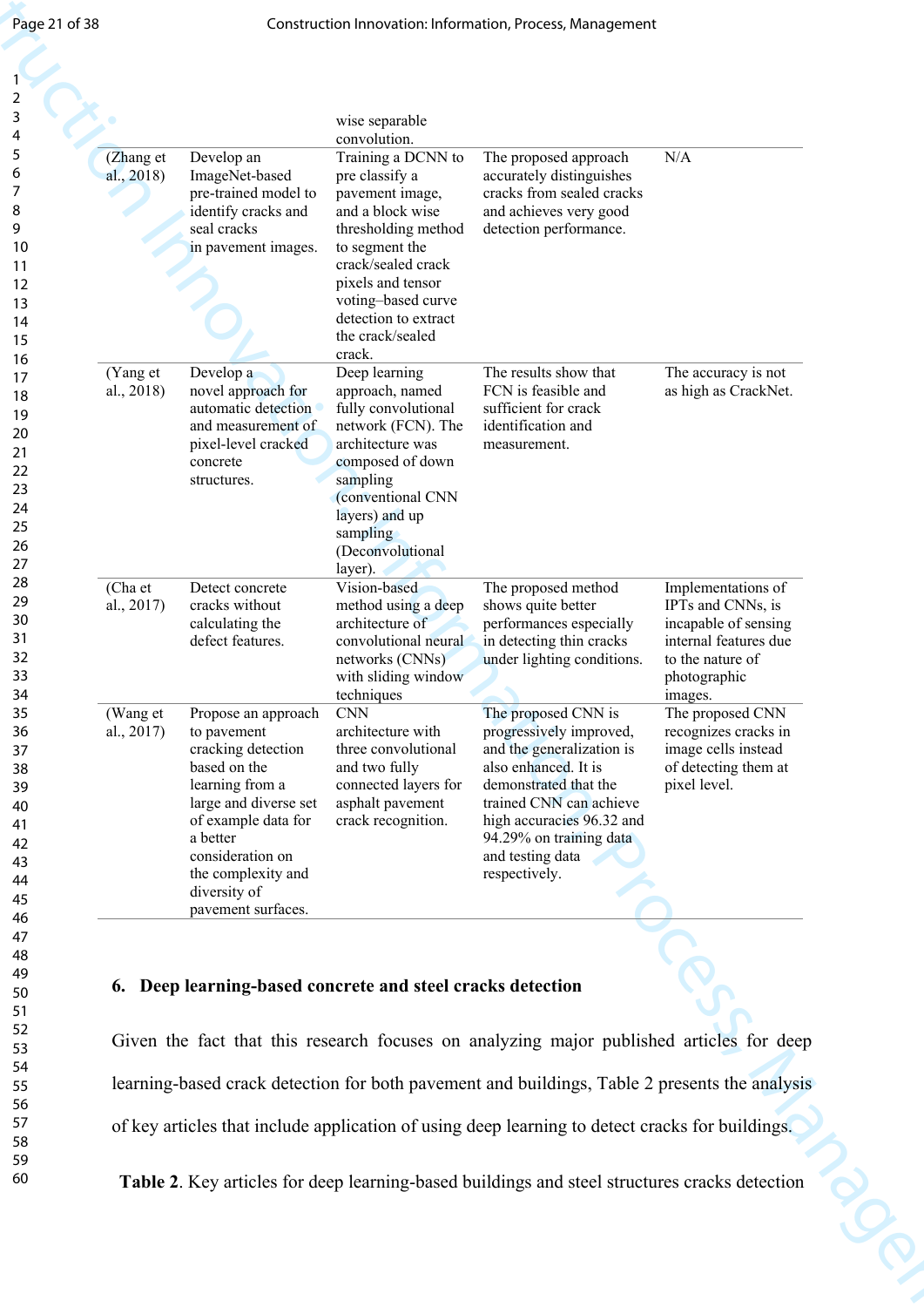| <b>Author</b>                     | Aim                                                                                                                                                                                                         | <b>Methodology</b>                                                                                                                    | <b>Findings</b>                                                                                                                                                                                                                     | Limitation(s)                                                                                                                                                                                                                    |
|-----------------------------------|-------------------------------------------------------------------------------------------------------------------------------------------------------------------------------------------------------------|---------------------------------------------------------------------------------------------------------------------------------------|-------------------------------------------------------------------------------------------------------------------------------------------------------------------------------------------------------------------------------------|----------------------------------------------------------------------------------------------------------------------------------------------------------------------------------------------------------------------------------|
| (Chow et al.,<br>2020)            | This study<br>presents an AI-<br>empowered<br>inspection<br>pipeline to<br>streamline the<br>visual inspection<br>of the of concrete<br>defects of civil<br>infrastructure.                                 | Using deep<br>learning image-<br>based<br>inspection                                                                                  | The proposed<br>CNN model can<br>detect a wide<br>range of defects<br>under different<br>environmental<br>conditions.                                                                                                               | Limitations in<br>detecting long and<br>narrow cracks,<br>identifying defects<br>in patches of low<br>contrast and<br>sharpness, and<br>misclassifying<br>rough healthy<br>concrete surfaces<br>as spalled<br>regions            |
| (C. Zhang et<br>al., 2020)        | This study aims<br>to develop a<br>vision-based<br>approach for<br>detecting multiple<br>surface damages<br>in concrete<br>highway bridges.                                                                 | Using Real-time<br>objection detection<br>technique and You<br>Only Look One<br>$(YOLOv3)$ ,                                          | The developed<br>algorithm can<br>detect concrete<br>crack, pop-out,<br>spalling, and<br>exposed rebar.                                                                                                                             | The dataset<br>contains many<br>small damages and<br>complex<br>background<br>information, which<br>could inhibit the<br>algorithms'<br>generalization and<br>capacity.                                                          |
| (Dorafshan &<br>Azari, 2020)      | This study aims<br>to investigate the<br>feasibility of<br>using deep<br>learning models<br>in detecting<br>subsurface<br>defects and<br>overlay<br>debonding from<br>impact echo (IE)<br>data.             | Using one- and<br>two-dimensional<br>convolutional<br>neural network<br>(CNN).                                                        | Results show that<br>the proposed 1D<br>CNN was the<br>most efficient in<br>detecting<br>debonding and<br>subsurface<br>defects.                                                                                                    | Training dataset is<br>limited.                                                                                                                                                                                                  |
| (Fiorillo $\&$<br>Nassif, 2020)   | This study<br>presents a<br>procedure that<br>allows bridge<br>engineers to<br>estimate health<br>index<br>deterioration rates<br>for bridge<br>elements.                                                   | Using deep<br>convolutional<br>neural networks<br>and NBI historic<br>data.                                                           | The proposed<br>approach better<br>estimates NBI<br>ratings from<br>bridge element<br>conditions.                                                                                                                                   | Bridge elements<br>data are still<br>limited.                                                                                                                                                                                    |
| (Ghosh<br>Mondal et al.,<br>2020) | This study aims<br>to assess multiple<br>damage<br>categories in<br>reinforced<br>concrete<br>buildings due to<br>an earthquake<br>from visual data<br>captured by the<br>sensors mounted<br>on the robots. | Using four<br>different CNN<br>architectures,<br>namely, Inception<br>$v2$ , ResNet-50,<br>ResNet-101, and<br>Inception-ResNet-<br>v2 | Inception-ResNet-<br>v2 was found to<br>perform better<br>(producing a<br>MAP value of<br>60.8%) compared<br>to Inception v2,<br>ResNet-50 and<br>ResNet-101.<br>Also, it was found<br>that the<br>processing speed<br>reduces with | The wide-ranging<br>camera<br>specifications<br>leading to huge<br>variations in image<br>resolution and<br>quality, which may<br>potentially affect<br>the performance of<br>the proposed<br>neural network-<br>based approach. |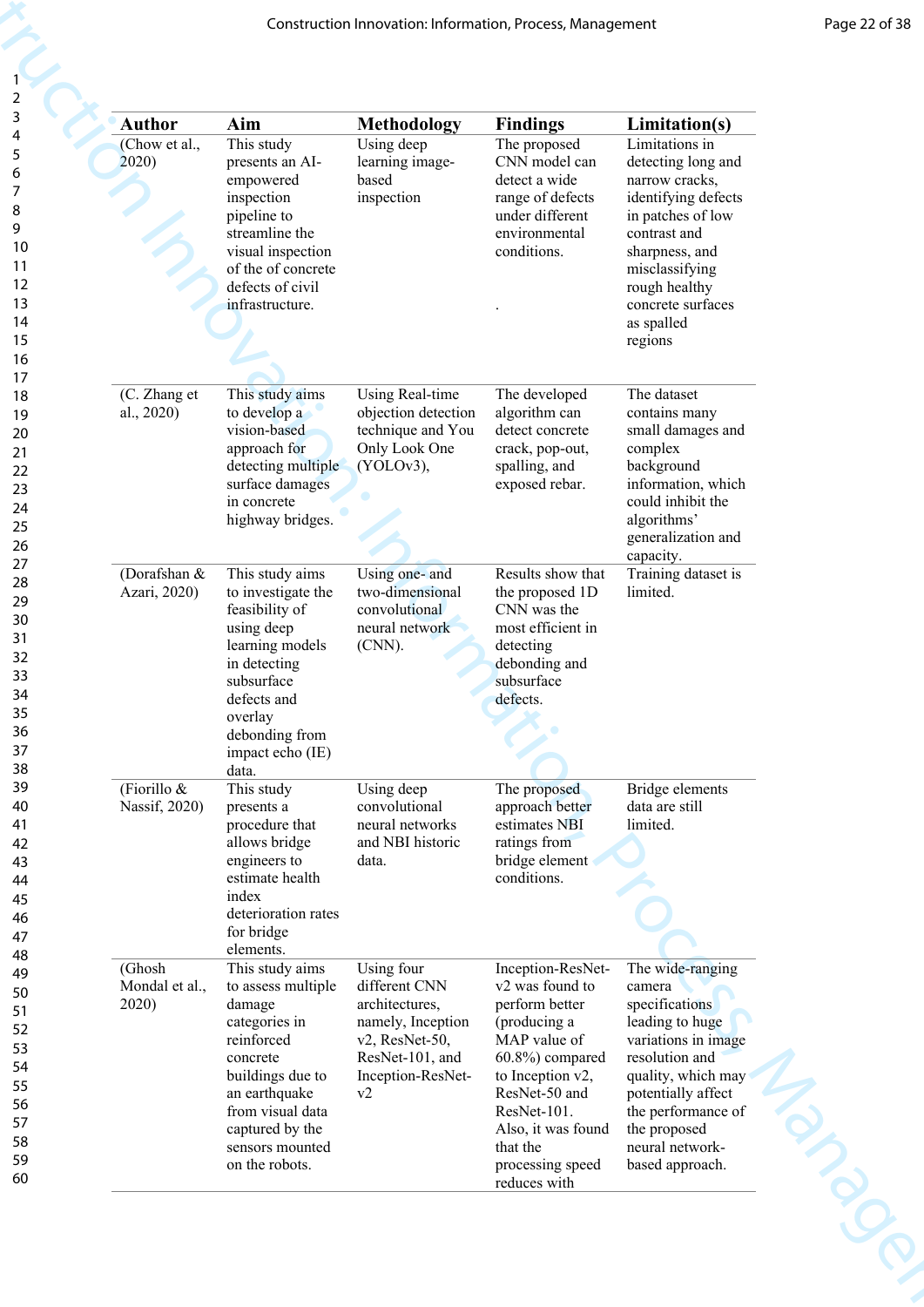|                       |                                                                                                                                              |                                                                                                                        | increase in                                                                                                                                                                      |                                                                                               |
|-----------------------|----------------------------------------------------------------------------------------------------------------------------------------------|------------------------------------------------------------------------------------------------------------------------|----------------------------------------------------------------------------------------------------------------------------------------------------------------------------------|-----------------------------------------------------------------------------------------------|
| (Kim et al.,<br>2020) | This study<br>presents a<br>methodology for<br>automated bridge<br>component<br>recognition in 3D<br>point cloud data.                       | Using deep<br>learning in<br>conjunction with<br>subspace partition.                                                   | accuracy.<br>The proposed<br>methodology is<br>capable for robust<br>and automated<br>bridge component<br>recognition from<br>3D point clouds<br>of the full-scale<br>bridges.   | Unable to evaluate<br>surface damages<br>on the point cloud.                                  |
| (Ali & Cha,<br>2019)  | This study<br>presents an<br>approach to<br>automatically<br>detecting<br>subsurface<br>damage on<br>steel bridge<br>members.                | By integrating<br>infrared<br>thermography<br>(IRT) with the<br>original deep<br>inception<br>neural network<br>(DINN) | The developed<br>method can<br>accurately detect<br>subsurface<br>damage in those<br>structural<br>elements using<br>thermal images<br>and reduce<br>computational<br>costs.     | The proposed<br>method cannot<br>differentiate the<br>different<br>types of damages.          |
| (Kim & Cho,<br>2019)  | This paper<br>presents a crack<br>assessment<br>framework for<br>concrete<br>structures that<br>detects and<br>quantifies cracks.            | <b>Using Mask and</b><br>region-based CNN<br>(Mask R-CNN).                                                             | The proposed<br>framework<br>Detects most of<br>the cracks 0.3 mm<br>or wider and<br>quantifies cracks<br>with widths of 0.3<br>mm or more with<br>errors less than<br>$0.1$ mm. | Cracks less than<br>0.3 mm widths<br>show relatively<br>larger error due<br>image resolution. |
| (Liang, 2019)         | This study<br>presents a three-<br>level image-based<br>approach for<br>post-disaster<br>inspection of the<br>reinforced<br>concrete bridge. | Using<br>convolutional<br>neural network,<br>object detection,<br>and semantic<br>segmentation.                        | Results show that<br>all three-level<br>deep learning<br>models are very<br>promising in<br>terms of<br>accuracies and<br>robustness.                                            | Small data set                                                                                |
| (Li et al.,<br>2019)  | Develop a<br>damage detection<br>method to detect<br>four concrete<br>damages: cracks,<br>spalling,<br>efflorescence, and<br>hole.           | <b>Using Fully</b><br>Convolutional<br>Network (FCN)                                                                   | The proposed<br>FCN was strong<br>at detecting<br>concrete<br>damages: cracks,<br>spalling,<br>efflorescence, and<br>holes, and showed<br>low levels of<br>noise.                | The inability to<br>detect the depth of<br>damages.                                           |
|                       |                                                                                                                                              | 7. Deep learning-based health structure evaluation                                                                     |                                                                                                                                                                                  |                                                                                               |
|                       |                                                                                                                                              | Table 3 shows the relevant studies that developed deep learning models to evaluate the                                 |                                                                                                                                                                                  | structural health of existing buildigs, therefore, novice researchers can use mentioned       |

#### **7. Deep learning-based health structure evaluation**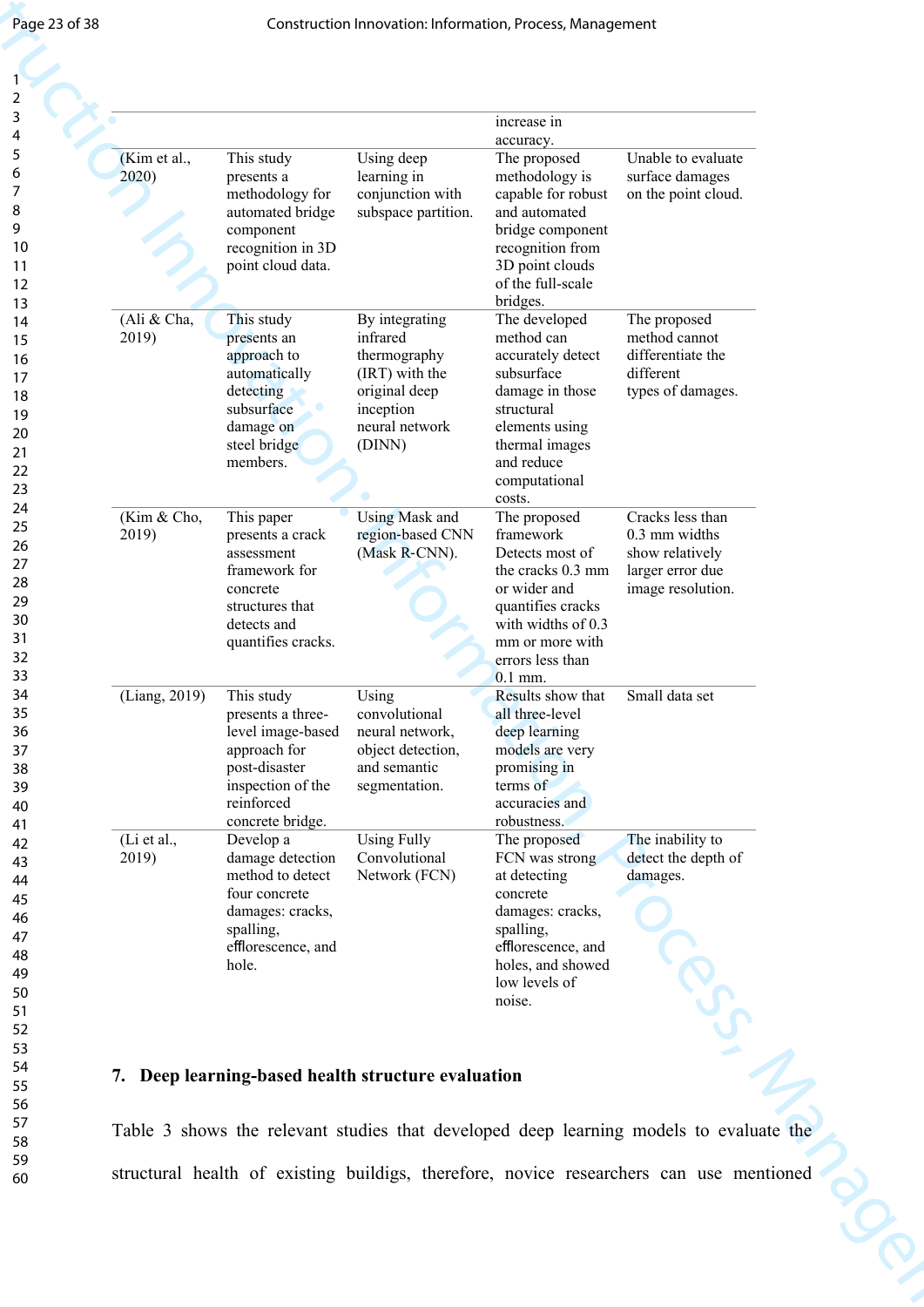**Table 3**. Deep learning-based structural health evaluations of buildings

|                                        |                                                                                                                                                                 | Construction Innovation: Information, Process, Management                                                                                                   |                                                                                                                                                         |                                                                                                                                                        |
|----------------------------------------|-----------------------------------------------------------------------------------------------------------------------------------------------------------------|-------------------------------------------------------------------------------------------------------------------------------------------------------------|---------------------------------------------------------------------------------------------------------------------------------------------------------|--------------------------------------------------------------------------------------------------------------------------------------------------------|
|                                        |                                                                                                                                                                 | limitations in these studies to develop solutions to bridge gap and foster the implemenattion of<br>Artifitiial Intelligence (AI) for construction industry |                                                                                                                                                         |                                                                                                                                                        |
|                                        |                                                                                                                                                                 | Table 3. Deep learning-based structural health evaluations of buildings                                                                                     |                                                                                                                                                         |                                                                                                                                                        |
| <b>Author</b><br>(Bae et al.,<br>2021) | Aim<br>The study presents<br>a deep super<br>resolution crack<br>network (SrcNet)<br>to improve crack<br>detectability<br>during automated<br>interpretation of | <b>Methodology</b><br>Using CNN-based<br><b>Super Resolution</b><br>(SR) technique<br>combined with the<br>semantic<br>segmentation                         | <b>Findings</b><br>Results show that<br>the crack<br>detectability of<br>SrcNet was<br>remarkably<br>increased in terms<br>of recall                    | Limitation<br>Comparing with<br>the crack detection<br>results using raw<br>digital images,<br>positive false<br>alarms were<br>inversely<br>increased |
| (Sajedi &<br>Liang,<br>2021)           | digital images.<br>The study aims to<br>leverage on deep<br>Bayesian neural<br>networks for<br>vision-based<br>structural<br>inspections.                       | Using Bayesian<br>inference and<br>Monte Carlo<br>dropout sampling.                                                                                         | Bayesian inference<br>can be an effective<br>tool to make visual<br>inspections using<br>deep vision<br>models.                                         | Differences<br>between the<br>distribution<br>patterns of entropy<br>and MCSSD are<br>observed.                                                        |
| (Dong et al.,<br>2020)                 | This study<br>proposes a method<br>to achieve non-<br>contact<br>displacement<br>monitoring for<br>civil structures<br>with less user<br>involvement            | Using deep<br>learning-based full<br>field optical flow<br>methods.                                                                                         | Results show that<br>the proposed<br>method gives<br>higher accuracy<br>than the traditional<br>optical flow<br>algorithm.                              | Background<br>clutter should be<br>avoided to<br>increase the<br>accuracy of the<br>flow prediction of<br>the measurement.                             |
| (Gonzalez et<br>al., 2020)             | This study<br>explores the<br>potential of using<br>a CNN to classify<br>buildings<br>according to their<br>lateral load-<br>resisting system                   | CNN in the dataset<br>of nearly 10000<br>manually annotated<br>photos at the street<br>level.                                                               | The study results<br>showed a precision<br>of 93% and a<br>recall of 95%<br>when identifying<br>nonductile<br>buildings.                                | Misclassifications<br>occur at the<br>typology level.                                                                                                  |
| (Kohiyama<br>et al., 2020)             | This study<br>presents a method<br>to detect unlearned<br>damage patterns<br>for structural<br>health monitoring                                                | Using the collective<br>decision of support<br>vector machines<br>(SVMs).                                                                                   | The method can<br>automatically<br>recognize specific<br>features for<br>classifying damage<br>patterns of a target<br>structure with high<br>accuracy. | The simulation<br>model<br>discordance.                                                                                                                |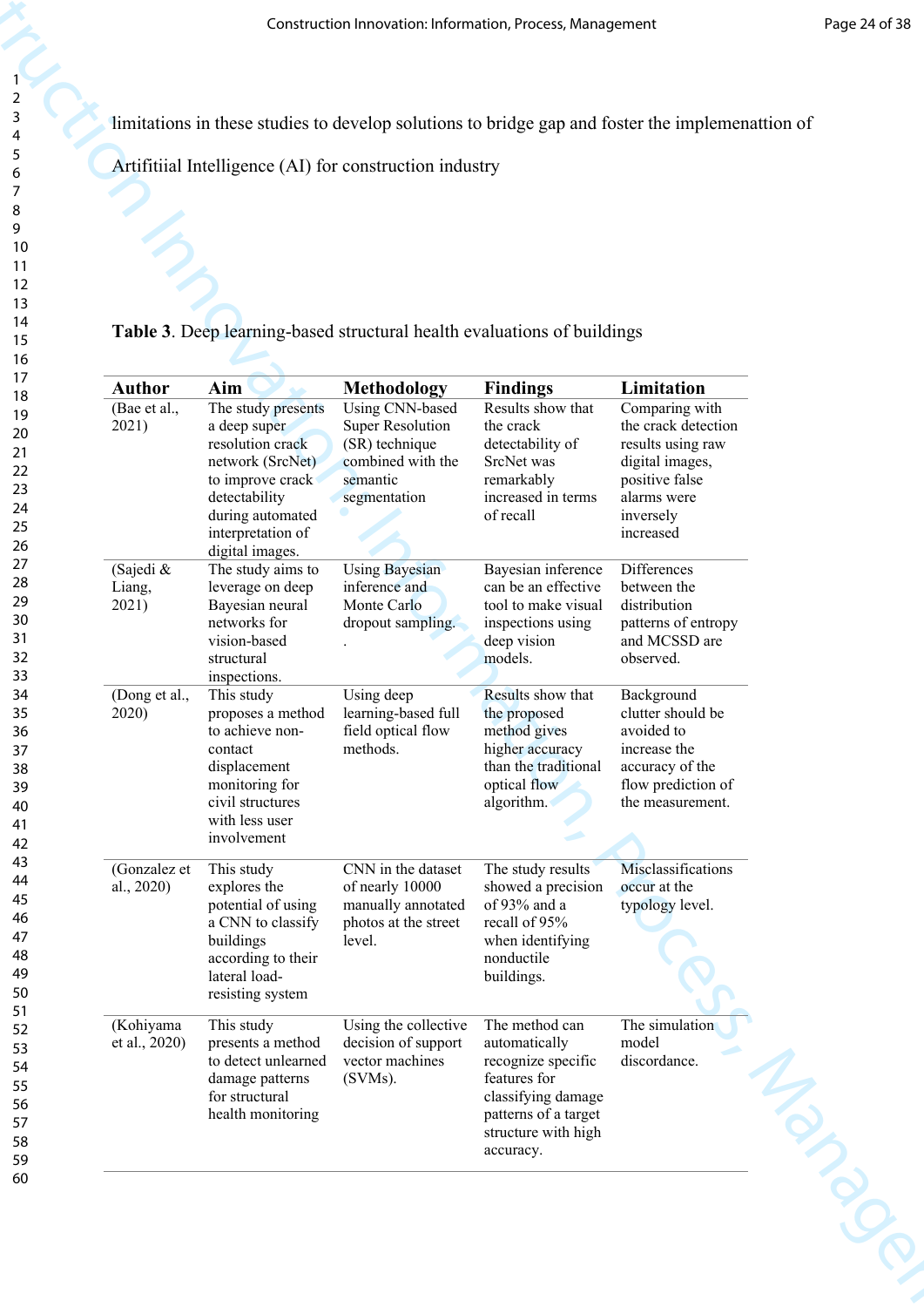| Page 25 of 38 |                                    |                                                                                                                                                                                     | Construction Innovation: Information, Process, Management                                                                                                                                        |                                                                                                                                                                                                          |                                                                                                                                                                                                     |
|---------------|------------------------------------|-------------------------------------------------------------------------------------------------------------------------------------------------------------------------------------|--------------------------------------------------------------------------------------------------------------------------------------------------------------------------------------------------|----------------------------------------------------------------------------------------------------------------------------------------------------------------------------------------------------------|-----------------------------------------------------------------------------------------------------------------------------------------------------------------------------------------------------|
|               | (T. Zhang et<br>al., 2020)         | This study<br>presents a new<br>method for a<br>challenging<br>structural<br>condition<br>identification.                                                                           | Based on a deep<br>learning network<br>architecture Alex-<br>Net.                                                                                                                                | The results show<br>that the proposed<br>method is efficient<br>and consistent in<br>structural<br>condition<br>identification.                                                                          | The sensor<br>location is a key<br>factor that may<br>influence the<br>algorithm<br>performance.                                                                                                    |
|               | (Huynh et<br>al., 2019)            | This study<br>presents a quasi-<br>autonomous<br>vision-based for<br>detecting loosened<br>bolts in critical<br>connections                                                         | Combination of<br>regional<br>convolutional<br>neural network<br>(RCNN)-based<br>deep learning<br>algorithm and the<br>Hough line<br>transform (HLT)-<br>based image<br>processing<br>algorithm. | The results show<br>that the proposed<br>method can<br>effectively monitor<br>bolt-rotation of<br>large, bolted joints<br>and show a good<br>performance in<br>estimating as-of-<br>now bolt-angle.      | The proposed<br>method can only<br>provide the<br>rotational angle of<br>the bolt, not the<br>preload loss<br>happening in the<br>bolt.                                                             |
|               | (Ni et al.,<br>2019)               | This study<br>presents an<br>efficient<br>image-based<br>structural damage<br>detection and<br>segmentation<br>method at the<br>pixel level for<br>structural crack<br>delineation. | By employing a<br>feature pyramid<br>network (FPN) and<br>a generic pretrained<br>CNN model,<br>GoogLeNet CNN.                                                                                   | The results show<br>that the proposed<br>method can<br>delineate cracks<br>accurately and<br>rapidly.                                                                                                    | The delineation<br>result can lose<br>information of thin<br>cracks in the<br>images; whereas at<br>the output with the<br>relatively low<br>F-measure values.                                      |
|               | (Yu et al.,<br>2019)               | Develop a new<br>quantitative<br>physical fatigue<br>evaluation method<br>to evaluate the<br>safety and health<br>risks in different<br>construction tasks<br>arrangements.         | By using deep<br>learning<br>algorithms,<br>biomechanical<br>analysis, and a<br>physical fatigue<br>model.                                                                                       | Results showed<br>that the proposed<br>method could<br>assess the physical<br>fatigue level of<br>different<br>construction task<br>conditions such as<br>site layout and the<br>work-rest<br>schedules. | In this study, the<br>3D motion<br>estimation method<br>cannot provide<br>accurate 3D<br>motion estimation<br>when there are<br>severe vision<br>obstructions or<br>under top-down<br>perspectives. |
|               | $(A$ tha &<br>Jahanshahi,<br>2018) | This study aims to<br>examine CNNs for<br>corrosion<br>detection of a<br>sliding window<br>over an image.                                                                           | CNN architectures,<br>ZF Net and<br>VGG16, were<br>evaluated and<br>compared to three<br>proposed CNNs,<br>Corrosion7,<br>Corrosion5, and<br>VGG15, for<br>corrosion detection.                  | CNNs outperforms<br>the previous state-<br>of-the-art<br>corrosion detection<br>approaches.                                                                                                              | The type of<br>corrosion cannot<br>be identified, and<br>the amount of<br>corrosion cannot<br>be measured.                                                                                          |
|               | (Pan et al.,<br>2018)              | This study<br>presents an<br>improved<br>structural<br>condition                                                                                                                    | Deep Bayesian<br><b>Belief Network</b><br>Learning (DBBN).                                                                                                                                       | DBBN could<br>achieve the high<br>accuracy in<br>structural<br>diagnostics and                                                                                                                           | There are certain<br>scatter points in<br>prediction due to<br>the high noise<br>level.                                                                                                             |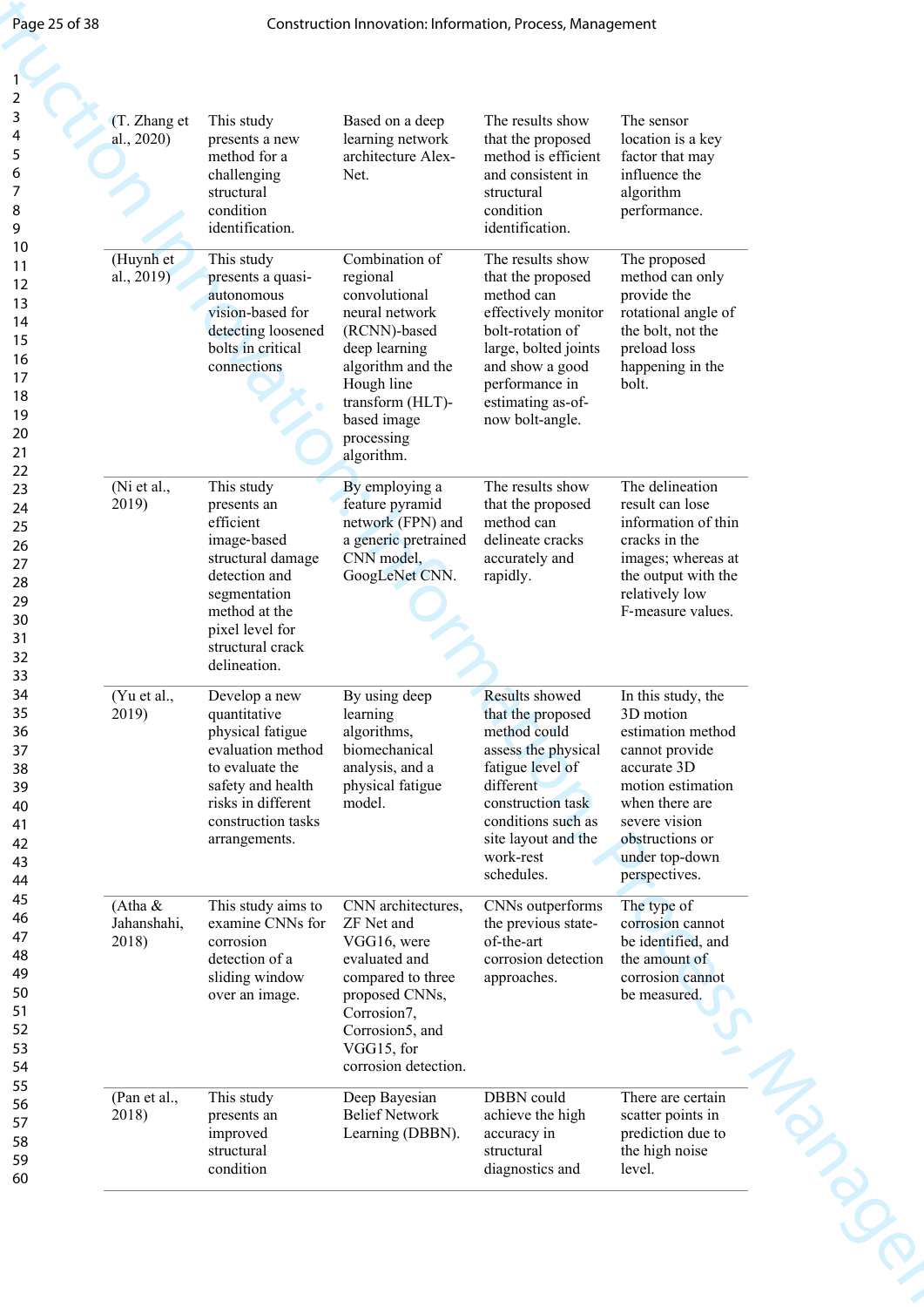|                        | assessment for<br>better decision<br>making for the<br>complex structures<br>with uncertainties.                                       |                                                                                                                      | can could<br>accurately<br>determine the<br>structural health<br>state in terms of<br>damage level.                                                                                                                    |                                                                                                       |
|------------------------|----------------------------------------------------------------------------------------------------------------------------------------|----------------------------------------------------------------------------------------------------------------------|------------------------------------------------------------------------------------------------------------------------------------------------------------------------------------------------------------------------|-------------------------------------------------------------------------------------------------------|
| $(Xu$ et al.,<br>2018) | Identify and<br>extract fatigue<br>cracks from<br>images containing<br>complicated<br>background on a<br>steel structure<br>surface s. | Deep learning<br>network consisting<br>of multiple<br>processing<br>restricted<br><b>Boltzmann</b><br>machine (RBM). | The results show<br>that there exists<br>optimal element<br>size; that is, too<br>small and too large<br>element sizes both<br>increase the<br>reconstruction<br>error and decrease<br>the identification<br>accuracy. | The capability of<br>correct<br>identification<br>decreases for the<br>images with low<br>resolution. |

# **8. Deep learning and Ground Penetrating Radar (GPR) to detect cracks**

|                                           | assessment for                                                                                                                         |                                                                                                               | can could                                                                                                                                                                                                                                                                                                                                             |                                                                                                                                                             |
|-------------------------------------------|----------------------------------------------------------------------------------------------------------------------------------------|---------------------------------------------------------------------------------------------------------------|-------------------------------------------------------------------------------------------------------------------------------------------------------------------------------------------------------------------------------------------------------------------------------------------------------------------------------------------------------|-------------------------------------------------------------------------------------------------------------------------------------------------------------|
|                                           | better decision<br>making for the<br>complex structures<br>with uncertainties.                                                         |                                                                                                               | accurately<br>determine the<br>structural health<br>state in terms of<br>damage level.                                                                                                                                                                                                                                                                |                                                                                                                                                             |
| (Xu et al.,<br>2018)                      | Identify and<br>extract fatigue<br>cracks from<br>images containing<br>complicated<br>background on a<br>steel structure<br>surface s. | Deep learning<br>network consisting<br>of multiple<br>processing<br>restricted<br>Boltzmann<br>machine (RBM). | The results show<br>that there exists<br>optimal element<br>size; that is, too<br>small and too large<br>element sizes both<br>increase the<br>reconstruction<br>error and decrease<br>the identification<br>accuracy.                                                                                                                                | The capability of<br>correct<br>identification<br>decreases for the<br>images with low<br>resolution.                                                       |
|                                           |                                                                                                                                        |                                                                                                               | 8. Deep learning and Ground Penetrating Radar (GPR) to detect cracks<br>A few research proposed an integration of GPR and deep learning to detect construction objects<br>and cracks, this enhanced the capabilities and accuracies of the CNN models. Table 4 shows<br>studies that utilize deep learning in conjunction with GPR to detect objects. |                                                                                                                                                             |
|                                           | Aim                                                                                                                                    | Methodology                                                                                                   | Table 4. Deep learning studies based GPR for construction objects detection<br><b>Findings</b>                                                                                                                                                                                                                                                        | Limitation                                                                                                                                                  |
| <b>Author</b><br>(H. Liu et<br>al., 2020) | The study aims to<br>detect and localise<br>rebar in concrete<br>using ground<br>penetrating radar.                                    | Based on the Single<br>Shot Multibox<br>Detector (SSD)<br>model.                                              | The developed SSD<br>model can detect<br>rebar with a high<br>accuracy $(90.9\%.)$ in<br>real time when a<br>handheld ground<br>penetrating radar<br>system is operated at<br>a walking speed                                                                                                                                                         | The study<br>focuses only on<br>rebar detection<br>in concrete; it<br>can be further<br>used to detect<br>other targets,<br>such as<br>subsurface<br>pipes. |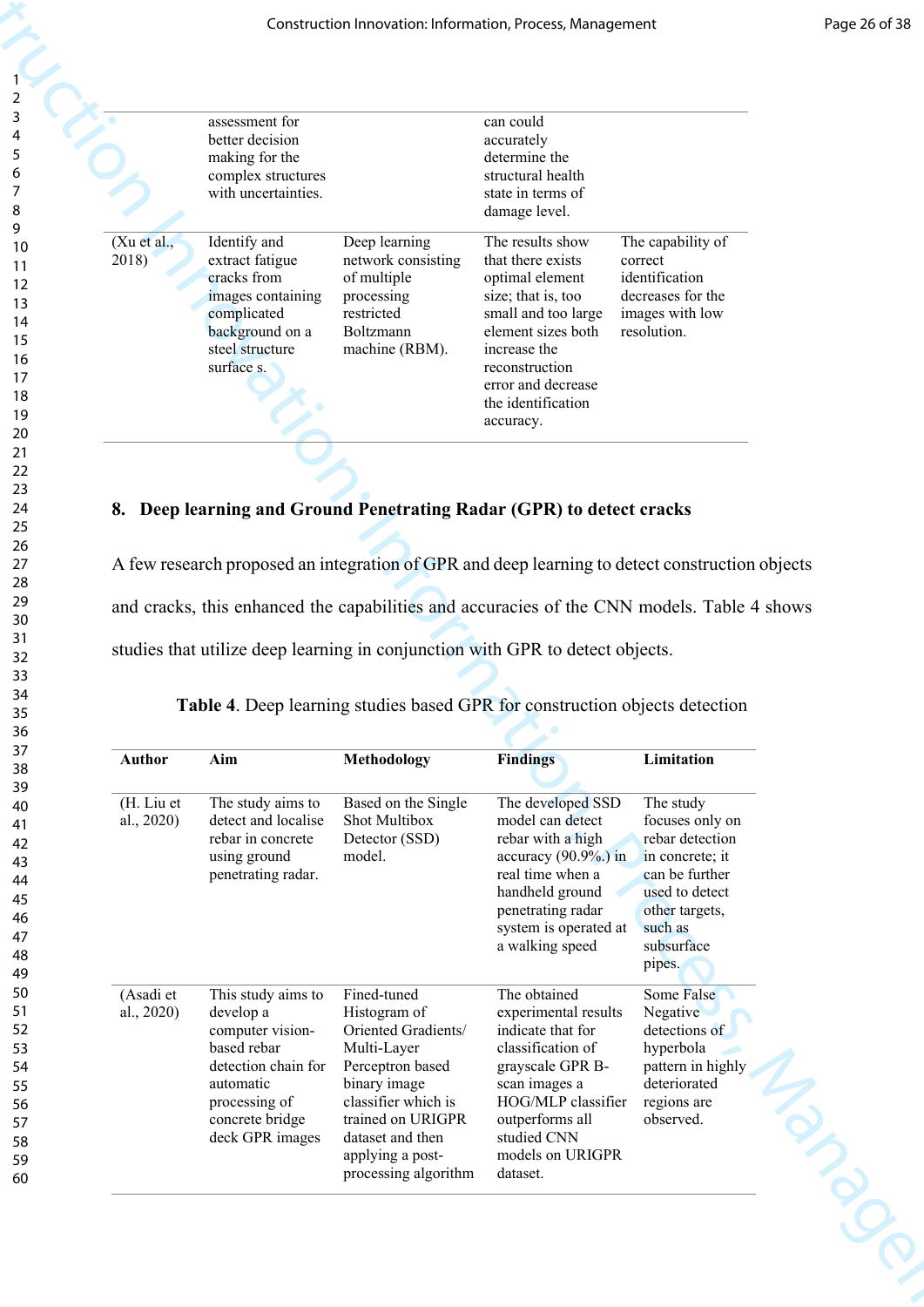|                                |                                                                                                                                                                                 | for removing false<br>detections                                                                                                                                    |                                                                                                                                                                                                                                              |                                                                                                                    |
|--------------------------------|---------------------------------------------------------------------------------------------------------------------------------------------------------------------------------|---------------------------------------------------------------------------------------------------------------------------------------------------------------------|----------------------------------------------------------------------------------------------------------------------------------------------------------------------------------------------------------------------------------------------|--------------------------------------------------------------------------------------------------------------------|
| (J. Zhang)<br>et al.,<br>2020) | This study aims to<br>automatically<br>detect and localize<br>the moisture<br>damage area from<br>GPR B-scan<br>image to make a<br>fast and precise<br>maintenance<br>decision. | Using mixed deep<br>convolutional neural<br>networks (CNN)<br>including ResNet50<br>network, for feature<br>extraction, and<br>YOLO v2 network,<br>for recognition. | The proposed<br>detection CNN<br>model shows F1<br>score (91.97%),<br>Recall (94.53%) and<br>Precision (91.00%),<br>showing that deep<br>learning is reliable<br>in detecting and<br>localising moisture<br>damages in asphalt<br>pavements. | To further use<br>the latest deep<br>framework to<br>achieve greater<br>improvement in<br>Precision and<br>Recall. |
| (Lei et al.,<br>2019)          | This study aims to<br>present an<br>automatic scheme<br>for buried objects<br>detection and<br>localization.                                                                    | Combining a trained<br>deep learning<br>framework — Faster<br>R-CNN,<br>preprocessing<br>method, DCSE, and<br>CTFP metho                                            | Comparison with<br>traditional GPR<br>shows that this<br>proposed scheme is<br>more accurate and<br>robust in terms of<br>real-time detection<br>and localization of<br>targets in the<br>experiments.                                       | here is a<br>redundant<br>detection<br>obtained by<br><b>Faster R-CN</b>                                           |

## **9. Discussion, Significance and Limitation**

Figure 2.79 M<br>
Construction interaction Interaction Interactions:<br>  $\frac{1}{2}$ <br>  $\frac{1}{2}$ <br>  $\frac{1}{2}$ <br>  $\frac{1}{2}$ <br>  $\frac{1}{2}$ <br>  $\frac{1}{2}$ <br>  $\frac{1}{2}$ <br>  $\frac{1}{2}$ <br>  $\frac{1}{2}$ <br>  $\frac{1}{2}$ <br>  $\frac{1}{2}$ <br>  $\frac{1}{2}$ <br>  $\frac{1}{2}$ <br>  $\frac{1}{2}$ <br> This study provides a comprehensive review in terms of using deep learning to detect a wide range of distresses for pavements and buildings. The papers categorized the utilization of deep learning to two main themes, which are deep learning for pavement distresses and deep learning to evaluate structural health of buildings. The findings are promising, and it has been regonized that deep learning has been successfully implemented to detect a wide range of cracks with a very high level of accuracy. For instance, Elghaish et al. (2021) developed a CNN model that can detect and classify a wide range of cracks with an accuracy more than 97% and three optimization algorithms were compared in this study to maximize the level of accuracy. With respect to the area of deep learning to evaluate the structural health, there are a few studies compared to pavement's studies and the majority of studies focus on developing solutions to detect and evaluate specific structural elements (e.g., fatigue cracks in steel structures, detect loosened bolts, detect corrosion of a sliding window) rather than presenting an integrated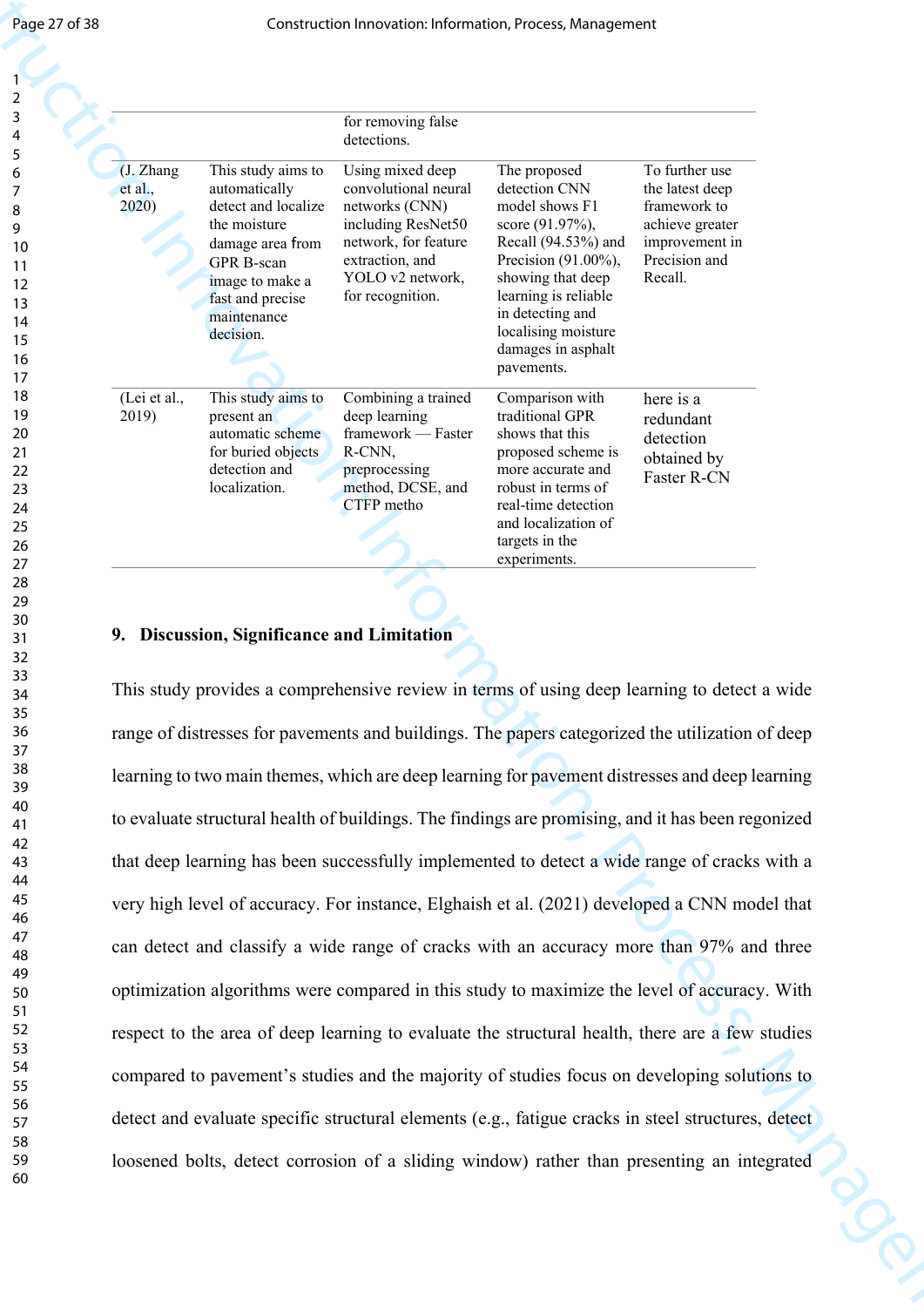evaluation solution-based deep learning.

Contraction interdeferimention Process Vaneouver of Process Construction<br>
2 Construction Innovation Internation Innovation: In the state of the Construction Individual Construction<br>
2 Construction Internation Internation It was recognized based on the numerous studies that were reviewed that there is a common limitation for most of studies "database size". Thus, further research is needed to develop solutions that can accommodate large size databases and ensure the accuracy of the proposed model in the real-life settings. Moreover, the developments should focus in providing a comprehensive tool, for example, articulating a framework to show the best data collection method, different CNN models according to the type of cracks/distresses and the way of presenting the outcome of the analysis of collected images. This can lead to an integrated maintenance system for highways, steel and concrete buildings.

The utilization of deep learning to assess the health of steel and concrete surfaces was significantly improved, particularly, identifying fatigues, detecting later-load resisting systems, automatically collecting structural information to determine conditions of the complex structures with uncertainties and predicting the damage pattern. However, all attempts did not consider the entire process of data collecting, data analysis-based deep learning CNN models and maintenance decision making system based on the outcome from the deep learning analysis.

Different technologies have been integrated into deep learning to enhance its accuracy (e.g., CNN models), as well as, collecting reliable data (e.g., images of distresses). One of these technologies is GPR that was employed in some studies to (1) detect rebars locations and numbers in the concrete, (2) detect and localize moisture damage in pavements, (3) explore buried objects.

Given, there are many workable deep learning models were developed, however, in order to foster it is implementation, the deep learning models should be integrated into other technologies such as BIM, Internet of Things and Immersive technologies. An example of a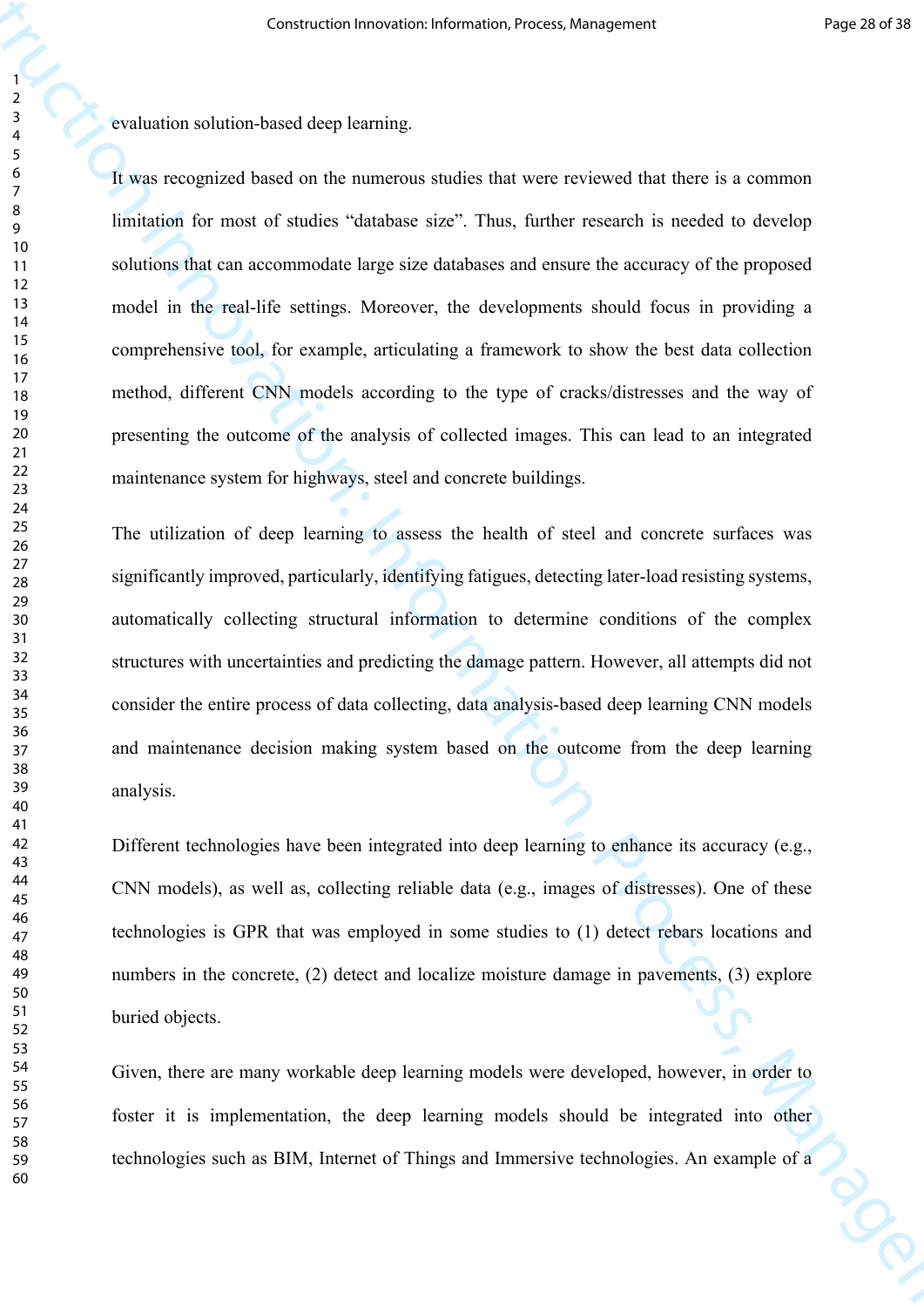solution that can be integrated into deep learning is, Sheikhkhoshkar et al. (2019) proposed a 4D BIM-based solution to plan for the concrete joints layout and such model can be integrated into deep leaning to provide an integrated solution.

Constraints constrained for the pair of the second state of the system of the system of the system of the system of the system of the system of the system of the system of the system of the system of the system of the sys This research adopted a structured technique that relies on analyzing all articles in the same way to present the focus of study, employed methods, key findings and limitations and thus, allows future researchers to easily find the deficiencies of each tool, how other researchers contributed to solve it, and recommendations to develop further solutions/enhance existing tools. Moreover, this paper provides a solid knowledge base to educators and students that want to adopt deep learning in their curriculum through deciding the optimal approach to be used in their laboratories as well as enabling students to compare between traditional distresses approaches and deep learning or comparing deep learning models.

Due to having a wide range of distresses and this varies from a case to another. Therefore, this article proposes that additional research is needed to compare a wide range of pre-trained deep learning models to identify characteristics that can detect and classify a wide range of distresses precisely, subsequently, more new designated CNN models can be developed based on the characteristics of available data. Moreover, testing each CNN model against different optimization algorithms to enhance the accuracy of CNN models.

Given, the methodology of this research was applied to specific point, which is the utilization deep learning-based crack detection and articles were analyzed according to their focus of study, methods, contribution/recommendations, and limitations. This structured analysis way provided a deep overview of strengths and weaknesses of employing such technology to detect and classify distresses. As such, another study is recommended to be conducted using the same structured critical analysis method to explore deep learning in other application such as construction site health and safety, equipment detection, energy performance management, etc.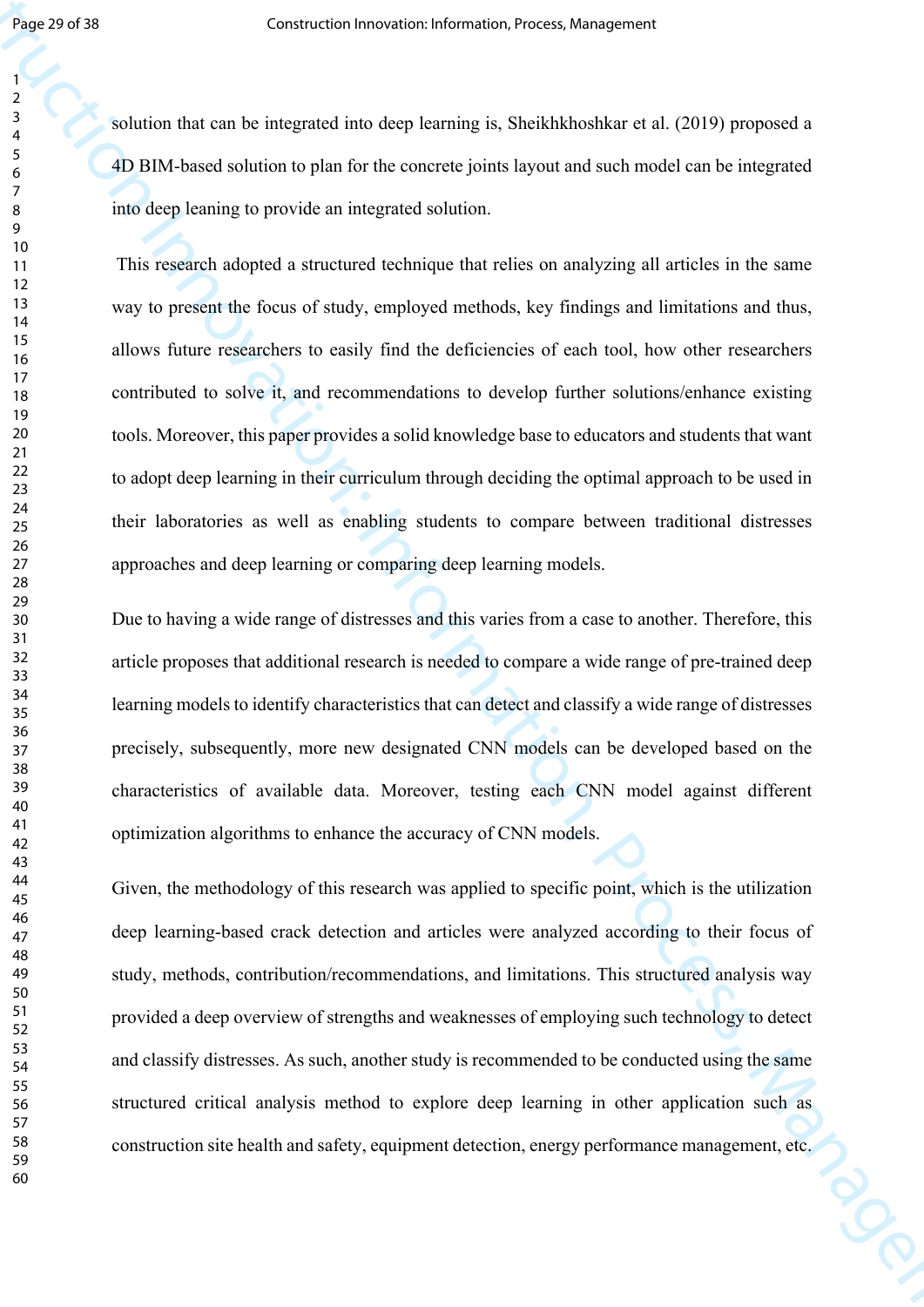#### **10. Conclusion**

This paper provided a state-of-the-art review on the applications of different deep learning techniques to detect and assess distress in both pavements and buildings. Several deep learning tools, techniques and algorithms have been investigated. Those techniques include but are not limited to ANN, CNN, SVM, DBBN, DINN, GPR, etc. Furthermore, applications of those techniques on detecting cracks in pavements and buildings have been discussed and analyzed.

Constrainers of the system of the system of the system of the system of the system of the system of the system of the system of the system of the system of the system of the system of the system of the system of the syste Based on the state-of-the-art review, the future of applying deep learning algorithms as a replacement for manual inspection has shown promising results. The key findings could be summarized as follows: (1) training a customized model with a small amount of data showed high detection accuracy in concrete structures and pavement; (2) quality and amount of data are paramount to enhance the accuracy of cracks' detection and assessment; (3) SVM is capable of detecting data with unrelated patterns; (4) quality of images (e.g. image resolution, lighting conditions, etc.) impacts the accuracy of cracks' detection; and (5) accuracy of the existing models along with the huge time and resources' savings are the key benefits of adopting those algorithms over the manual systems.

Even though, the research has shown promising results for the future of applying deep learning on cracks detection, further research is required to analyze the setup, implementation, and operational costs. Moreover, the optimal frequency of capturing the data shall be investigated to ensure timely detection of the cracks and minimize the operational and data storage costs. Finally, further analysis is required to select the ideal deep learning algorithm while taking into consideration the structure type, available data, etc.

#### **References**

Abdel-Basset, M., Manogaran, G., El-Shahat, D., & Mirjalili, S. (2018). A hybrid whale optimization algorithm based on local search strategy for the permutation flow shop scheduling problem. , 129-145. https://doi.org/10.1016/j.future.2018.03.020

Abdelkader, M. E. (2021). On the hybridization of pre-trained deep learning and differential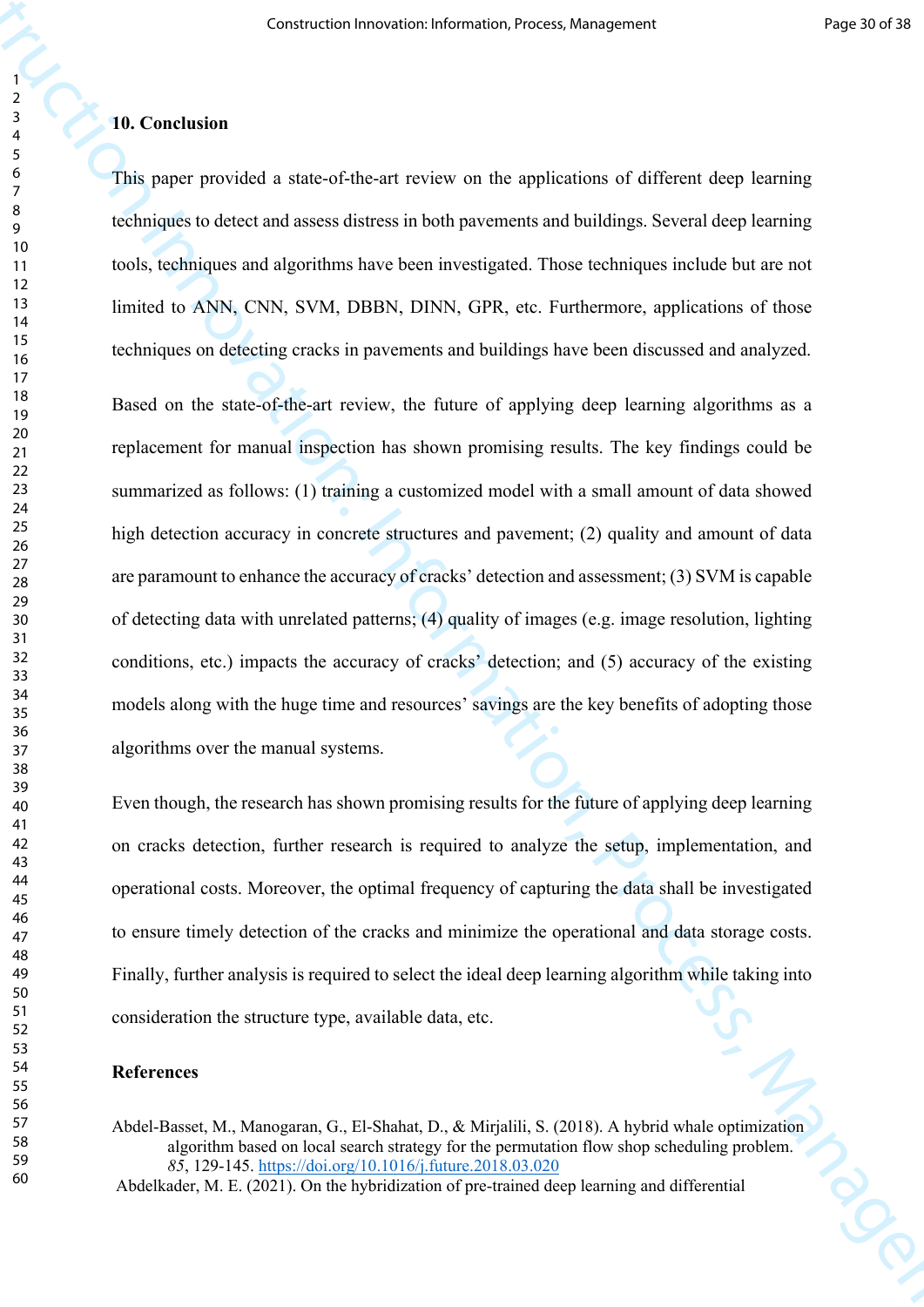| Page 31 of 38 | Construction Innovation: Information, Process, Management                                                                                                                                           |
|---------------|-----------------------------------------------------------------------------------------------------------------------------------------------------------------------------------------------------|
|               |                                                                                                                                                                                                     |
| 2             |                                                                                                                                                                                                     |
| 3<br>4        | evolution algorithms for semantic crack detection and recognition in ensemble of                                                                                                                    |
| 5             | infrastructures. https://doi.org/10.1108/SASBE-01-2021-0010<br>Abdel-Qader, I., Pashaie-Rad, S., Abudayyeh, O., & Yehia, S. (2006). PCA-Based algorithm for                                         |
| 6             | unsupervised bridge crack detection. 37(12), 771-778.                                                                                                                                               |
| 7<br>8        | https://doi.org/10.1016/j.advengsoft.2006.06.002                                                                                                                                                    |
| 9             | Akinosho, T. D., Oyedele, L. O., Bilal, M., Ajayi, A. O., Delgado, M. D., Akinade, O. O., & Ahmed,<br>A. A. (2020). Deep learning in the construction industry: A review of present status and      |
| 10<br>11      | future innovations. 32. https://doi.org/10.1016/j.jobe.2020.101827                                                                                                                                  |
| 12            | Ali, L., Alnajjar, F., Jassmi, H. A., Gochoo, M., Khan, W., & Serhani, M. A. (2021). Performance<br>evaluation of deep CNN-based crack detection and localization techniques for concrete           |
| 13<br>14      | structures. 21(5), 1-22. https://doi.org/10.3390/s21051688                                                                                                                                          |
| 15            | Ali, R., & Cha, Y. J. (2019). Subsurface damage detection of a steel bridge using deep learning and                                                                                                 |
| 16<br>17      | uncooled micro-bolometer. 226, 376-387. https://doi.org/10.1016/j.conbuildmat.2019.07.293<br>Aljarah, I., Faris, H., & Mirjalili, S. (2018). Optimizing connection weights in neural networks using |
| 18            | the whale optimization algorithm. $22(1)$ . https://doi.org/10.1007/s00500-016-2442-1                                                                                                               |
| 19<br>20      | Asadi, P., Gindy, M., Alvarez, M., & Asadi, A. (2020). A computer vision based rebar detection chain<br>for automatic processing of concrete bridge deck GPR data. 112.                             |
| 21            | https://doi.org/10.1016/j.autcon.2020.103106                                                                                                                                                        |
| 22<br>23      | Atha, D. J., & Jahanshahi, M. R. (2018). Evaluation of deep learning approaches based on<br>convolutional neural networks for corrosion detection. 17(5), 1110-1128.                                |
| 24            | https://doi.org/10.1177/1475921717737051                                                                                                                                                            |
| 25<br>26      | Attoh-Okine, N., & Ayenu-Prah, A. (2008). Evaluating pavement cracks with bidimensional empirical                                                                                                   |
| 27            | mode decomposition [Article]. Eurasip Journal on Advances in Signal Processing, 2008,<br>Article 861701. https://doi.org/10.1155/2008/861701                                                        |
| 28<br>29      | Ayele, Y. Z., Aliyari, M., Griffths, D., & Droguett, E. L. (2020). Automatic crack segmentation for                                                                                                 |
| 30<br>31      | uav-assisted bridge inspection. 13(23). https://doi.org/10.3390/en13236250<br>Aziz, M. A. E., Ewees, A. A., & Hassanien, A. E. (2018). Multi-objective whale optimization                           |
| 32            | algorithm for content-based image retrieval. 77(19), 26135-26172.                                                                                                                                   |
| 33<br>34      | https://doi.org/10.1007/s11042-018-5840-9<br>Bae, H., Jang, K., & An, Y. K. (2021). Deep super resolution crack network (SrcNet) for improving                                                      |
| 35            | computer vision-based automated crack detectability in in situ bridges. 20(4), 1428-1442.                                                                                                           |
| 36<br>37      | https://doi.org/10.1177/1475921720917227<br>Cha, Y. J., Choi, W., & Büyüköztürk, O. (2017). Deep Learning-Based Crack Damage Detection                                                              |
| 38            | Using Convolutional Neural Networks. 32(5), 361-378. https://doi.org/10.1111/mice.12263                                                                                                             |
| 39<br>40      | Cha, Y. J., Choi, W., Suh, G., Mahmoudkhani, S., & Büyüköztürk, O. (2018). Autonomous Structural                                                                                                    |
| 41            | Visual Inspection Using Region-Based Deep Learning for Detecting Multiple Damage Types.<br>33(9), 731-747. https://doi.org/10.1111/mice.12334                                                       |
| 42<br>43      | Chen, F. C., & Jahanshahi, M. R. (2018). NB-CNN: Deep Learning-Based Crack Detection Using                                                                                                          |
| 44            | Convolutional Neural Network and Naïve Bayes Data Fusion [Article]. IEEE Transactions on<br><i>Industrial Electronics</i> , 65(5), 4392-4400, Article 8074762.                                      |
| 45<br>46      | https://doi.org/10.1109/TIE.2017.2764844                                                                                                                                                            |
| 47            | Chen, L.-C., Papandreou, G., Schroff, F., & Adam, H. (2017). Rethinking Atrous Convolution for<br>Semantic Image Segmentation. ArXiv, abs/1706.05587.                                               |
| 48<br>49      | Chen, T., Cai, Z., Zhao, X., Chen, C., Liang, X., Zou, T., & Wang, P. (2020). Pavement crack                                                                                                        |
| 50            | detection and recognition using the architecture of segNet. 18.<br>https://doi.org/10.1016/j.jii.2020.100144                                                                                        |
| 51<br>52      | Choudhary, G. K., & Dey, S. (2012). Crack detection in concrete surfaces using image processing,                                                                                                    |
| 53            | fuzzy logic, and neural networks. 404-411. https://doi.org/10.1109/ICACI.2012.6463195<br>Chow, J. K., Su, Z., Wu, J., Li, Z., Tan, P. S., Liu, K. F., Mao, X., & Wang, Y. H. (2020). Artificial     |
| 54<br>55      | intelligence-empowered pipeline for image-based inspection of concrete structures. 120.                                                                                                             |
| 56            | https://doi.org/10.1016/j.autcon.2020.103372                                                                                                                                                        |
| 57<br>58      | Chuang, T. Y., Perng, N. H., & Han, J. Y. (2019). Pavement performance monitoring and anomaly<br>recognition based on crowdsourcing spatiotemporal data. 106.                                       |
| 59            | https://doi.org/10.1016/j.autcon.2019.102882                                                                                                                                                        |
| 60            | Chun, P. J., Yamane, T., & Tsuzuki, Y. (2021). Automatic detection of cracks in asphalt pavement                                                                                                    |
|               |                                                                                                                                                                                                     |
|               |                                                                                                                                                                                                     |
|               |                                                                                                                                                                                                     |
|               |                                                                                                                                                                                                     |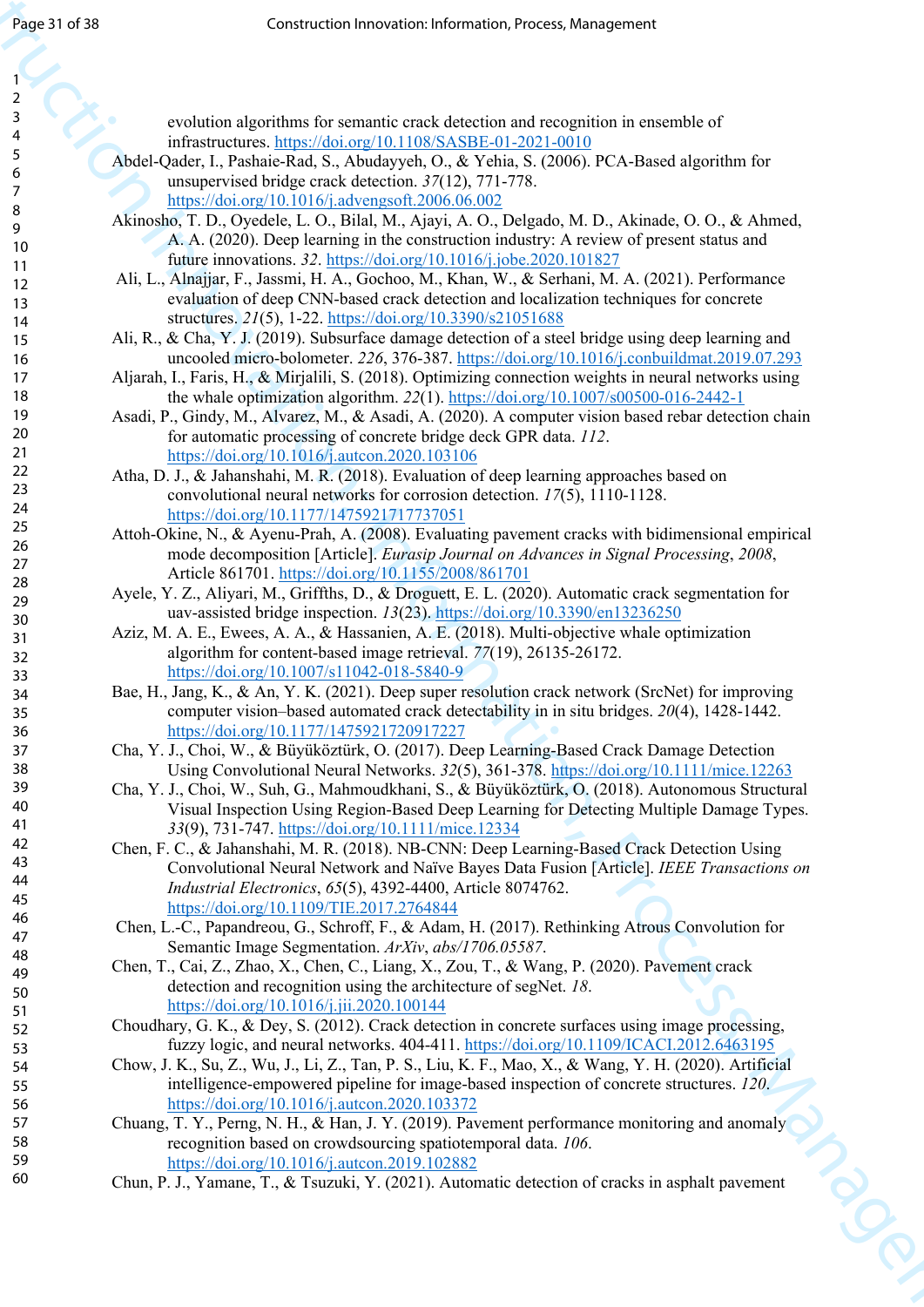using deep learning to overcome weaknesses in images and gis visualization. *11*(3), 1-15. https://doi.org/10.3390/app11030892

- Da'u, A., & Salim, N. (2020). Recommendation system based on deep learning methods: a systematic review and new directions. *53*(4), 2709-2748. https://doi.org/10.1007/s10462-019-09744-1
- Dong, C. Z., Celik, O., Catbas, F. N., O'Brien, E. J., & Taylor, S. (2020). Structural displacement monitoring using deep learning-based full field optical flow methods. *16*(1), 51-71. https://doi.org/10.1080/15732479.2019.1650078
- Dorafshan, S., & Azari, H. (2020). Evaluation of bridge decks with overlays using impact echo, a deep learning approach. *113*. https://doi.org/10.1016/j.autcon.2020.103133
- C[on](https://doi.org/10.1016/j.apenergy.2020.114499)s[t](https://doi.org/10.1080/15732479.2020.1725065)raints of the main constraint in the state of the main constraint in the main constraint in the main construction in the main construction in the main constraint in the main constraint in the main constraint in the m Elghaish, F. and Abrishami, S. (2021), "A centralised cost management system: exploiting EVM and ABC within IPD", Engineering, Construction and Architectural Management, Vol. 28 No. 2, pp. 549-https://doi.org/10.1108/ECAM-11-2019-0623
	- Elghaish, F., Talebi, S., Abdellatef, E., Matarneh, S. T., Hosseini, M. R., Wu, S., Mayouf, M., Hajirasouli, A., & Nguyen, T. Q. (2021). Developing a new deep learning CNN model to detect and classify highway cracks. https://doi.org/10.1108/JEDT-04-2021-0192
	- Fan, C., Sun, Y., Xiao, F., Ma, J., Lee, D., Wang, J., & Tseng, Y. C. (2020). Statistical investigations of transfer learning-based methodology for short-term building energy predictions. *262*. https://doi.org/10.1016/j.apenergy.2020.114499
	- Fan, C., Sun, Y., Zhao, Y., Song, M., & Wang, J. (2019). Deep learning-based feature engineering methods for improved building energy prediction. *240*, 35-45. https://doi.org/10.1016/j.apenergy.2019.02.052
	- Fang, F., Li, L., Zhu, H., & Lim, J. H. (2020). Combining Faster R-CNN and Model-Driven Clustering for Elongated Object Detection. *29*(1), 2052-2065. https://doi.org/10.1109/TIP.2019.2947792
	- Fei, Y., Wang, K. C. P., Zhang, A., Chen, C., Li, J. Q., Liu, Y., Yang, G., & Li, B. (2020). Pixel-Level Cracking Detection on 3D Asphalt Pavement Images through Deep-Learning- Based CrackNet-V. *21*(1), 273-284. https://doi.org/10.1109/TITS.2019.2891167
	- Feng, C., Zhang, H., Wang, H., Wang, S., & Li, Y. (2020). Automatic pixel-level crack detection on dam surface using deep convolutional network. *20*(7). https://doi.org/10.3390/s20072069
	- Fiorillo, G., & Nassif, H. (2020). Improving the conversion accuracy between bridge element conditions and NBI ratings using deep convolutional neural networks. *16*(12), 1669-1682. https://doi.org/10.1080/15732479.2020.1725065
	- Ghosh Mondal, T., Jahanshahi, M. R., Wu, R. T., & Wu, Z. Y. (2020). Deep learning-based multiclass damage detection for autonomous post-disaster reconnaissance. *27*(4). https://doi.org/10.1002/stc.2507
	- Gonzalez, D., Rueda-Plata, D., Acevedo, A. B., Duque, J. C., Ramos-Pollán, R., Betancourt, A., & García, S. (2020). Automatic detection of building typology using deep learning methods on street level images. *177*. https://doi.org/10.1016/j.buildenv.2020.106805
	- Goodfellow, I., Bengio, Y., & Courville, A. (2016). *Deep Learning*. MIT Press url: http://www.deeplearningbook.org
	- Got, A., Moussaoui, A., & Zouache, D. (2020). A guided population archive whale optimization algorithm for solving multiobjective optimization problems. *141*. https://doi.org/10.1016/j.eswa.2019.112972
	- Gou, C., Peng, B., Li, T., & Gao, Z. (2019). Pavement Crack Detection Based on the Improved Faster-RCNN. 962-967. https://doi.org/10.1109/ISKE47853.2019.9170456
	- Goulding, J. S., & Rahimian, F. P. (2012). Industry Preparedness: Advanced Learning Paradigms for Exploitation. In *Construction Innovation and Process Improvement* (pp. 409-433). Wiley-Blackwell. https://doi.org/10.1002/9781118280294.ch18
	- Hacıefendioğlu, K., & Başağa, H. B. (2021). Concrete Road Crack Detection Using Deep Learning-Based Faster R-CNN Method. https://doi.org/10.1007/s40996-021-00671-2
	- Harikarthik, S. K., Palanisamy, V., & Ramanathan, P. (2019). Optimal test suite selection in regression testing with testcase prioritization using modified Ann and Whale optimization algorithm. *22*, 11425-11434. https://doi.org/10.1007/s10586-017-1401-7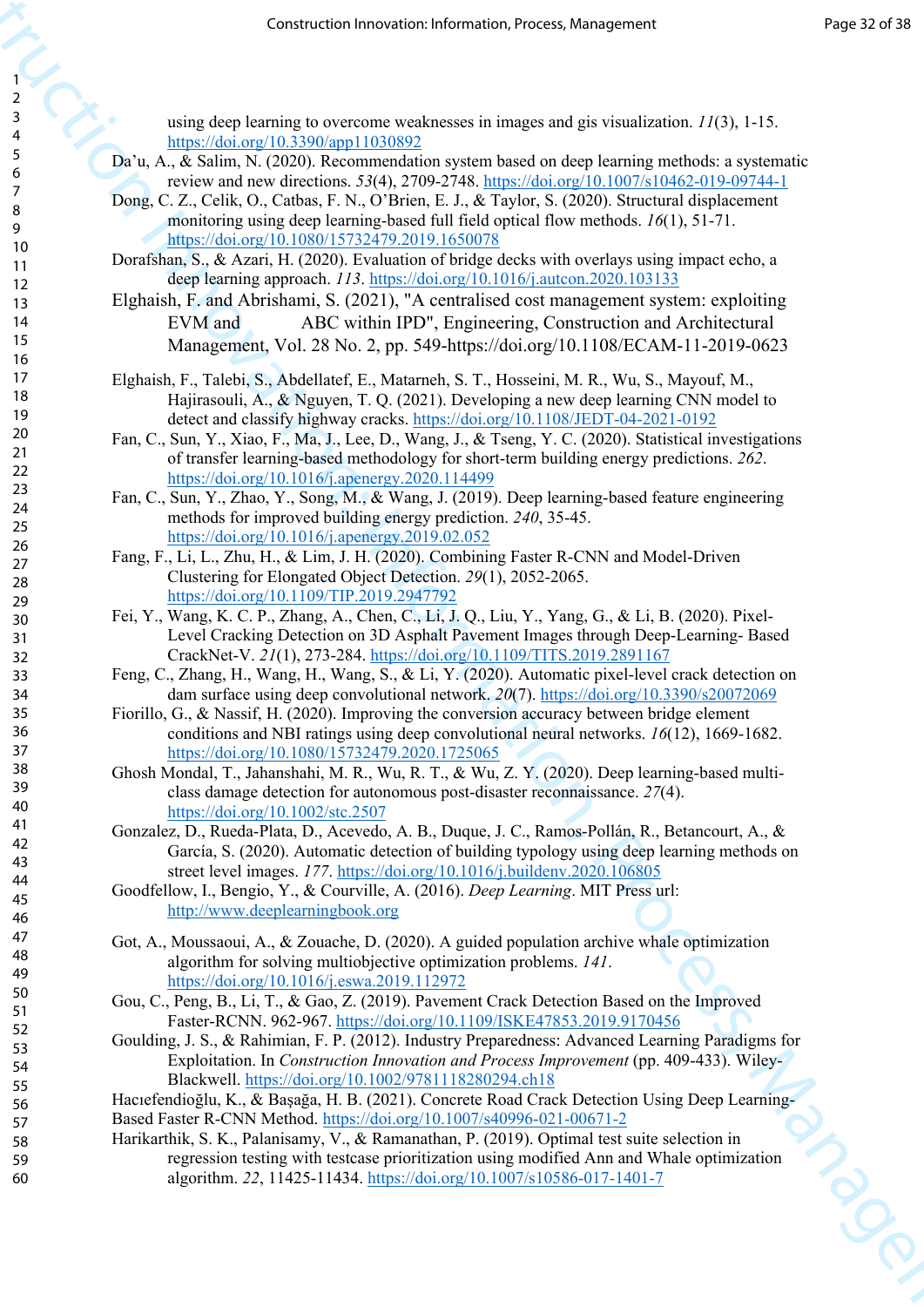| Page 33 of 38 | Construction Innovation: Information, Process, Management                                                                                                                               |
|---------------|-----------------------------------------------------------------------------------------------------------------------------------------------------------------------------------------|
|               |                                                                                                                                                                                         |
| 2             |                                                                                                                                                                                         |
| 3<br>4        | Hasanien, H. M. (2018). Performance improvement of photovoltaic power systems using an optimal                                                                                          |
| 5             | control strategy based on whale optimization algorithm. 157, 168-176.<br>https://doi.org/10.1016/j.epsr.2017.12.019                                                                     |
| 6<br>7        | Hassanien, A. E., Elfattah, M. A., Aboulenin, S., Schaefer, G., Zhu, S. Y., & Korovin, I. (2017).                                                                                       |
| 8             | Historic handwritten manuscript binarisation using whale optimisation. 3842-3846.<br>https://doi.org/10.1109/SMC.2016.7844833                                                           |
| 9<br>10       | He, K., Gkioxari, G., Dollar, P., & Girshick, R. (2017). Mask R-CNN. 2017-October, 2980-2988.                                                                                           |
| 11            | https://doi.org/10.1109/ICCV.2017.322<br>Heyvaert, M., Hannes, K., & Onghena, P. . (2017). Using mixed methods research synthesis for                                                   |
| 12<br>13      | literature reviews. SAGE Publications, Inc. .                                                                                                                                           |
| 14<br>15      | https://doi.org/https://www.doi.org/10.4135/9781506333243<br>Hoang, N. D., Nguyen, Q. L., & Tien Bui, D. (2018). Image Processing-Based Classification of                               |
| 16<br>17      | Asphalt Pavement Cracks Using Support Vector Machine Optimized by Artificial Bee<br>Colony. 32(5). https://doi.org/10.1061/(ASCE)CP.1943-5487.0000781                                   |
| 18            | Huang, H. W., Li, Q. T., & Zhang, D. M. (2018). Deep learning based image recognition for crack                                                                                         |
| 19<br>20      | and leakage defects of metro shield tunnel. 77, 166-176.<br>https://doi.org/10.1016/j.tust.2018.04.002                                                                                  |
| 21<br>22      | Huyan, J., Li, W., Tighe, S., Xu, Z., & Zhai, J. (2020). CrackU-net: A novel deep convolutional                                                                                         |
| 23            | neural network for pixelwise pavement crack detection. 27(8).<br>https://doi.org/10.1002/stc.2551                                                                                       |
| 24<br>25      | Huynh, T. C., Park, J. H., Jung, H. J., & Kim, J. T. (2019). Quasi-autonomous bolt-loosening                                                                                            |
| 26            | detection method using vision-based deep learning and image processing. 105.<br>https://doi.org/10.1016/j.autcon.2019.102844                                                            |
| 27<br>28      | Jenkins, M. D., Carr, T. A., Iglesias, M. I., Buggy, T., & Morison, G. (2018). A deep convolutional                                                                                     |
| 29<br>30      | neural network for semantic pixel-wise segmentation of road and pavement surface cracks.<br>2018-September, 2120-2124. https://doi.org/10.23919/EUSIPCO.2018.8553280                    |
| 31            | Jiang, Y., & Bai, Y. (2020). Estimation of Construction Site Elevations Using Drone-Based                                                                                               |
| 32<br>33      | Orthoimagery and Deep Learning. 146(8). https://doi.org/10.1061/(ASCE)CO.1943-<br>7862.0001869                                                                                          |
| 34            | Jun Zhao, M., Song, B., Fan He, M., Suina Ma, M., & Fangfang Kong, M. (2020). Asphalt Pavement                                                                                          |
| 35<br>36      | Crack Detection Based on SegNet Network. 1930-1942.<br>https://www.scopus.com/inward/record.uri?eid=2-s2.0-                                                                             |
| 37<br>38      | 85098285065&partnerID=40&md5=6688af58b4069bb3953b3bbc513066e4<br>Kang, D., Benipal, S. S., Gopal, D. L., & Cha, Y. J. (2020). Hybrid pixel-level concrete crack                         |
| 39            | segmentation and quantification across complex backgrounds using deep learning. 118.                                                                                                    |
| 40<br>41      | https://doi.org/10.1016/j.autcon.2020.103291<br>Kim, B., & Cho, S. (2018). Automated vision-based detection of cracks on concrete surfaces using a                                      |
| 42            | deep learning technique. 18(10). https://doi.org/10.3390/s18103452                                                                                                                      |
| 43<br>44      | Kim, B., & Cho, S. (2019). Image-based concrete crack assessment using mask and region-based<br>convolutional neural network. 26(8). https://doi.org/10.1002/stc.2381                   |
| 45<br>46      | Kim, H., Yoon, J., & Sim, S. H. (2020). Automated bridge component recognition from point clouds                                                                                        |
| 47            | using deep learning. 27(9). https://doi.org/10.1002/stc.2591<br>Kohiyama, M., Oka, K., & Yamashita, T. (2020). Detection method of unlearned pattern using                              |
| 48<br>49      | support vector machine in damage classification based on deep neural network. $27(8)$ .                                                                                                 |
| 50<br>51      | https://doi.org/10.1002/stc.2552<br>Kolo, S. J., Rahimian, F. P., & Goulding, J. S. (2014). Offsite manufacturing construction: A big                                                   |
| 52            | opportunity for housing delivery in Nigeria. 85, 319-327.                                                                                                                               |
| 53<br>54      | https://doi.org/10.1016/j.proeng.2014.10.557<br>Kumar, B., & Ghosh, S. (2020). Detection of Concrete Cracks Using Dual-channel Deep                                                     |
| 55            | Convolutional Network. https://doi.org/10.1109/ICCCNT49239.2020.9225391                                                                                                                 |
| 56<br>57      | Le, T. T., Nguyen, V. H., & Le, M. V. (2021). Development of deep learning model for the<br>recognition of cracks on concrete surfaces. 2021. https://doi.org/10.1155/2021/8858545      |
| 58<br>59      | Lee, D., Kim, J., & Lee, D. (2019). Robust Concrete Crack Detection Using Deep Learning-Based                                                                                           |
| 60            | Semantic Segmentation. 20(1), 287-299. https://doi.org/10.1007/s42405-018-0120-5<br>Lei, W., Hou, F., Xi, J., Tan, Q., Xu, M., Jiang, X., Liu, G., & Gu, Q. (2019). Automatic hyperbola |
|               |                                                                                                                                                                                         |
|               |                                                                                                                                                                                         |
|               |                                                                                                                                                                                         |
|               |                                                                                                                                                                                         |

- Jenkins, M. D., Carr, T. A., Iglesias, M. I., Buggy, T., & Morison, G. (2018). A deep convolutional neural network for semantic pixel-wise segmentation of road and pavement surface cracks. *2018-September*, 2120-2124. https://doi.org/10.23919/EUSIPCO.2018.8553280
- Jiang, Y., & Bai, Y. (2020). Estimation of Construction Site Elevations Using Drone-Based Orthoimagery and Deep Learning. *146*(8). https://doi.org/10.1061/(ASCE)CO.1943- 7862.0001869

- Jun Zhao, M., Song, B., Fan He, M., Suina Ma, M., & Fangfang Kong, M. (2020). Asphalt Pavement Crack Detection Based on SegNet Network. 1930-1942. https://www.scopus.com/inward/record.uri?eid=2-s2.0- 85098285065&partnerID=40&md5=6688af58b4069bb3953b3bbc513066e4
- Kang, D., Benipal, S. S., Gopal, D. L., & Cha, Y. J. (2020). Hybrid pixel-level concrete crack segmentation and quantification across complex backgrounds using deep learning. *118*. https://doi.org/10.1016/j.autcon.2020.103291
- Kim, B., & Cho, S. (2018). Automated vision-based detection of cracks on concrete surfaces using a deep learning technique. *18*(10). https://doi.org/10.3390/s18103452
- Kim, B., & Cho, S. (2019). Image-based concrete crack assessment using mask and region-based convolutional neural network. *26*(8). https://doi.org/10.1002/stc.2381
- Kim, H., Yoon, J., & Sim, S. H. (2020). Automated bridge component recognition from point clouds using deep learning. *27*(9). https://doi.org/10.1002/stc.2591
- Kohiyama, M., Oka, K., & Yamashita, T. (2020). Detection method of unlearned pattern using support vector machine in damage classification based on deep neural network. *27*(8). https://doi.org/10.1002/stc.2552
- Kolo, S. J., Rahimian, F. P., & Goulding, J. S. (2014). Offsite manufacturing construction: A big opportunity for housing delivery in Nigeria. *85*, 319-327. https://doi.org/10.1016/j.proeng.2014.10.557
- Kumar, B., & Ghosh, S. (2020). Detection of Concrete Cracks Using Dual-channel Deep Convolutional Network. https://doi.org/10.1109/ICCCNT49239.2020.9225391
- Le, T. T., Nguyen, V. H., & Le, M. V. (2021). Development of deep learning model for the recognition of cracks on concrete surfaces. *2021*. https://doi.org/10.1155/2021/8858545
- Lee, D., Kim, J., & Lee, D. (2019). Robust Concrete Crack Detection Using Deep Learning-Based Semantic Segmentation. *20*(1), 287-299. https://doi.org/10.1007/s42405-018-0120-5
- Lei, W., Hou, F., Xi, J., Tan, Q., Xu, M., Jiang, X., Liu, G., & Gu, Q. (2019). Automatic hyperbola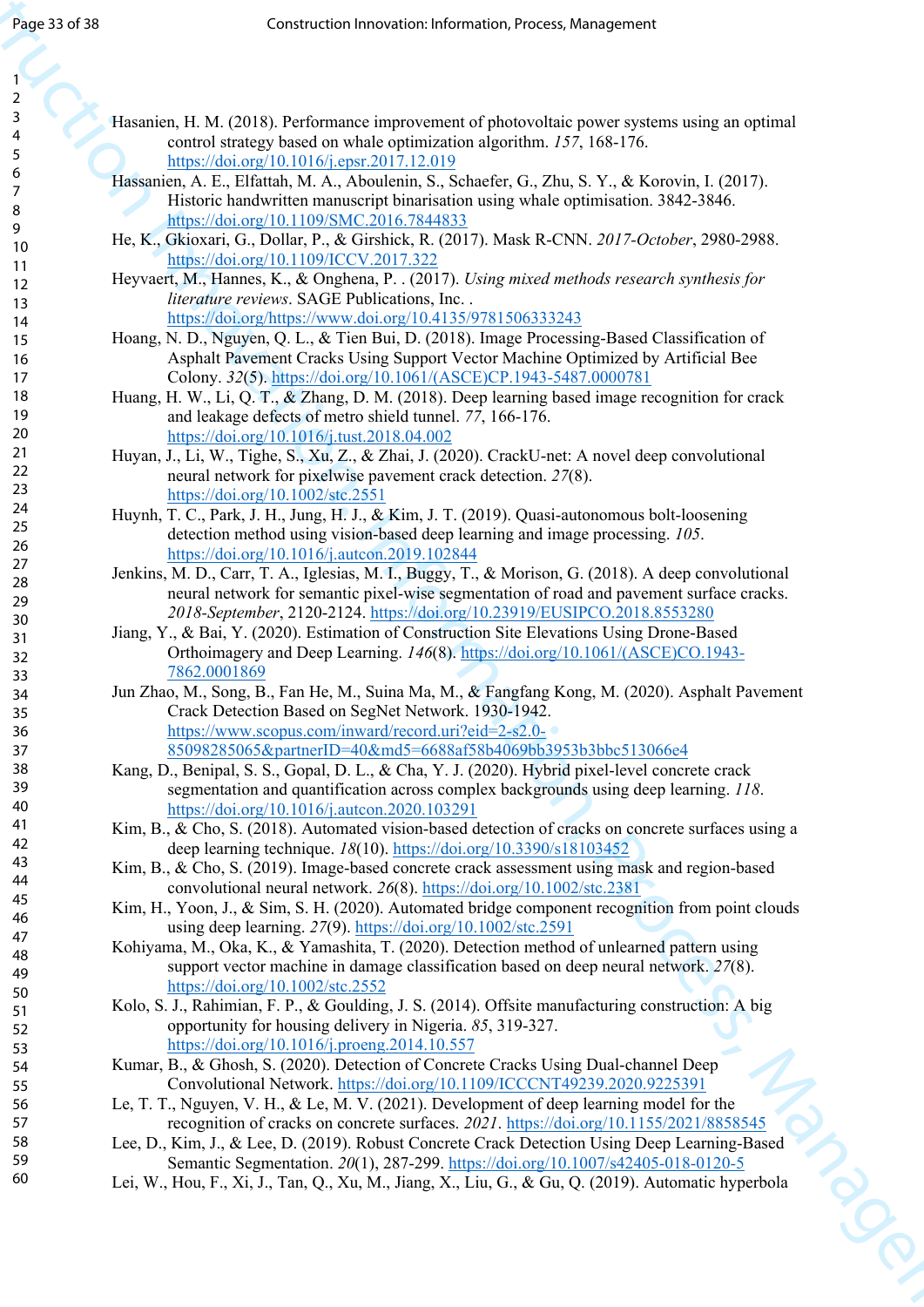detection and fitting in GPR B-scan image. *106*. https://doi.org/10.1016/j.autcon.2019.102839

- Li, G., Wan, J., He, S., Liu, Q., & Ma, B. (2020). Semi-supervised semantic segmentation using adversarial learning for pavement crack detection. *8*, 51446-51459. https://doi.org/10.1109/ACCESS.2020.2980086
- Li, G., Zhao, X., Du, K., Ru, F., & Zhang, Y. (2017). Recognition and evaluation of bridge cracks with modified active contour model and greedy search-based support vector machine. *78*, 51- 61. https://doi.org/10.1016/j.autcon.2017.01.019
- Li, Q., Zou, Q., Zhang, D., & Mao, Q. (2011). FoSA: F\* Seed-growing Approach for crack-line detection from pavement images [Article]. *Image and Vision Computing*, *29*(12), 861-872. https://doi.org/10.1016/j.imavis.2011.10.003
- Li, S., & Zhao, X. (2019). Image-Based Concrete Crack Detection Using Convolutional Neural Network and Exhaustive Search Technique. *2019*. https://doi.org/10.1155/2019/6520620
- Li, S., Zhao, X., & Zhou, G. (2019). Automatic pixel-level multiple damage detection of concrete structure using fully convolutional network. *34*(7), 616-634. https://doi.org/10.1111/mice.12433
- Liang, X. (2019). Image-based post-disaster inspection of reinforced concrete bridge systems using deep learning with Bayesian optimization. *34*(5), 415-430. https://doi.org/10.1111/mice.12425
- Ling, Y., Zhou, Y., & Luo, Q. (2017). Lévy Flight Trajectory-Based Whale Optimization Algorithm for Global Optimization. *5*, 6168-6186. https://doi.org/10.1109/ACCESS.2017.2695498
- Liu, H., & Zhang, Y. (2020). Bridge condition rating data modeling using deep learning algorithm. *16*(10), 1447-1460. https://doi.org/10.1080/15732479.2020.1712610
- Liu, H., Lin, C., Cui, J., Fan, L., Xie, X., & Spencer, B. F. (2020). Detection and localization of rebar in concrete by deep learning using ground penetrating radar. *118*. https://doi.org/10.1016/j.autcon.2020.103279
- Co[n](https://doi.org/10.1016/j.autcon.2017.01.019)strained the process of the signal c[on](https://doi.org/10.1016/j.neucom.2017.04.053)str[a](https://doi.org/10.1111/mice.12622)ined term is a state of the signal constrained term is a state of the signal constrained term is a state of the signal construction in the signal construction[,](https://doi.org/10.1108/SASBE-09-2020-0139)  $\frac{1}{2}$  and  $\$ Liu, J., Yang, X., Lau, S., Wang, X., Luo, S., Lee, V. C. S., & Ding, L. (2020a). Automated pavement crack detection and segmentation based on two-step convolutional neural network [Article]. *Computer-Aided Civil and Infrastructure Engineering*, *35*(11), 1291-1305. https://doi.org/10.1111/mice.12622
	- Liu, J., Yang, X., Lau, S., Wang, X., Luo, S., Lee, V. C. S., & Ding, L. (2020b). Automated pavement crack detection and segmentation based on two-step convolutional neural network. *35*(11), 1291-1305. https://doi.org/10.1111/mice.12622
	- Machi, L., & McEvoy, B. (2008). *The Literature Review: Six Steps to Success*.
	- Mafarja, M. M., & Mirjalili, S. (2017). Hybrid Whale Optimization Algorithm with simulated annealing for feature selection. *260*, 302-312. https://doi.org/10.1016/j.neucom.2017.04.053
	- Mansuri, L. E., & Patel, D. A. (2021). Artificial intelligence-based automatic visual inspection system for built heritage. https://doi.org/10.1108/SASBE-09-2020-0139
	- McGowan, J., & Sampson, M. (2005). Systematic reviews need systematic searchers. *93*(1), 74-80. https://www.scopus.com/inward/record.uri?eid=2-s2.0- 18344389065&partnerID=40&md5=d0ccb35656745abd942ff95515955f7b
	- Mirjalili, S., & Lewis, A. (2016). The Whale Optimization Algorithm. *95*, 51-67. https://doi.org/10.1016/j.advengsoft.2016.01.008
	- Mirjalili, S., Mirjalili, S. M., Saremi, S., & Mirjalili, S. (2020). Whale optimization algorithm: Theory, literature review, and application in designing photonic crystal filters. *811*, 219-238. https://doi.org/10.1007/978-3-030-12127-3\_13
	- Mostafa, A., Hassanien, A. E., Houseni, M., & Hefny, H. (2017). Liver segmentation in MRI images based on whale optimization algorithm. *76*(23), 24931-24954. https://doi.org/10.1007/s11042-017-4638-5
	- Na, W., & Tao, W. (2012). Proximal support vector machine based pavement image classification. 686-688. https://doi.org/10.1109/ICACI.2012.6463255
	- Nath, N. D., Behzadan, A. H., & Paal, S. G. (2020). Deep learning for site safety: Real-time detection of personal protective equipment. *112*. https://doi.org/10.1016/j.autcon.2020.103085
	- Ni, F., Zhang, J., & Chen, Z. (2019). Pixel-level crack delineation in images with convolutional feature fusion. *26*(1). https://doi.org/10.1002/stc.2286
	- Ogunseiju, O. R., Olayiwola, J., Akanmu, A. A., & Nnaji, C. (2021). Recognition of workers' actions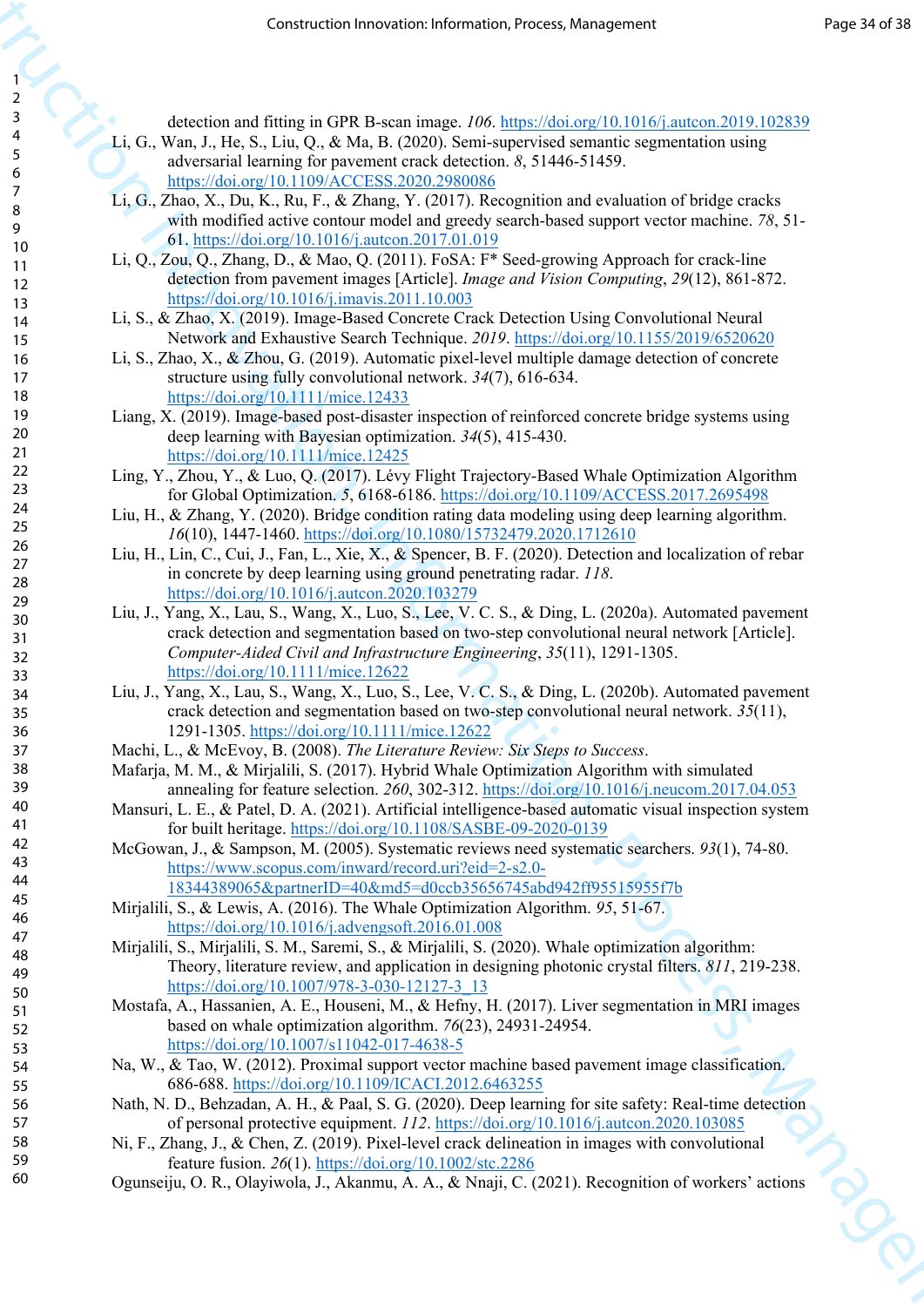| $\overline{a}$<br>3<br>from time-series signal images using deep convolutional neural network.<br>4<br>https://doi.org/10.1108/SASBE-11-2020-0170<br>5<br>Ongsulee, P. (2018). Artificial intelligence, machine learning and deep learning. 1-6.<br>6<br>https://doi.org/10.1109/ICTKE.2017.8259629<br>7<br>Pan, H., Gui, G., Lin, Z., & Yan, C. (2018). Deep BBN Learning for Health Assessment toward<br>8<br>Decision-Making on Structures under Uncertainties. 22(3), 928-940.<br>9<br>https://doi.org/10.1007/s12205-018-1301-2<br>10<br>Pan, Y., Zhang, G., & Zhang, L. (2020). A spatial-channel hierarchical deep learning network for<br>11<br>pixel-level automated crack detection. 119. https://doi.org/10.1016/j.autoon.2020.103357<br>12<br>Patricio, M. A., Maravall, D., Usero, L., & Rejón, J. (2005). Crack detection in wooden pallets using<br>13<br>the wavelet transform of the histogram of connected elements. 8th International Workshop on<br>14<br>Artificial Neural Networks, IWANN 2005: Computational Intelligence and Bioinspired<br>15<br>Systems, Vilanova i la Geltru.<br>16<br>Pour Rahimian, F., Ibrahim, R., & Baharudin, M. N. (2008). Using IT/ICT as a new medium toward<br>17<br>18<br>implementation of interactive architectural communication cultures. International Symposium<br>19<br>on Information Technology 2008, ITSim, Kuala Lumpur.<br>20<br>Qiao, W., Zhang, H., Zhu, F., & Wu, Q. (2021). A Crack Identification Method for Concrete<br>21<br>Structures Using Improved U-Net Convolutional Neural Networks. 2021.<br>22<br>https://doi.org/10.1155/2021/6654996<br>23<br>Qu, Z., Mei, J., Liu, L., & Zhou, D. Y. (2020). Crack detection of concrete pavement with cross-<br>24<br>entropy loss function and improved VGG16 network model. 8, 54564-54573.<br>25<br>https://doi.org/10.1109/ACCESS.2020.2981561<br>26<br>Raj, S., & Bhattacharyya, B. (2018). Optimal placement of TCSC and SVC for reactive power<br>27<br>planning using Whale optimization algorithm. 40, 131-143.<br>28<br>https://doi.org/10.1016/j.swevo.2017.12.008<br>29<br>Rao, A. S., Nguyen, T., Palaniswami, M., & Ngo, T. (2021). Vision-based automated crack detection<br>30<br>using convolutional neural networks for condition assessment of infrastructure. $20(4)$ , $2124$ -<br>31<br>2142. https://doi.org/10.1177/1475921720965445<br>32<br>Ren, S., He, K., Girshick, R., & Sun, J. (2015). Faster R-CNN: Towards real-time object detection<br>33<br>with region proposal networks. 2015-January, 91-99.<br>34<br>https://www.scopus.com/inward/record.uri?eid=2-s2.0-<br>35<br>84960980241&partnerID=40&md5=18aaa500235b11fb99e953f8b227f46d<br>36<br>Ren, Y., Huang, J., Hong, Z., Lu, W., Yin, J., Zou, L., & Shen, X. (2020). Image-based concrete crack<br>37<br>38<br>detection in tunnels using deep fully convolutional networks. 234.<br>39<br>https://doi.org/10.1016/j.conbuildmat.2019.117367<br>40<br>Saadi, A., & Belhadef, H. (2019). Towards an optimal set of initial weights for a deep neural network<br>41<br>architecture. 29(6), 403-426. https://doi.org/10.14311/NNW.2019.29.025<br>42<br>Sajedi, S. O., & Liang, X. (2021). Uncertainty-assisted deep vision structural health monitoring.<br>43<br>36(2), 126-142. https://doi.org/10.1111/mice.12580<br>44<br>Sheikhkhoshkar, M., Pour Rahimian, F., Kaveh, M. H., Hosseini, M. R., & Edwards, D. J. (2019).<br>45<br>Automated planning of concrete joint layouts with 4D-BIM. 107.<br>46<br>https://doi.org/10.1016/j.auteon.2019.102943<br>47<br>Shim, S., Kim, J., Cho, G. C., & Lee, S. W. (2020). Multiscale and adversarial learning-based semi-<br>48<br>supervised semantic segmentation approach for crack detection in concrete structures. $8$ ,<br>49<br>170939-170950.https://doi.org/10.1109/ACCESS.2020.3022786<br>50<br>Song, C., Wu, L., Chen, Z., Zhou, H., Lin, P., Cheng, S., & Wu, Z. (2019). Pixel-Level Crack<br>51<br>Detection in Images Using SegNet. 11909 LNAI, 247-254. https://doi.org/10.1007/978-3-030-<br>52<br>33709-4 22<br>53<br>Sri Preethaa, K. R., & Sabari, A. (2020). Intelligent video analysis for enhanced pedestrian detection<br>54<br>by hybrid metaheuristic approach. 24(16), 12303-12311. https://doi.org/10.1007/s00500-020-<br>55<br>04674-5<br>56<br>Tong, Z., Yuan, D., Gao, J., & Wang, Z. (2020). Pavement defect detection with fully convolutional<br>57<br>58<br>network and an uncertainty framework. 35(8), 832-849. https://doi.org/10.1111/mice.12533<br>59<br>Uijlings, J. R. R., Van De Sande, K. E. A., Gevers, T., & Smeulders, A. W. M. (2013). Selective<br>60<br>search for object recognition. 104(2), 154-171. https://doi.org/10.1007/s11263-013-0620-5 | Page 35 of 38 | Construction Innovation: Information, Process, Management |
|----------------------------------------------------------------------------------------------------------------------------------------------------------------------------------------------------------------------------------------------------------------------------------------------------------------------------------------------------------------------------------------------------------------------------------------------------------------------------------------------------------------------------------------------------------------------------------------------------------------------------------------------------------------------------------------------------------------------------------------------------------------------------------------------------------------------------------------------------------------------------------------------------------------------------------------------------------------------------------------------------------------------------------------------------------------------------------------------------------------------------------------------------------------------------------------------------------------------------------------------------------------------------------------------------------------------------------------------------------------------------------------------------------------------------------------------------------------------------------------------------------------------------------------------------------------------------------------------------------------------------------------------------------------------------------------------------------------------------------------------------------------------------------------------------------------------------------------------------------------------------------------------------------------------------------------------------------------------------------------------------------------------------------------------------------------------------------------------------------------------------------------------------------------------------------------------------------------------------------------------------------------------------------------------------------------------------------------------------------------------------------------------------------------------------------------------------------------------------------------------------------------------------------------------------------------------------------------------------------------------------------------------------------------------------------------------------------------------------------------------------------------------------------------------------------------------------------------------------------------------------------------------------------------------------------------------------------------------------------------------------------------------------------------------------------------------------------------------------------------------------------------------------------------------------------------------------------------------------------------------------------------------------------------------------------------------------------------------------------------------------------------------------------------------------------------------------------------------------------------------------------------------------------------------------------------------------------------------------------------------------------------------------------------------------------------------------------------------------------------------------------------------------------------------------------------------------------------------------------------------------------------------------------------------------------------------------------------------------------------------------------------------------------------------------------------------------------------------------------------------------------------------------------------------------------------------------------------------------------------------------------------------------------------------------------------------------------------------------------------------------------------------------------------------------------------------------------------------------------------------------------------------------------------------------------------------------------------------------------------------------------------------------------------------------------------------------------------------------------------------------------------|---------------|-----------------------------------------------------------|
|                                                                                                                                                                                                                                                                                                                                                                                                                                                                                                                                                                                                                                                                                                                                                                                                                                                                                                                                                                                                                                                                                                                                                                                                                                                                                                                                                                                                                                                                                                                                                                                                                                                                                                                                                                                                                                                                                                                                                                                                                                                                                                                                                                                                                                                                                                                                                                                                                                                                                                                                                                                                                                                                                                                                                                                                                                                                                                                                                                                                                                                                                                                                                                                                                                                                                                                                                                                                                                                                                                                                                                                                                                                                                                                                                                                                                                                                                                                                                                                                                                                                                                                                                                                                                                                                                                                                                                                                                                                                                                                                                                                                                                                                                                                                                                |               |                                                           |
|                                                                                                                                                                                                                                                                                                                                                                                                                                                                                                                                                                                                                                                                                                                                                                                                                                                                                                                                                                                                                                                                                                                                                                                                                                                                                                                                                                                                                                                                                                                                                                                                                                                                                                                                                                                                                                                                                                                                                                                                                                                                                                                                                                                                                                                                                                                                                                                                                                                                                                                                                                                                                                                                                                                                                                                                                                                                                                                                                                                                                                                                                                                                                                                                                                                                                                                                                                                                                                                                                                                                                                                                                                                                                                                                                                                                                                                                                                                                                                                                                                                                                                                                                                                                                                                                                                                                                                                                                                                                                                                                                                                                                                                                                                                                                                |               |                                                           |
|                                                                                                                                                                                                                                                                                                                                                                                                                                                                                                                                                                                                                                                                                                                                                                                                                                                                                                                                                                                                                                                                                                                                                                                                                                                                                                                                                                                                                                                                                                                                                                                                                                                                                                                                                                                                                                                                                                                                                                                                                                                                                                                                                                                                                                                                                                                                                                                                                                                                                                                                                                                                                                                                                                                                                                                                                                                                                                                                                                                                                                                                                                                                                                                                                                                                                                                                                                                                                                                                                                                                                                                                                                                                                                                                                                                                                                                                                                                                                                                                                                                                                                                                                                                                                                                                                                                                                                                                                                                                                                                                                                                                                                                                                                                                                                |               |                                                           |
|                                                                                                                                                                                                                                                                                                                                                                                                                                                                                                                                                                                                                                                                                                                                                                                                                                                                                                                                                                                                                                                                                                                                                                                                                                                                                                                                                                                                                                                                                                                                                                                                                                                                                                                                                                                                                                                                                                                                                                                                                                                                                                                                                                                                                                                                                                                                                                                                                                                                                                                                                                                                                                                                                                                                                                                                                                                                                                                                                                                                                                                                                                                                                                                                                                                                                                                                                                                                                                                                                                                                                                                                                                                                                                                                                                                                                                                                                                                                                                                                                                                                                                                                                                                                                                                                                                                                                                                                                                                                                                                                                                                                                                                                                                                                                                |               |                                                           |
|                                                                                                                                                                                                                                                                                                                                                                                                                                                                                                                                                                                                                                                                                                                                                                                                                                                                                                                                                                                                                                                                                                                                                                                                                                                                                                                                                                                                                                                                                                                                                                                                                                                                                                                                                                                                                                                                                                                                                                                                                                                                                                                                                                                                                                                                                                                                                                                                                                                                                                                                                                                                                                                                                                                                                                                                                                                                                                                                                                                                                                                                                                                                                                                                                                                                                                                                                                                                                                                                                                                                                                                                                                                                                                                                                                                                                                                                                                                                                                                                                                                                                                                                                                                                                                                                                                                                                                                                                                                                                                                                                                                                                                                                                                                                                                |               |                                                           |
|                                                                                                                                                                                                                                                                                                                                                                                                                                                                                                                                                                                                                                                                                                                                                                                                                                                                                                                                                                                                                                                                                                                                                                                                                                                                                                                                                                                                                                                                                                                                                                                                                                                                                                                                                                                                                                                                                                                                                                                                                                                                                                                                                                                                                                                                                                                                                                                                                                                                                                                                                                                                                                                                                                                                                                                                                                                                                                                                                                                                                                                                                                                                                                                                                                                                                                                                                                                                                                                                                                                                                                                                                                                                                                                                                                                                                                                                                                                                                                                                                                                                                                                                                                                                                                                                                                                                                                                                                                                                                                                                                                                                                                                                                                                                                                |               |                                                           |
|                                                                                                                                                                                                                                                                                                                                                                                                                                                                                                                                                                                                                                                                                                                                                                                                                                                                                                                                                                                                                                                                                                                                                                                                                                                                                                                                                                                                                                                                                                                                                                                                                                                                                                                                                                                                                                                                                                                                                                                                                                                                                                                                                                                                                                                                                                                                                                                                                                                                                                                                                                                                                                                                                                                                                                                                                                                                                                                                                                                                                                                                                                                                                                                                                                                                                                                                                                                                                                                                                                                                                                                                                                                                                                                                                                                                                                                                                                                                                                                                                                                                                                                                                                                                                                                                                                                                                                                                                                                                                                                                                                                                                                                                                                                                                                |               |                                                           |
|                                                                                                                                                                                                                                                                                                                                                                                                                                                                                                                                                                                                                                                                                                                                                                                                                                                                                                                                                                                                                                                                                                                                                                                                                                                                                                                                                                                                                                                                                                                                                                                                                                                                                                                                                                                                                                                                                                                                                                                                                                                                                                                                                                                                                                                                                                                                                                                                                                                                                                                                                                                                                                                                                                                                                                                                                                                                                                                                                                                                                                                                                                                                                                                                                                                                                                                                                                                                                                                                                                                                                                                                                                                                                                                                                                                                                                                                                                                                                                                                                                                                                                                                                                                                                                                                                                                                                                                                                                                                                                                                                                                                                                                                                                                                                                |               |                                                           |
|                                                                                                                                                                                                                                                                                                                                                                                                                                                                                                                                                                                                                                                                                                                                                                                                                                                                                                                                                                                                                                                                                                                                                                                                                                                                                                                                                                                                                                                                                                                                                                                                                                                                                                                                                                                                                                                                                                                                                                                                                                                                                                                                                                                                                                                                                                                                                                                                                                                                                                                                                                                                                                                                                                                                                                                                                                                                                                                                                                                                                                                                                                                                                                                                                                                                                                                                                                                                                                                                                                                                                                                                                                                                                                                                                                                                                                                                                                                                                                                                                                                                                                                                                                                                                                                                                                                                                                                                                                                                                                                                                                                                                                                                                                                                                                |               |                                                           |
|                                                                                                                                                                                                                                                                                                                                                                                                                                                                                                                                                                                                                                                                                                                                                                                                                                                                                                                                                                                                                                                                                                                                                                                                                                                                                                                                                                                                                                                                                                                                                                                                                                                                                                                                                                                                                                                                                                                                                                                                                                                                                                                                                                                                                                                                                                                                                                                                                                                                                                                                                                                                                                                                                                                                                                                                                                                                                                                                                                                                                                                                                                                                                                                                                                                                                                                                                                                                                                                                                                                                                                                                                                                                                                                                                                                                                                                                                                                                                                                                                                                                                                                                                                                                                                                                                                                                                                                                                                                                                                                                                                                                                                                                                                                                                                |               |                                                           |
|                                                                                                                                                                                                                                                                                                                                                                                                                                                                                                                                                                                                                                                                                                                                                                                                                                                                                                                                                                                                                                                                                                                                                                                                                                                                                                                                                                                                                                                                                                                                                                                                                                                                                                                                                                                                                                                                                                                                                                                                                                                                                                                                                                                                                                                                                                                                                                                                                                                                                                                                                                                                                                                                                                                                                                                                                                                                                                                                                                                                                                                                                                                                                                                                                                                                                                                                                                                                                                                                                                                                                                                                                                                                                                                                                                                                                                                                                                                                                                                                                                                                                                                                                                                                                                                                                                                                                                                                                                                                                                                                                                                                                                                                                                                                                                |               |                                                           |
|                                                                                                                                                                                                                                                                                                                                                                                                                                                                                                                                                                                                                                                                                                                                                                                                                                                                                                                                                                                                                                                                                                                                                                                                                                                                                                                                                                                                                                                                                                                                                                                                                                                                                                                                                                                                                                                                                                                                                                                                                                                                                                                                                                                                                                                                                                                                                                                                                                                                                                                                                                                                                                                                                                                                                                                                                                                                                                                                                                                                                                                                                                                                                                                                                                                                                                                                                                                                                                                                                                                                                                                                                                                                                                                                                                                                                                                                                                                                                                                                                                                                                                                                                                                                                                                                                                                                                                                                                                                                                                                                                                                                                                                                                                                                                                |               |                                                           |
|                                                                                                                                                                                                                                                                                                                                                                                                                                                                                                                                                                                                                                                                                                                                                                                                                                                                                                                                                                                                                                                                                                                                                                                                                                                                                                                                                                                                                                                                                                                                                                                                                                                                                                                                                                                                                                                                                                                                                                                                                                                                                                                                                                                                                                                                                                                                                                                                                                                                                                                                                                                                                                                                                                                                                                                                                                                                                                                                                                                                                                                                                                                                                                                                                                                                                                                                                                                                                                                                                                                                                                                                                                                                                                                                                                                                                                                                                                                                                                                                                                                                                                                                                                                                                                                                                                                                                                                                                                                                                                                                                                                                                                                                                                                                                                |               |                                                           |
|                                                                                                                                                                                                                                                                                                                                                                                                                                                                                                                                                                                                                                                                                                                                                                                                                                                                                                                                                                                                                                                                                                                                                                                                                                                                                                                                                                                                                                                                                                                                                                                                                                                                                                                                                                                                                                                                                                                                                                                                                                                                                                                                                                                                                                                                                                                                                                                                                                                                                                                                                                                                                                                                                                                                                                                                                                                                                                                                                                                                                                                                                                                                                                                                                                                                                                                                                                                                                                                                                                                                                                                                                                                                                                                                                                                                                                                                                                                                                                                                                                                                                                                                                                                                                                                                                                                                                                                                                                                                                                                                                                                                                                                                                                                                                                |               |                                                           |
|                                                                                                                                                                                                                                                                                                                                                                                                                                                                                                                                                                                                                                                                                                                                                                                                                                                                                                                                                                                                                                                                                                                                                                                                                                                                                                                                                                                                                                                                                                                                                                                                                                                                                                                                                                                                                                                                                                                                                                                                                                                                                                                                                                                                                                                                                                                                                                                                                                                                                                                                                                                                                                                                                                                                                                                                                                                                                                                                                                                                                                                                                                                                                                                                                                                                                                                                                                                                                                                                                                                                                                                                                                                                                                                                                                                                                                                                                                                                                                                                                                                                                                                                                                                                                                                                                                                                                                                                                                                                                                                                                                                                                                                                                                                                                                |               |                                                           |
|                                                                                                                                                                                                                                                                                                                                                                                                                                                                                                                                                                                                                                                                                                                                                                                                                                                                                                                                                                                                                                                                                                                                                                                                                                                                                                                                                                                                                                                                                                                                                                                                                                                                                                                                                                                                                                                                                                                                                                                                                                                                                                                                                                                                                                                                                                                                                                                                                                                                                                                                                                                                                                                                                                                                                                                                                                                                                                                                                                                                                                                                                                                                                                                                                                                                                                                                                                                                                                                                                                                                                                                                                                                                                                                                                                                                                                                                                                                                                                                                                                                                                                                                                                                                                                                                                                                                                                                                                                                                                                                                                                                                                                                                                                                                                                |               |                                                           |
|                                                                                                                                                                                                                                                                                                                                                                                                                                                                                                                                                                                                                                                                                                                                                                                                                                                                                                                                                                                                                                                                                                                                                                                                                                                                                                                                                                                                                                                                                                                                                                                                                                                                                                                                                                                                                                                                                                                                                                                                                                                                                                                                                                                                                                                                                                                                                                                                                                                                                                                                                                                                                                                                                                                                                                                                                                                                                                                                                                                                                                                                                                                                                                                                                                                                                                                                                                                                                                                                                                                                                                                                                                                                                                                                                                                                                                                                                                                                                                                                                                                                                                                                                                                                                                                                                                                                                                                                                                                                                                                                                                                                                                                                                                                                                                |               |                                                           |
|                                                                                                                                                                                                                                                                                                                                                                                                                                                                                                                                                                                                                                                                                                                                                                                                                                                                                                                                                                                                                                                                                                                                                                                                                                                                                                                                                                                                                                                                                                                                                                                                                                                                                                                                                                                                                                                                                                                                                                                                                                                                                                                                                                                                                                                                                                                                                                                                                                                                                                                                                                                                                                                                                                                                                                                                                                                                                                                                                                                                                                                                                                                                                                                                                                                                                                                                                                                                                                                                                                                                                                                                                                                                                                                                                                                                                                                                                                                                                                                                                                                                                                                                                                                                                                                                                                                                                                                                                                                                                                                                                                                                                                                                                                                                                                |               |                                                           |
|                                                                                                                                                                                                                                                                                                                                                                                                                                                                                                                                                                                                                                                                                                                                                                                                                                                                                                                                                                                                                                                                                                                                                                                                                                                                                                                                                                                                                                                                                                                                                                                                                                                                                                                                                                                                                                                                                                                                                                                                                                                                                                                                                                                                                                                                                                                                                                                                                                                                                                                                                                                                                                                                                                                                                                                                                                                                                                                                                                                                                                                                                                                                                                                                                                                                                                                                                                                                                                                                                                                                                                                                                                                                                                                                                                                                                                                                                                                                                                                                                                                                                                                                                                                                                                                                                                                                                                                                                                                                                                                                                                                                                                                                                                                                                                |               |                                                           |
|                                                                                                                                                                                                                                                                                                                                                                                                                                                                                                                                                                                                                                                                                                                                                                                                                                                                                                                                                                                                                                                                                                                                                                                                                                                                                                                                                                                                                                                                                                                                                                                                                                                                                                                                                                                                                                                                                                                                                                                                                                                                                                                                                                                                                                                                                                                                                                                                                                                                                                                                                                                                                                                                                                                                                                                                                                                                                                                                                                                                                                                                                                                                                                                                                                                                                                                                                                                                                                                                                                                                                                                                                                                                                                                                                                                                                                                                                                                                                                                                                                                                                                                                                                                                                                                                                                                                                                                                                                                                                                                                                                                                                                                                                                                                                                |               |                                                           |
|                                                                                                                                                                                                                                                                                                                                                                                                                                                                                                                                                                                                                                                                                                                                                                                                                                                                                                                                                                                                                                                                                                                                                                                                                                                                                                                                                                                                                                                                                                                                                                                                                                                                                                                                                                                                                                                                                                                                                                                                                                                                                                                                                                                                                                                                                                                                                                                                                                                                                                                                                                                                                                                                                                                                                                                                                                                                                                                                                                                                                                                                                                                                                                                                                                                                                                                                                                                                                                                                                                                                                                                                                                                                                                                                                                                                                                                                                                                                                                                                                                                                                                                                                                                                                                                                                                                                                                                                                                                                                                                                                                                                                                                                                                                                                                |               |                                                           |
|                                                                                                                                                                                                                                                                                                                                                                                                                                                                                                                                                                                                                                                                                                                                                                                                                                                                                                                                                                                                                                                                                                                                                                                                                                                                                                                                                                                                                                                                                                                                                                                                                                                                                                                                                                                                                                                                                                                                                                                                                                                                                                                                                                                                                                                                                                                                                                                                                                                                                                                                                                                                                                                                                                                                                                                                                                                                                                                                                                                                                                                                                                                                                                                                                                                                                                                                                                                                                                                                                                                                                                                                                                                                                                                                                                                                                                                                                                                                                                                                                                                                                                                                                                                                                                                                                                                                                                                                                                                                                                                                                                                                                                                                                                                                                                |               |                                                           |
|                                                                                                                                                                                                                                                                                                                                                                                                                                                                                                                                                                                                                                                                                                                                                                                                                                                                                                                                                                                                                                                                                                                                                                                                                                                                                                                                                                                                                                                                                                                                                                                                                                                                                                                                                                                                                                                                                                                                                                                                                                                                                                                                                                                                                                                                                                                                                                                                                                                                                                                                                                                                                                                                                                                                                                                                                                                                                                                                                                                                                                                                                                                                                                                                                                                                                                                                                                                                                                                                                                                                                                                                                                                                                                                                                                                                                                                                                                                                                                                                                                                                                                                                                                                                                                                                                                                                                                                                                                                                                                                                                                                                                                                                                                                                                                |               |                                                           |
|                                                                                                                                                                                                                                                                                                                                                                                                                                                                                                                                                                                                                                                                                                                                                                                                                                                                                                                                                                                                                                                                                                                                                                                                                                                                                                                                                                                                                                                                                                                                                                                                                                                                                                                                                                                                                                                                                                                                                                                                                                                                                                                                                                                                                                                                                                                                                                                                                                                                                                                                                                                                                                                                                                                                                                                                                                                                                                                                                                                                                                                                                                                                                                                                                                                                                                                                                                                                                                                                                                                                                                                                                                                                                                                                                                                                                                                                                                                                                                                                                                                                                                                                                                                                                                                                                                                                                                                                                                                                                                                                                                                                                                                                                                                                                                |               |                                                           |
|                                                                                                                                                                                                                                                                                                                                                                                                                                                                                                                                                                                                                                                                                                                                                                                                                                                                                                                                                                                                                                                                                                                                                                                                                                                                                                                                                                                                                                                                                                                                                                                                                                                                                                                                                                                                                                                                                                                                                                                                                                                                                                                                                                                                                                                                                                                                                                                                                                                                                                                                                                                                                                                                                                                                                                                                                                                                                                                                                                                                                                                                                                                                                                                                                                                                                                                                                                                                                                                                                                                                                                                                                                                                                                                                                                                                                                                                                                                                                                                                                                                                                                                                                                                                                                                                                                                                                                                                                                                                                                                                                                                                                                                                                                                                                                |               |                                                           |
|                                                                                                                                                                                                                                                                                                                                                                                                                                                                                                                                                                                                                                                                                                                                                                                                                                                                                                                                                                                                                                                                                                                                                                                                                                                                                                                                                                                                                                                                                                                                                                                                                                                                                                                                                                                                                                                                                                                                                                                                                                                                                                                                                                                                                                                                                                                                                                                                                                                                                                                                                                                                                                                                                                                                                                                                                                                                                                                                                                                                                                                                                                                                                                                                                                                                                                                                                                                                                                                                                                                                                                                                                                                                                                                                                                                                                                                                                                                                                                                                                                                                                                                                                                                                                                                                                                                                                                                                                                                                                                                                                                                                                                                                                                                                                                |               |                                                           |
|                                                                                                                                                                                                                                                                                                                                                                                                                                                                                                                                                                                                                                                                                                                                                                                                                                                                                                                                                                                                                                                                                                                                                                                                                                                                                                                                                                                                                                                                                                                                                                                                                                                                                                                                                                                                                                                                                                                                                                                                                                                                                                                                                                                                                                                                                                                                                                                                                                                                                                                                                                                                                                                                                                                                                                                                                                                                                                                                                                                                                                                                                                                                                                                                                                                                                                                                                                                                                                                                                                                                                                                                                                                                                                                                                                                                                                                                                                                                                                                                                                                                                                                                                                                                                                                                                                                                                                                                                                                                                                                                                                                                                                                                                                                                                                |               |                                                           |
|                                                                                                                                                                                                                                                                                                                                                                                                                                                                                                                                                                                                                                                                                                                                                                                                                                                                                                                                                                                                                                                                                                                                                                                                                                                                                                                                                                                                                                                                                                                                                                                                                                                                                                                                                                                                                                                                                                                                                                                                                                                                                                                                                                                                                                                                                                                                                                                                                                                                                                                                                                                                                                                                                                                                                                                                                                                                                                                                                                                                                                                                                                                                                                                                                                                                                                                                                                                                                                                                                                                                                                                                                                                                                                                                                                                                                                                                                                                                                                                                                                                                                                                                                                                                                                                                                                                                                                                                                                                                                                                                                                                                                                                                                                                                                                |               |                                                           |
|                                                                                                                                                                                                                                                                                                                                                                                                                                                                                                                                                                                                                                                                                                                                                                                                                                                                                                                                                                                                                                                                                                                                                                                                                                                                                                                                                                                                                                                                                                                                                                                                                                                                                                                                                                                                                                                                                                                                                                                                                                                                                                                                                                                                                                                                                                                                                                                                                                                                                                                                                                                                                                                                                                                                                                                                                                                                                                                                                                                                                                                                                                                                                                                                                                                                                                                                                                                                                                                                                                                                                                                                                                                                                                                                                                                                                                                                                                                                                                                                                                                                                                                                                                                                                                                                                                                                                                                                                                                                                                                                                                                                                                                                                                                                                                |               |                                                           |
|                                                                                                                                                                                                                                                                                                                                                                                                                                                                                                                                                                                                                                                                                                                                                                                                                                                                                                                                                                                                                                                                                                                                                                                                                                                                                                                                                                                                                                                                                                                                                                                                                                                                                                                                                                                                                                                                                                                                                                                                                                                                                                                                                                                                                                                                                                                                                                                                                                                                                                                                                                                                                                                                                                                                                                                                                                                                                                                                                                                                                                                                                                                                                                                                                                                                                                                                                                                                                                                                                                                                                                                                                                                                                                                                                                                                                                                                                                                                                                                                                                                                                                                                                                                                                                                                                                                                                                                                                                                                                                                                                                                                                                                                                                                                                                |               |                                                           |
|                                                                                                                                                                                                                                                                                                                                                                                                                                                                                                                                                                                                                                                                                                                                                                                                                                                                                                                                                                                                                                                                                                                                                                                                                                                                                                                                                                                                                                                                                                                                                                                                                                                                                                                                                                                                                                                                                                                                                                                                                                                                                                                                                                                                                                                                                                                                                                                                                                                                                                                                                                                                                                                                                                                                                                                                                                                                                                                                                                                                                                                                                                                                                                                                                                                                                                                                                                                                                                                                                                                                                                                                                                                                                                                                                                                                                                                                                                                                                                                                                                                                                                                                                                                                                                                                                                                                                                                                                                                                                                                                                                                                                                                                                                                                                                |               |                                                           |
|                                                                                                                                                                                                                                                                                                                                                                                                                                                                                                                                                                                                                                                                                                                                                                                                                                                                                                                                                                                                                                                                                                                                                                                                                                                                                                                                                                                                                                                                                                                                                                                                                                                                                                                                                                                                                                                                                                                                                                                                                                                                                                                                                                                                                                                                                                                                                                                                                                                                                                                                                                                                                                                                                                                                                                                                                                                                                                                                                                                                                                                                                                                                                                                                                                                                                                                                                                                                                                                                                                                                                                                                                                                                                                                                                                                                                                                                                                                                                                                                                                                                                                                                                                                                                                                                                                                                                                                                                                                                                                                                                                                                                                                                                                                                                                |               |                                                           |
|                                                                                                                                                                                                                                                                                                                                                                                                                                                                                                                                                                                                                                                                                                                                                                                                                                                                                                                                                                                                                                                                                                                                                                                                                                                                                                                                                                                                                                                                                                                                                                                                                                                                                                                                                                                                                                                                                                                                                                                                                                                                                                                                                                                                                                                                                                                                                                                                                                                                                                                                                                                                                                                                                                                                                                                                                                                                                                                                                                                                                                                                                                                                                                                                                                                                                                                                                                                                                                                                                                                                                                                                                                                                                                                                                                                                                                                                                                                                                                                                                                                                                                                                                                                                                                                                                                                                                                                                                                                                                                                                                                                                                                                                                                                                                                |               |                                                           |
|                                                                                                                                                                                                                                                                                                                                                                                                                                                                                                                                                                                                                                                                                                                                                                                                                                                                                                                                                                                                                                                                                                                                                                                                                                                                                                                                                                                                                                                                                                                                                                                                                                                                                                                                                                                                                                                                                                                                                                                                                                                                                                                                                                                                                                                                                                                                                                                                                                                                                                                                                                                                                                                                                                                                                                                                                                                                                                                                                                                                                                                                                                                                                                                                                                                                                                                                                                                                                                                                                                                                                                                                                                                                                                                                                                                                                                                                                                                                                                                                                                                                                                                                                                                                                                                                                                                                                                                                                                                                                                                                                                                                                                                                                                                                                                |               |                                                           |
|                                                                                                                                                                                                                                                                                                                                                                                                                                                                                                                                                                                                                                                                                                                                                                                                                                                                                                                                                                                                                                                                                                                                                                                                                                                                                                                                                                                                                                                                                                                                                                                                                                                                                                                                                                                                                                                                                                                                                                                                                                                                                                                                                                                                                                                                                                                                                                                                                                                                                                                                                                                                                                                                                                                                                                                                                                                                                                                                                                                                                                                                                                                                                                                                                                                                                                                                                                                                                                                                                                                                                                                                                                                                                                                                                                                                                                                                                                                                                                                                                                                                                                                                                                                                                                                                                                                                                                                                                                                                                                                                                                                                                                                                                                                                                                |               |                                                           |
|                                                                                                                                                                                                                                                                                                                                                                                                                                                                                                                                                                                                                                                                                                                                                                                                                                                                                                                                                                                                                                                                                                                                                                                                                                                                                                                                                                                                                                                                                                                                                                                                                                                                                                                                                                                                                                                                                                                                                                                                                                                                                                                                                                                                                                                                                                                                                                                                                                                                                                                                                                                                                                                                                                                                                                                                                                                                                                                                                                                                                                                                                                                                                                                                                                                                                                                                                                                                                                                                                                                                                                                                                                                                                                                                                                                                                                                                                                                                                                                                                                                                                                                                                                                                                                                                                                                                                                                                                                                                                                                                                                                                                                                                                                                                                                |               |                                                           |
|                                                                                                                                                                                                                                                                                                                                                                                                                                                                                                                                                                                                                                                                                                                                                                                                                                                                                                                                                                                                                                                                                                                                                                                                                                                                                                                                                                                                                                                                                                                                                                                                                                                                                                                                                                                                                                                                                                                                                                                                                                                                                                                                                                                                                                                                                                                                                                                                                                                                                                                                                                                                                                                                                                                                                                                                                                                                                                                                                                                                                                                                                                                                                                                                                                                                                                                                                                                                                                                                                                                                                                                                                                                                                                                                                                                                                                                                                                                                                                                                                                                                                                                                                                                                                                                                                                                                                                                                                                                                                                                                                                                                                                                                                                                                                                |               |                                                           |
|                                                                                                                                                                                                                                                                                                                                                                                                                                                                                                                                                                                                                                                                                                                                                                                                                                                                                                                                                                                                                                                                                                                                                                                                                                                                                                                                                                                                                                                                                                                                                                                                                                                                                                                                                                                                                                                                                                                                                                                                                                                                                                                                                                                                                                                                                                                                                                                                                                                                                                                                                                                                                                                                                                                                                                                                                                                                                                                                                                                                                                                                                                                                                                                                                                                                                                                                                                                                                                                                                                                                                                                                                                                                                                                                                                                                                                                                                                                                                                                                                                                                                                                                                                                                                                                                                                                                                                                                                                                                                                                                                                                                                                                                                                                                                                |               |                                                           |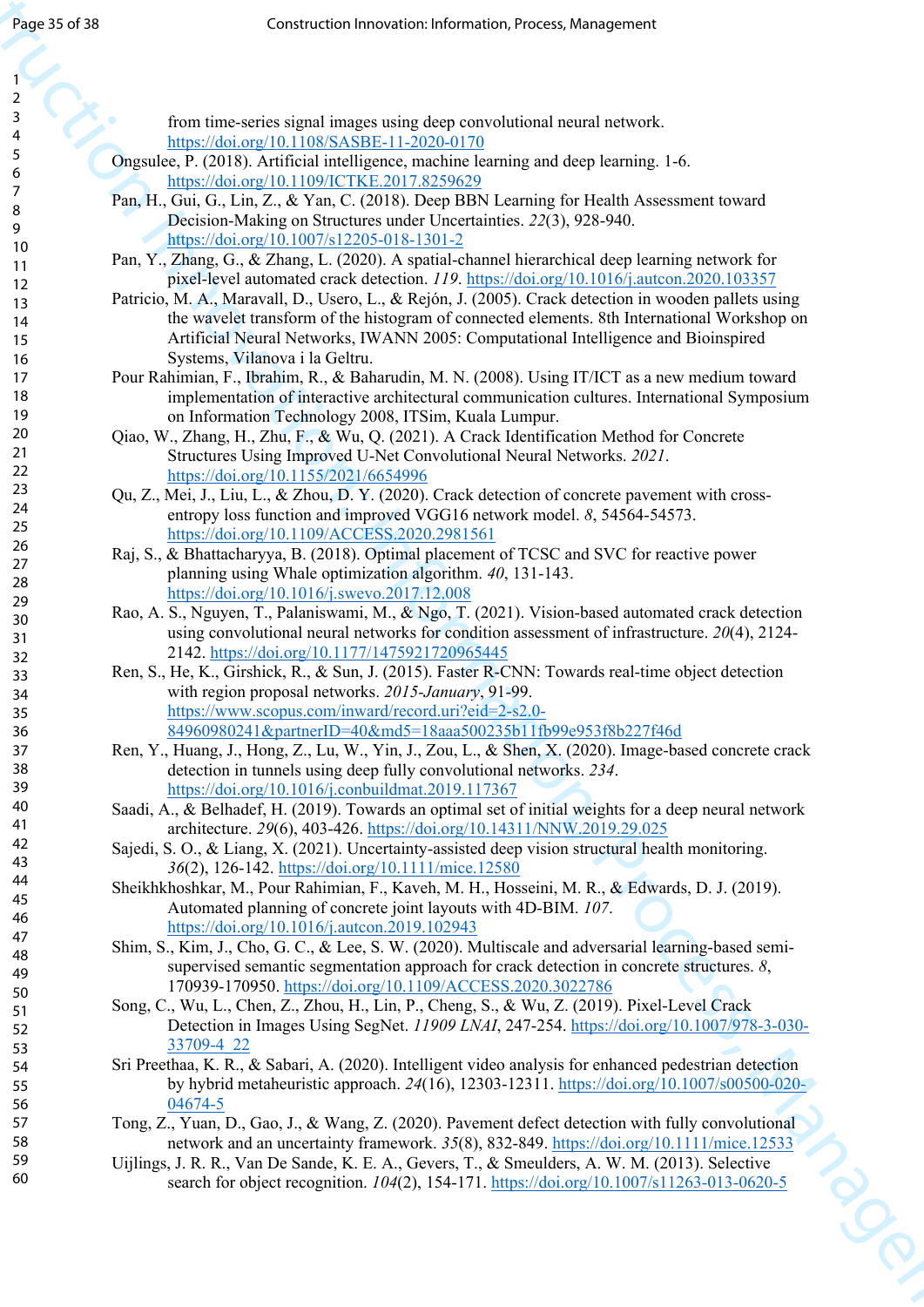- Wang, K. C. P., Zhang, A., Li, J. Q., Fei, Y., Chen, C., & Li, B. (2017). Deep Learning for Asphalt Pavement Cracking Recognition Using Convolutional Neural Network. *2017-August*, 166- 177. https://doi.org/10.1061/9780784480922.015
- C[on](https://doi.org/10.3390/app11062868)straints (and the set of the set of the set of the set of the set of the set of the set of the set of the set of the set of the set of the set of the set of the set of the set of the set of the set of the set of the se Wang, N., Zhao, Q., Li, S., Zhao, X., & Zhao, P. (2018). Damage Classification for Masonry Historic Structures Using Convolutional Neural Networks Based on Still Images. *33*(12), 1073-1089. https://doi.org/10.1111/mice.12411
	- Won, D., Chi, S., & Park, M. W. (2020). UAV-RFID Integration for Construction Resource Localization. *24*(6), 1683-1695. https://doi.org/10.1007/s12205-020-2074-y
	- Xiong, R., & Tang, P. (2021). Machine learning using synthetic images for detecting dust emissions on construction sites. https://doi.org/10.1108/SASBE-04-2021-0066
	- Xu, Y., Bao, Y., Chen, J., Zuo, W., & Li, H. (2019). Surface fatigue crack identification in steel box girder of bridges by a deep fusion convolutional neural network based on consumer-grade camera images. *18*(3), 653-674. https://doi.org/10.1177/1475921718764873
	- Xu, Y., Li, S., Zhang, D., Jin, Y., Zhang, F., Li, N., & Li, H. (2018). Identification framework for cracks on a steel structure surface by a restricted Boltzmann machines algorithm based on consumer-grade camera images. *25*(2). https://doi.org/10.1002/stc.2075
	- Yang, C., Chen, J., Li, Z., & Huang, Y. (2021). Structural crack detection and recognition based on deep learning. *11*(6). https://doi.org/10.3390/app11062868
	- Yang, X., Li, H., Yu, Y., Luo, X., Huang, T., & Yang, X. (2018). Automatic Pixel-Level Crack Detection and Measurement Using Fully Convolutional Network. *33*(12), 1090-1109. https://doi.org/10.1111/mice.12412
	- Ye, X. W., Jin, T., & Chen, P. Y. (2019). Structural crack detection using deep learning–based fully convolutional networks. *22*(16), 3412-3419. https://doi.org/10.1177/1369433219836292
	- Yu, Y., Li, H., Yang, X., Kong, L., Luo, X., & Wong, A. Y. L. (2019). An automatic and noninvasive physical fatigue assessment method for construction workers. *103*, 1-12. https://doi.org/10.1016/j.autcon.2019.02.020
	- Zhang, A., Wang, K. C. P., Li, B., Yang, E., Dai, X., Peng, Y., Fei, Y., Liu, Y., Li, J. Q., & Chen, C. (2017). Automated Pixel-Level Pavement Crack Detection on 3D Asphalt Surfaces Using a Deep-Learning Network. *32*(10), 805-819. https://doi.org/10.1111/mice.12297
	- Zhang, C., Chang, C. C., & Jamshidi, M. (2020). Concrete bridge surface damage detection using a single-stage detector. *35*(4), 389-409. https://doi.org/10.1111/mice.12500
	- Zhang, H., Tan, J., Liu, L., Wu, Q. M. J., Wang, Y., & Jie, L. (2017). Automatic crack inspection for concrete bridge bottom surfaces based on machine vision. *2017-January*, 4938-4943. https://doi.org/10.1109/CAC.2017.8243654
	- Zhang, J., Yang, X., Li, W., Zhang, S., & Jia, Y. (2020). Automatic detection of moisture damages in asphalt pavements from GPR data with deep CNN and IRS method. *113*. https://doi.org/10.1016/j.autcon.2020.103119
	- Zhang, K., Cheng, H. D., & Zhang, B. (2018). Unified Approach to Pavement Crack and Sealed Crack Detection Using Preclassification Based on Transfer Learning. *32*(2). https://doi.org/10.1061/(ASCE)CP.1943-5487.0000736
	- Zhang, T., Biswal, S., & Wang, Y. (2020). SHMnet: Condition assessment of bolted connection with beyond human-level performance. *19*(4), 1188-1201. https://doi.org/10.1177/1475921719881237
	- Zhang, X., Rajan, D., & Story, B. (2019a). Concrete crack detection using context-aware deep semantic segmentation network [Article]. *Computer-Aided Civil and Infrastructure Engineering*, *34*(11), 951-971. https://doi.org/10.1111/mice.12477
	- Zhang, X., Rajan, D., & Story, B. (2019b). Concrete crack detection using context-aware deep semantic segmentation network. *34*(11), 951-971. https://doi.org/10.1111/mice.12477
	- Zhao, H., Qin, G., & Wang, X. (2010). Improvement of canny algorithm based on pavement edge detection. 2010 3rd International Congress on Image and Signal Processing, CISP 2010, Yantai.
	- Zhou, S., & Song, W. (2020). Deep learning-based roadway crack classification using laser-scanned range images: A comparative study on hyperparameter selection [Article]. *Automation in Construction*, *114*, Article 103171. https://doi.org/10.1016/j.autcon.2020.103171
	- Zhou, S., & Song, W. (2021). Deep learning–based roadway crack classification with heterogeneous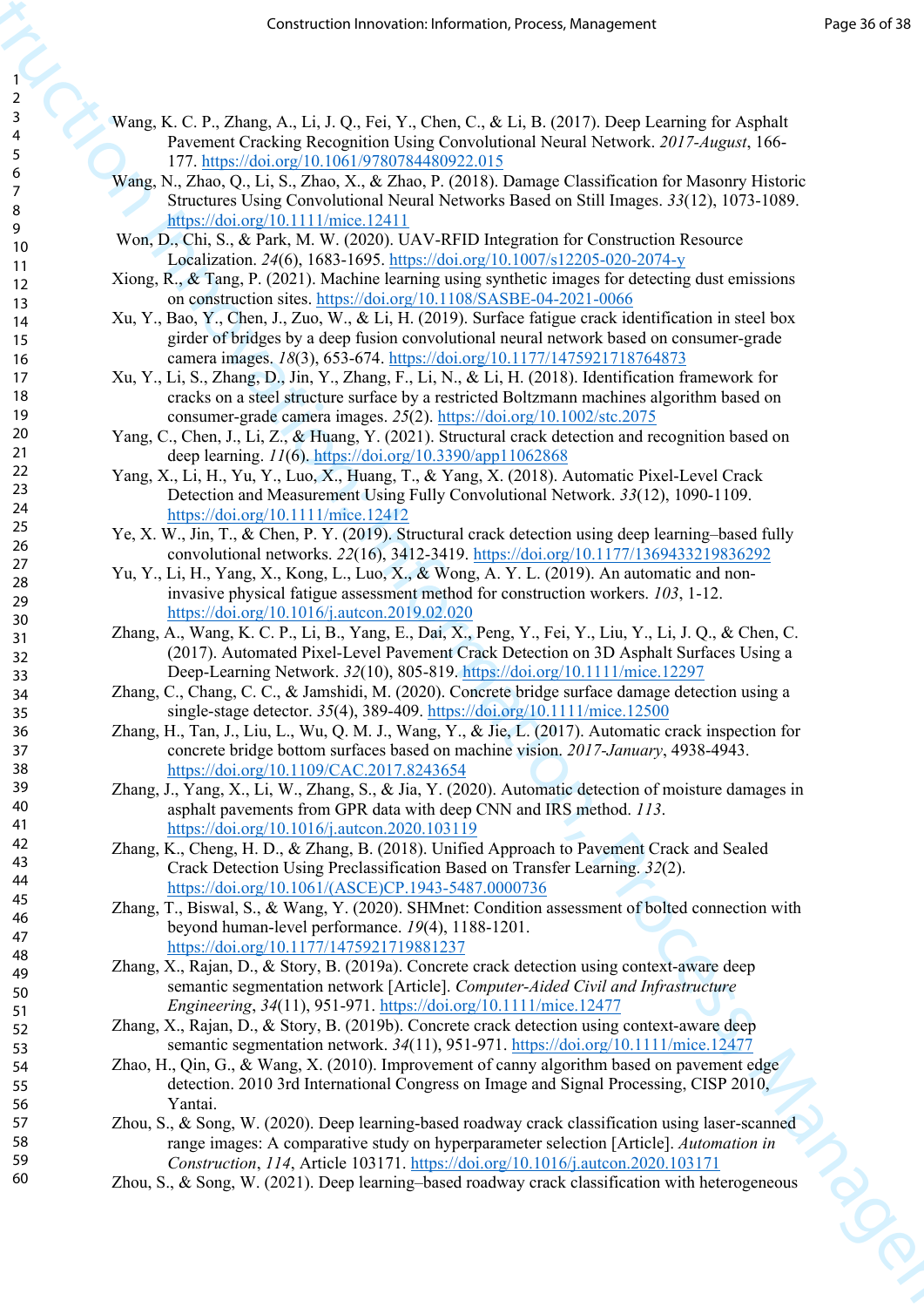| Page 37 of 38                                                                                  | Construction Innovation: Information, Process, Management                                                                                                                                                                                                                                                                                                                                                                                                                                                                                                                                                                                                                                                                                                                                                                                                                                                                                                                                                   |
|------------------------------------------------------------------------------------------------|-------------------------------------------------------------------------------------------------------------------------------------------------------------------------------------------------------------------------------------------------------------------------------------------------------------------------------------------------------------------------------------------------------------------------------------------------------------------------------------------------------------------------------------------------------------------------------------------------------------------------------------------------------------------------------------------------------------------------------------------------------------------------------------------------------------------------------------------------------------------------------------------------------------------------------------------------------------------------------------------------------------|
| $\overline{2}$<br>3<br>4<br>5<br>6<br>$\boldsymbol{7}$<br>8<br>9<br>10<br>11<br>12<br>13<br>14 | image data fusion. 20(3), 1274-1293. https://doi.org/10.1177/1475921720948434<br>Zhou, Y., Wang, F., Meghanathan, N., & Huang, Y. (2016). Seed-based approach for automated crack<br>detection from pavement images. In Transportation Research Record (Vol. 2589, pp. 162-<br>171): National Research Council.<br>Zhu, J., & Song, J. (2020). Weakly supervised network based intelligent identification of cracks in<br>asphalt concrete bridge deck. 59(3), 1307-1317. https://doi.org/10.1016/j.aej.2020.02.027<br>Zhu, S., Du, J., Li, Y., & Wang, X. (2019). Method for bridge crack detection based on the U-Net<br>convolutional networks. 46(4), 35-42. https://doi.org/10.19665/j.issn1001-2400.2019.04.006<br>Zhu, S., Xia, X., Zhang, Q., & Belloulata, K. (2007). An image segmentation algorithm in image<br>processing based on threshold segmentation. 3rd IEEE International Conference on Signal<br>Image Technologies and Internet Based Systems, SITIS'07, Jiangong Jinjiang, Shanghai. |
| 15<br>16                                                                                       |                                                                                                                                                                                                                                                                                                                                                                                                                                                                                                                                                                                                                                                                                                                                                                                                                                                                                                                                                                                                             |
| 17<br>18                                                                                       |                                                                                                                                                                                                                                                                                                                                                                                                                                                                                                                                                                                                                                                                                                                                                                                                                                                                                                                                                                                                             |
| 19<br>20                                                                                       | AR.CO                                                                                                                                                                                                                                                                                                                                                                                                                                                                                                                                                                                                                                                                                                                                                                                                                                                                                                                                                                                                       |
| 21<br>22                                                                                       |                                                                                                                                                                                                                                                                                                                                                                                                                                                                                                                                                                                                                                                                                                                                                                                                                                                                                                                                                                                                             |
| 23<br>24                                                                                       |                                                                                                                                                                                                                                                                                                                                                                                                                                                                                                                                                                                                                                                                                                                                                                                                                                                                                                                                                                                                             |
| 25<br>26                                                                                       |                                                                                                                                                                                                                                                                                                                                                                                                                                                                                                                                                                                                                                                                                                                                                                                                                                                                                                                                                                                                             |
|                                                                                                |                                                                                                                                                                                                                                                                                                                                                                                                                                                                                                                                                                                                                                                                                                                                                                                                                                                                                                                                                                                                             |
|                                                                                                |                                                                                                                                                                                                                                                                                                                                                                                                                                                                                                                                                                                                                                                                                                                                                                                                                                                                                                                                                                                                             |
|                                                                                                |                                                                                                                                                                                                                                                                                                                                                                                                                                                                                                                                                                                                                                                                                                                                                                                                                                                                                                                                                                                                             |
|                                                                                                |                                                                                                                                                                                                                                                                                                                                                                                                                                                                                                                                                                                                                                                                                                                                                                                                                                                                                                                                                                                                             |
|                                                                                                |                                                                                                                                                                                                                                                                                                                                                                                                                                                                                                                                                                                                                                                                                                                                                                                                                                                                                                                                                                                                             |
|                                                                                                |                                                                                                                                                                                                                                                                                                                                                                                                                                                                                                                                                                                                                                                                                                                                                                                                                                                                                                                                                                                                             |
|                                                                                                |                                                                                                                                                                                                                                                                                                                                                                                                                                                                                                                                                                                                                                                                                                                                                                                                                                                                                                                                                                                                             |
|                                                                                                |                                                                                                                                                                                                                                                                                                                                                                                                                                                                                                                                                                                                                                                                                                                                                                                                                                                                                                                                                                                                             |
|                                                                                                |                                                                                                                                                                                                                                                                                                                                                                                                                                                                                                                                                                                                                                                                                                                                                                                                                                                                                                                                                                                                             |
|                                                                                                |                                                                                                                                                                                                                                                                                                                                                                                                                                                                                                                                                                                                                                                                                                                                                                                                                                                                                                                                                                                                             |
|                                                                                                |                                                                                                                                                                                                                                                                                                                                                                                                                                                                                                                                                                                                                                                                                                                                                                                                                                                                                                                                                                                                             |
|                                                                                                |                                                                                                                                                                                                                                                                                                                                                                                                                                                                                                                                                                                                                                                                                                                                                                                                                                                                                                                                                                                                             |
|                                                                                                |                                                                                                                                                                                                                                                                                                                                                                                                                                                                                                                                                                                                                                                                                                                                                                                                                                                                                                                                                                                                             |
|                                                                                                |                                                                                                                                                                                                                                                                                                                                                                                                                                                                                                                                                                                                                                                                                                                                                                                                                                                                                                                                                                                                             |
|                                                                                                |                                                                                                                                                                                                                                                                                                                                                                                                                                                                                                                                                                                                                                                                                                                                                                                                                                                                                                                                                                                                             |
|                                                                                                |                                                                                                                                                                                                                                                                                                                                                                                                                                                                                                                                                                                                                                                                                                                                                                                                                                                                                                                                                                                                             |
|                                                                                                |                                                                                                                                                                                                                                                                                                                                                                                                                                                                                                                                                                                                                                                                                                                                                                                                                                                                                                                                                                                                             |
|                                                                                                |                                                                                                                                                                                                                                                                                                                                                                                                                                                                                                                                                                                                                                                                                                                                                                                                                                                                                                                                                                                                             |
|                                                                                                |                                                                                                                                                                                                                                                                                                                                                                                                                                                                                                                                                                                                                                                                                                                                                                                                                                                                                                                                                                                                             |